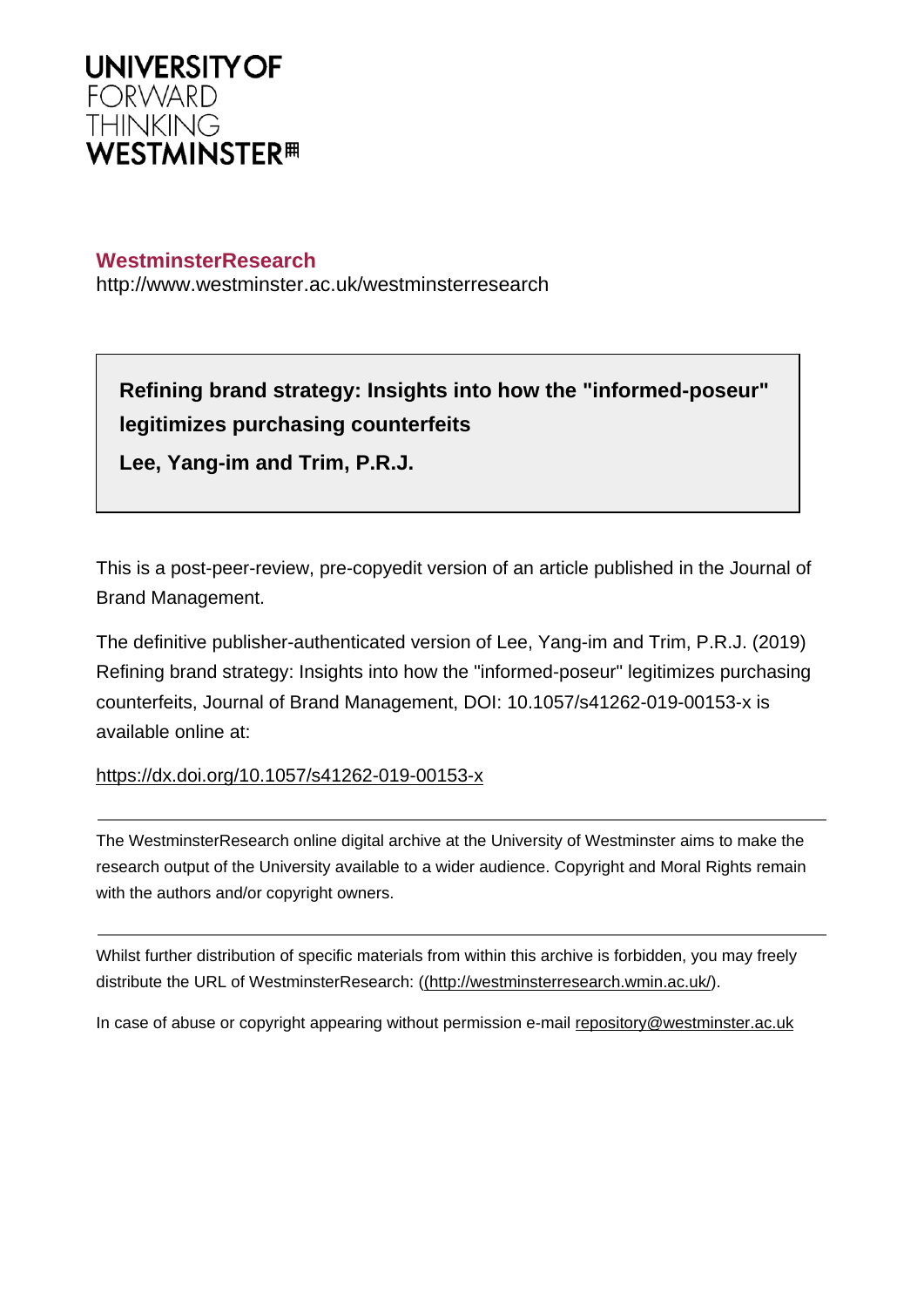# **Refining brand strategy: Insights into how the "informed-poseur" legitimizes**

## **purchasing counterfeits**

Dr. Yang-Im Lee Senior Lecturer in Marketing, Westminster Business School, University of Westminster, 35 Marylebone Road, London. NW1 5LS. UK Email: y.lee@westminster.ac.uk Telephone 0044 (0)20 3506 6893

Dr. Peter R.J. Trim\* Senior Lecturer in Management, Department of Management, School of Business, Economics and Informatics, Birkbeck, University of London, Malet Street, London. WC1E 7HX. UK. Email: p.trim@bbk.ac.uk Telephone 0044 (0)207 631 6764 Fax 0044 (0)207 631 6769

\*Corresponding author.

## **There is no conflict of interest.**

#### **Biographical notes**

Dr. Yang-Im Lee is a Senior Lecturer in Marketing at Westminster Business School (WBS), University of Westminster. Prior to joining WBS, Dr. Lee worked at Brunel University and the University of London. She specialises in culture in marketing and has published widely in a range of academic journals including Industrial Marketing Management and the European Journal of Marketing. Dr. Lee has co-authored a number of books, presented papers at various international conferences and been involved in a number of funded research projects.

Dr. Peter R.J. Trim is a Senior Lecturer in Management at Birkbeck, University of London. Dr. Trim started his academic career at Groningen University and then joined the University of Kent. Dr. Trim specialises in marketing strategy and international marketing and has published widely in a range of academic journals including Industrial Marketing Management and the European Journal of Marketing. He has been associated with a number of books, worked on a number of academic research projects and produced several coauthored government reports.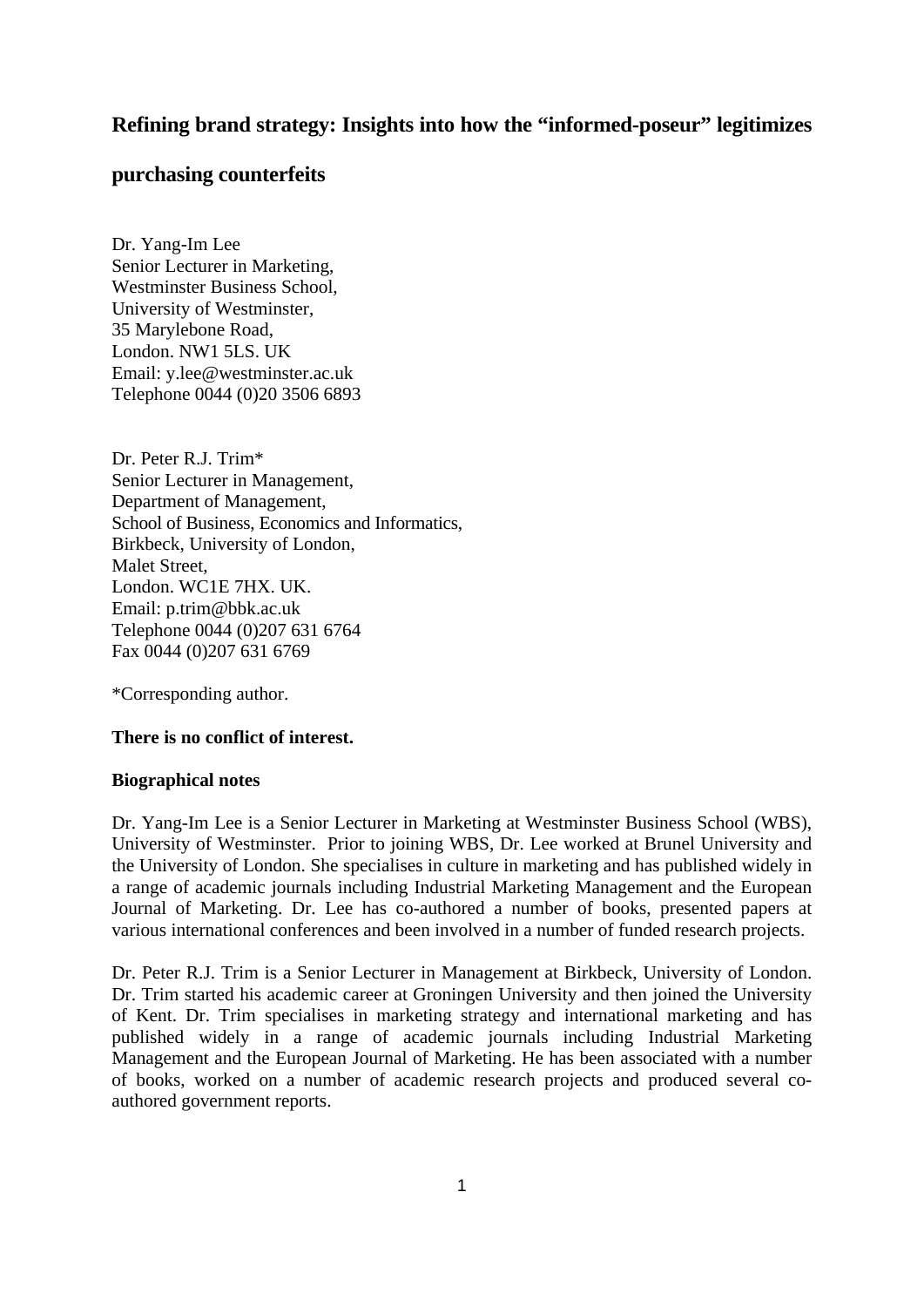# **Refining brand strategy: Insights into how the "informed-poseur" legitimizes purchasing counterfeits**

## **Abstract**

In this paper, we examine how brand managers can utilize the knowledge function to devise a brand strategy that reinforces a luxury brand's reputation and counteracts the actions of counterfeiters. We explain why brand managers need to develop insights into how knowledge is utilized so that they can understand the behaviour of the "informed-poseur". Attention focuses on how the knowledge function addresses the conflict between the "social" function and the "self-ego" function when consumers consider purchasing counterfeits. We extend existing knowledge by identifying two sub-groups: the "Informed poseur-realistic" and the "informed poseur-neo", and distinguish between the two sub-groups by making links with their social context. This adds to our knowledge of how millennials think and make purchase related decisions, and how brand managers can develop brand portfolio strategies that highlight the uniqueness of the value proposition and communicate more effectively with the "informedposeur" group. A small group interview and survey were used to collect data and the findings suggest that when an "informed-poseur" considers purchasing a counterfeit product, they corroborate their actions by utilizing the knowledge function, which takes them through various cognitive and evaluative processes.

Key words: Brand, Counterfeits, Knowledge, Luxury, Millennials, Strategy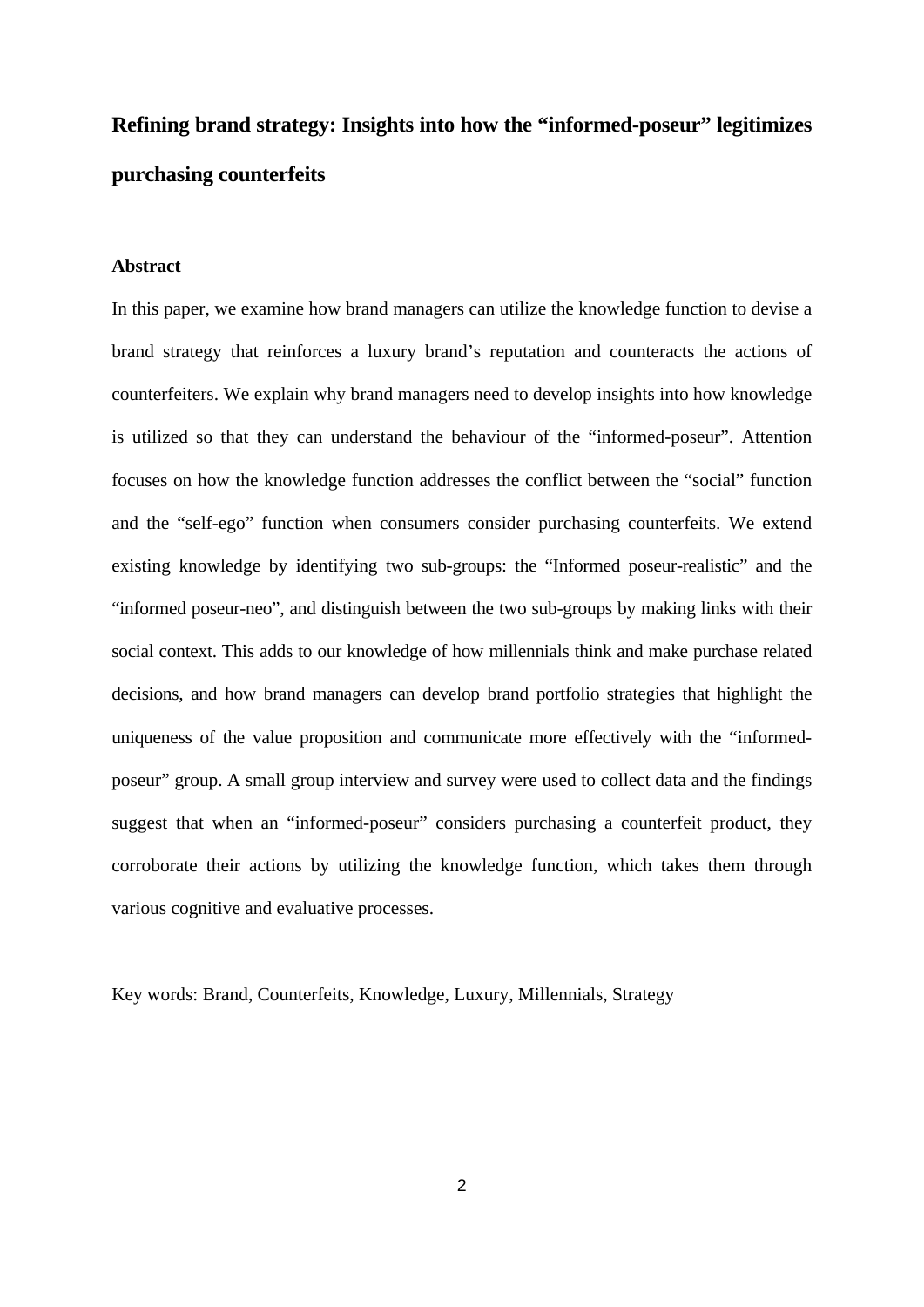# **Refining brand strategy: Insights into how the "informed-poseur" legitimizes purchasing counterfeits**

### **Introduction**

Two decades ago, Nueno and Quelch (1998) informed us that there was a global demand for luxury products and that the consumers of luxury products are getting younger. Berthon et al., (2009, p.47) suggest that a luxury product should be viewed in terms of "the material, the social, and the individual" as opposed to just attributes. A luxury brand/service is high in quality, has a prestigious image, commands a premium price and resonates with the buyer (Ko et al., 2017). This view is adhered to by Okonkwo (2009) and it can be deduced that luxury goods are known to satisfy psychological and functional needs (Wiedmann et al., 2012). Another point to note is that luxury brands are now affordable to middle-market consumers as opposed to just the privileged few (Tsai, 2005). Berthon et al., (2009) add further to our understanding by highlighting the fact that brand managers need to be aware that ubiquity, which results because of replication, makes a luxury good less exclusive and as a consequence its uniqueness is diminished. By drawing on functional theories of attitudes we establish how attitudes influence the purchase of luxury products. In order to do this, we address issues such as the knowledge that individuals possess as well as how they interact with their peers, and how they communicate their inner desires (motivations). The key point to note is that as individuals become more affluent they move away from a utilitarian attitude, whereby a product is viewed as a means to an end, to a higher level of appreciation (social-adjustive) whereby they equate the purchase of the latest and most prestigious product in the market with their actual or intended social status (Grewal et al., 2004).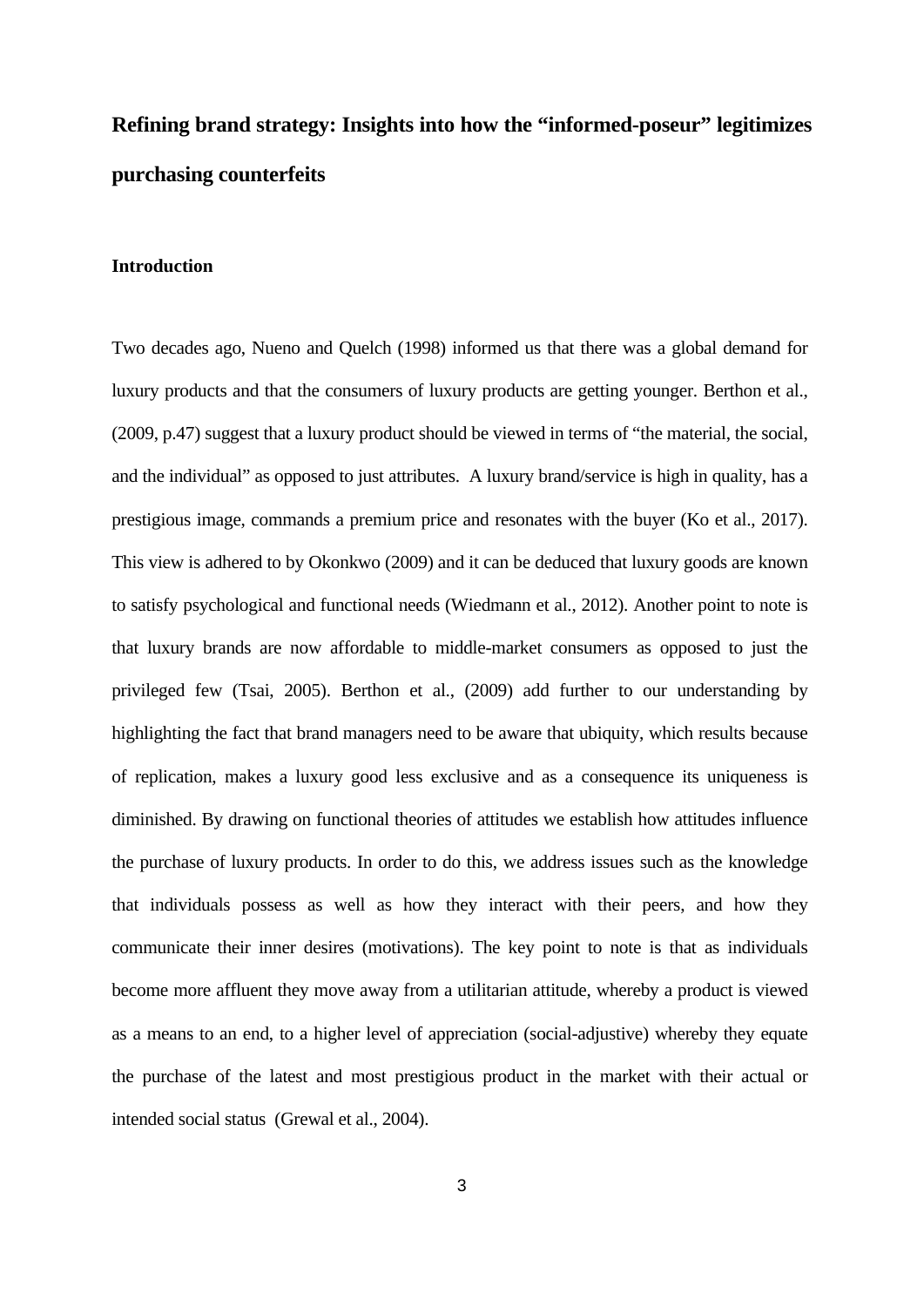As regards the Internet, Okonkwo (2009) is of the view that brand managers need to adopt a less rigid approach to marketing luxury products and embrace the opportunities provided. Indeed, Geerts and Veg-Sala (2011) suggest that producers of luxury brands have designed and installed their own websites and in some cases have opened online shops. Veloutsou and McAlonan (2012) suggest that brand managers should pay attention to how customers use search engines and in particular, how the quality of feedback received influences the level of disloyalty. Also, the technology in place is being rapidy extended and developed, and digitalized networked arrangements are evolving that require brand managers to view brand value creation in a different context (Ramaswamy and Ozcan, 2018), and possibly from the stance of co-value creation. However, as well as the positive aspects associated with the Internet, there is a downside that marketers need to be aware of. The threat of counterfeiting is of concern to marketers because as Mavlanova and Benbunan-Fich (2010-2011, p.80) state, consumers cannot examine a product before they purchase it online and unscrupulous traders are known to "make unstoppable claims about the quality or origin of their offerings".

Reflecting on the fact that individual consumers have different motivations and view a product as providing certain benefits that do in fact fulfil different goals (Grewal et al., 2004), there is the risk that a counterfeit will be purchased even though it is known to be a fake. For example, prior research (e.g. Wilcox et al., 2009; Han et al., 2010) has established that an individual's economic situation and their tendency towards materialism prove influential as regards counterfeit-prone behaviour. Also, younger consumers with lower education and income levels appear vulnerable to being counterfeit-prone (Sharma and Chan, 2011). In 2005, the international trade in counterfeit and pirated goods stood at US\$200 billion (OECD 2008), and reached US\$461 billion or 2.5% of world trade in 2013 (OECD 2016). When domestically produced and consumed non-genuine goods and digitally pirated products are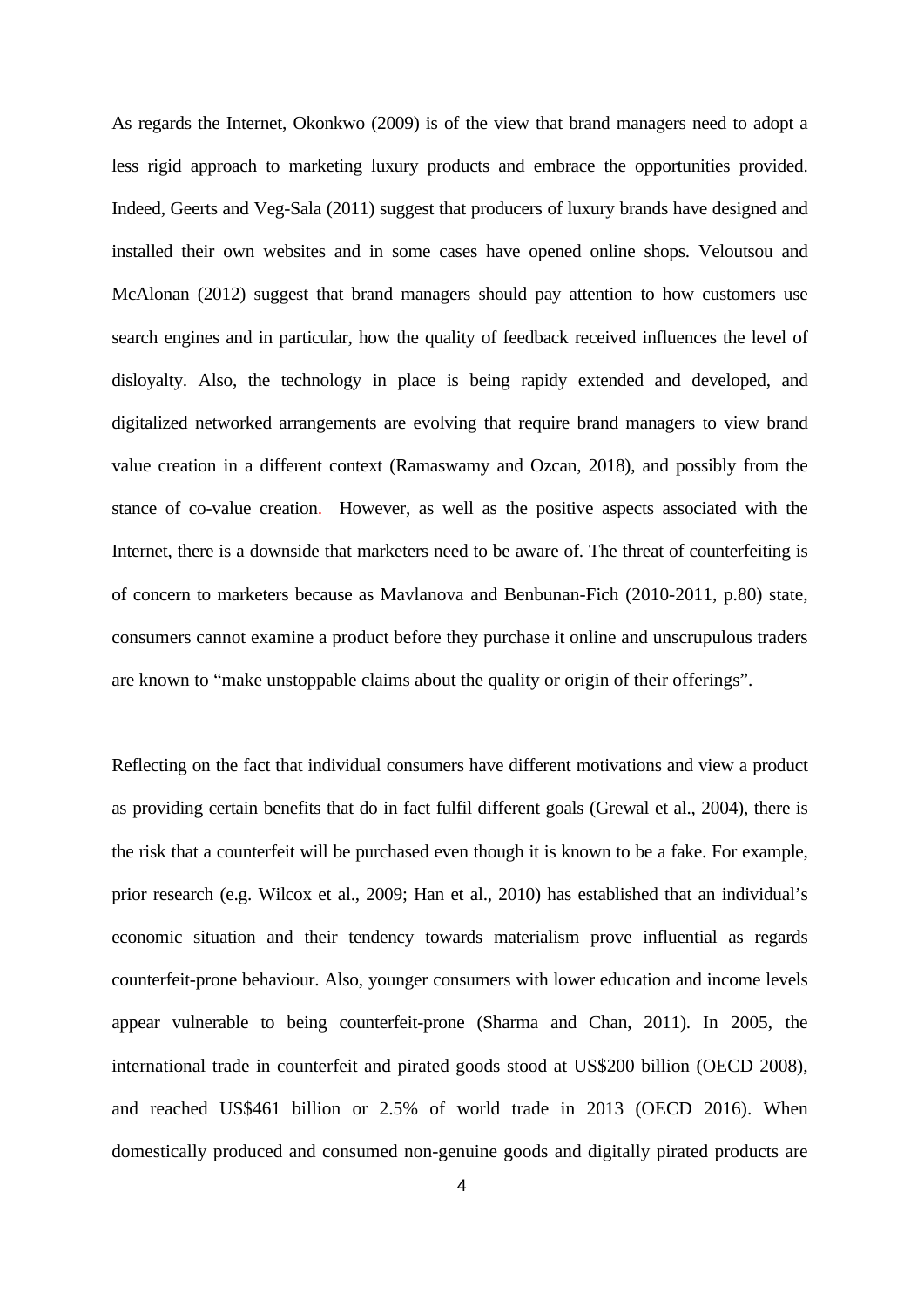included with internationally traded counterfeit and pirated goods, the overall amount was projected to reach between US\$1,220 billion to US\$1,770 billion by 2015 (Frontier Economics, 2011). In 2017, it was estimated that globally, online counterfeiting stood at US\$323 billion and luxury brands accounted for around US\$30 billion of this total; counterfeiting per se was thought to have reached US\$1.2 trillion and was on course to rise to US\$1.82 trillion by 2020 (Global Brand Counterfeiting Report 2018). To assist us understand the complexities involved, we draw on the following quotation from Lai and Zaichkousky (1999, p.180): "A counterfeit is a 100% direct copy usually having inferior quality, although not always. A counterfeit good is one which the manufacturer produces with the intention of deceiving the customer by leading buyers to believe that they are purchasing the genuine article". Grossman and Shapiro (Randhawa et al., 2015) state that counterfeiting can be either deceptive or non-deceptive (i.e. an individual makes a conscious decision to buy a fake). Sharma and Chan (2011) argue that counterfeits represent good brand names at what can be considered competitive prices. Bearing in mind that morality concerns behaviour (Kirmani et al., 2017), it is important also to remember that consumers make trade-offs when making a purchase decision. By recognizing that counterfeiting is widespread, brand managers can adopt a pro-active approach to the problem and develop brandprotection policies that help counteract the actions of counterfeiters (Wilson et al., 2016).

Counterfeiters understand well the psychological aspirations of consumers and seek to "infringe trademarks, design rights and patents" or infringe copyright (OECD 2016, p.16). The demand for counterfeit and pirated goods is driven by: (i) product features (eg., price and quality); (ii) the general economic situation of individual consumers; and (iii) the institutional environment (eg., risk of discovery or availability of counterfeit and pirated products) (OECD, 2016). Associated with the demand for counterfeits is the pressure to conform to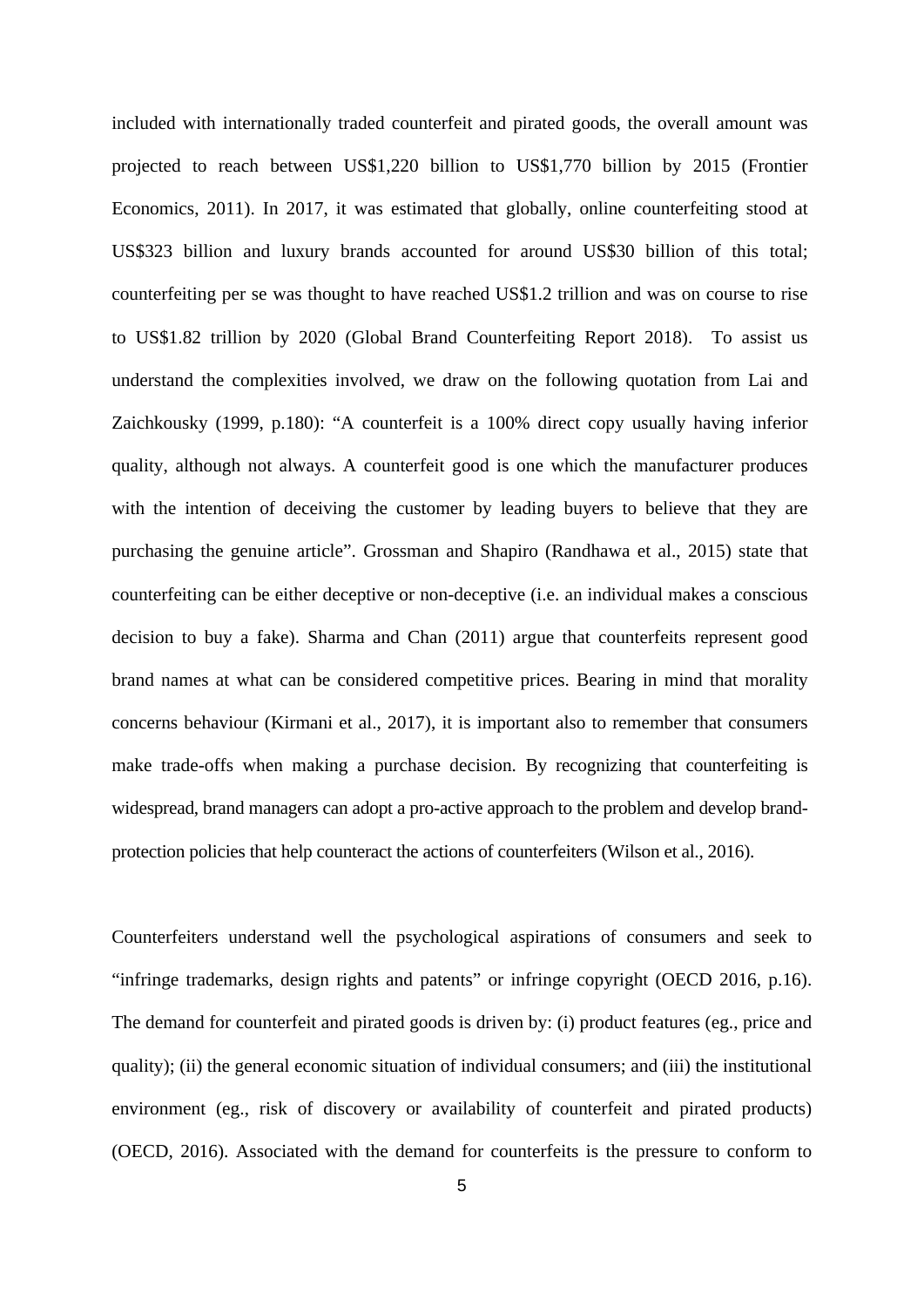social and peer pressure and be seen to enjoy a certain lifestyle. Counterfeiting (especially clothes and accessories) is a growing problem as it is easy to produce alternatives to genuine branded products at a fraction of the cost (Commuri, 2009; Priporas et al., 2015; Randhawa et al., 2015). Another problem associated with counterfeits is the limitation of quality materials for authentic products (Kadirov, 2015). Luxury brands are at risk because they represent high involvement products and are linked with emotion and personal identity (Wolny and Mueller, 2013), hence brand managers need to understand the motivations of consumers to purchase luxury products. A worrying conclusion drawn by Francis et al., (2015) from their research is that some consumers appear to display loyalty to purchasing counterfeit products and this suggests that they associate such products with a definable product category.

The quality and image of counterfeits is improving through time, and brand managers need to be aware that the trust between the producer and the consumer will be challenged even more (Shu-Chen et al., 2006). Those purchasing counterfeits may not be fully aware of the risks involved (e.g., damage to their reputation, health hazards, and unknowingly contributing to and assisting criminal activities)(Priporas et al., 2015). The risk associated with purchasing online is expected to increase (Park et al., 2005), because counterfeiters are focusing on exploiting a person's naivety by deceiving them into thinking that they are buying a genuine (or value for money) product. There are of course other factors that surface that are lifestyle oriented. Hence, brand managers need to pay attention to how online consumers interpret signals (Martin et al., 2011), because according to Areni (2003), argument-driven persuasion (which applies to well informed individuals contemplating purchasing high-involvement products) can be a deciding factor in determining an individual's behaviour. Brand managers also need to know how consumers use social media to search for information and knowledge online (Habibi et al., 2015) and what the outcomes of the interactions are. This is because the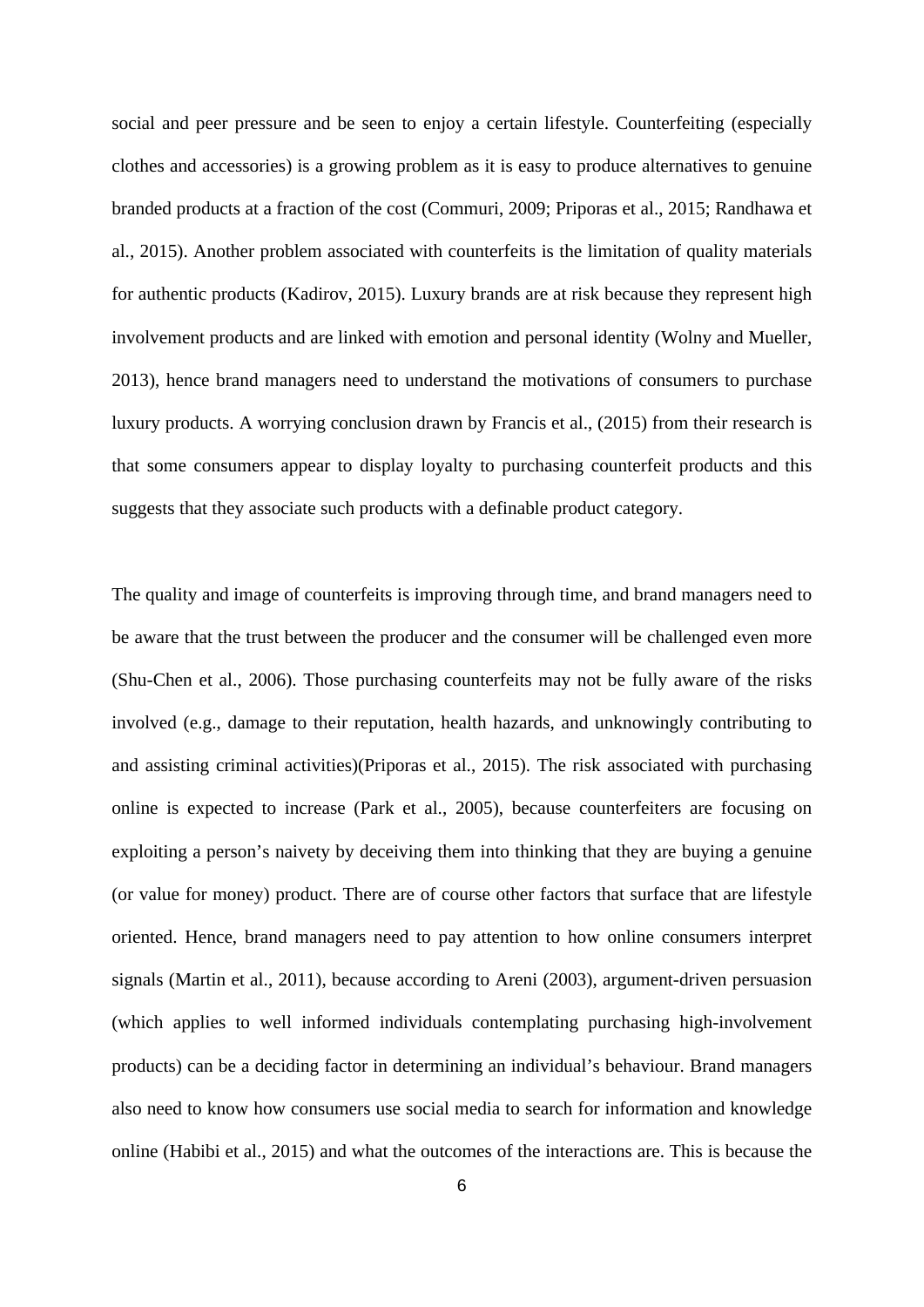social function triggers a set of attitudes that interact with emotion and embrace risk perception, and influence how individuals justify their motivation, intentionally purchase counterfeits, and defend their ego-oriented approach.

Much of the research carried out into counterfeit purchasing behaviour is focused on the social function (social-adjustive and value-expressive aspects of attitudes) and is mostly quantitative in nature. It is focused on how individuals improve their appearance, social status, gain acceptance among peers or express their values/beliefs (Wilcox et al., 2009; Han et al., 2010; and Priporas et al., 2015). Most of the research ignores the ego-defensive and knowledge functions, and how these interact with other functions to (dis)encourage individuals from purchasing counterfeit products (Sharma and Chan, 2017). Reeve (2009) suggests that consumers acquire social needs in various ways: experience, development and socialization. In addition, the majority of studies into branding and counterfeiting utilize a similar quantitative methodological approach, however, alternative approaches can be used to establish new insights into cognitive involvement and product evaluations by identifying both the positive and negative influences of attitude that underpin counterfeit purchase intentions (Park-Poaps and Kang, 2018). It has been argued that limited research has been undertaken regarding the special preferences of groups/cohorts of consumers in relation to the Internet and this is amiss because millennials represent a profitable segment and will be consuming online for years to come (Veloutsou and McAlonan, 2012). Indeed, Smith (2012) is of the view that millennials are a key force in terms of online shopping.

In this paper, we focus on explaining how the knowledge function (that includes finance and emotion) is used to moderate interactions between the social (social-adjustive/value expressive) and the ego-defensive functions in counterfeit purchasing behaviour; and how it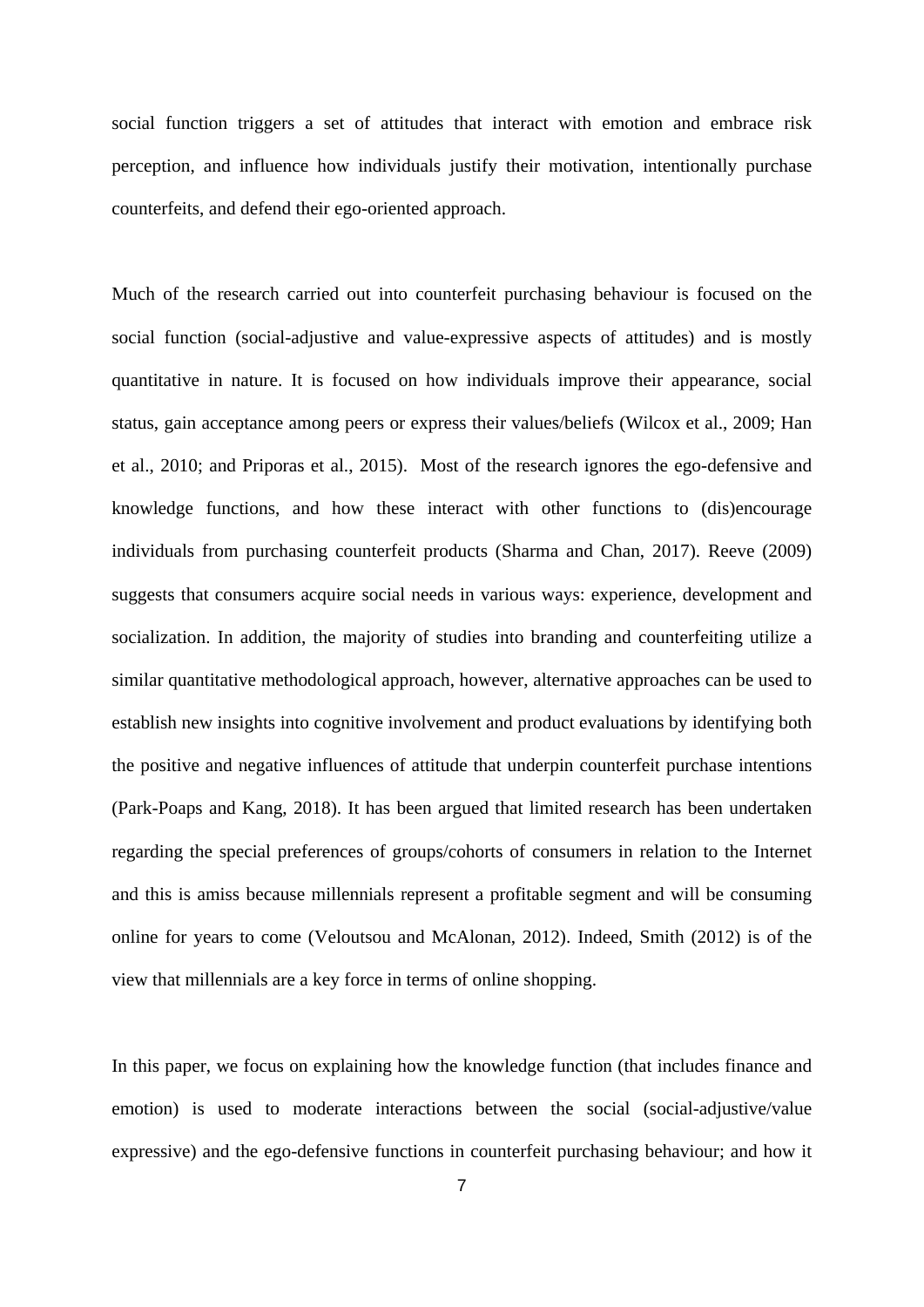is utilized by individuals to justify their actions and fulfil their emotional needs. Drawing on the work of Grewal et al., (2004) regarding the knowledge function, individuals can be divided into those that have a high level of product knowledge and those that have a low level of product knowledge. Furthermore, individuals with a value-expressive attitude express their values and self-identities to their peers and seek social acceptance as does those that exhibit attitudes pertaining to the social-adjustive function; and those that have a strong self interest or vested interest exhibit the utilitarian function so that they maximize the rewards available. By utilizing this theory, we address and offer insights as to how and why brand managers can utilize the knowledge function when devising a brand strategy that reinforces a luxury brand's reputation and counteracts the actions of counterfeiters. We narrow down the focus of our investigation by focusing on how millennials utilize their knowledge when responding to emotional needs. The main advantage of studying members of a generational cohort is that they possess similar "values, beliefs, preferences, motivations, and bahviors" (Young and Hinesly, 2012, p.146). To the best of our knowledge, there is a gap in the literature that needs to be addressed, although we acknowledge that Penz and Stottinger (2012) provide guidance as to the emotional aspects associated with why people purchase counterfeit goods. In addition, Bian et al., (2016) have carried out research into psychological motivation and emotional outcomes, and Marticotte and Arcand (2017) have studied how emotion relates to purchasing counterfeits. Also, Sharma and Chan (2017) add to the body of knowledge by focusing their research on counterfeit product evaluation, purchasing intention and dissuasion. We extend our understanding of how consumers use knowledge to justify their counterfeit purchase decision by building on the work of Han et al., (2010) and identifying two sub-groups (informed-poseur-realistic and informed-poseur-neo). In order to understand the complexities involved, we adopted a qualitative research strategy as this allowed us to gain a deeper understanding of how individuals make trade-offs in terms of risk perception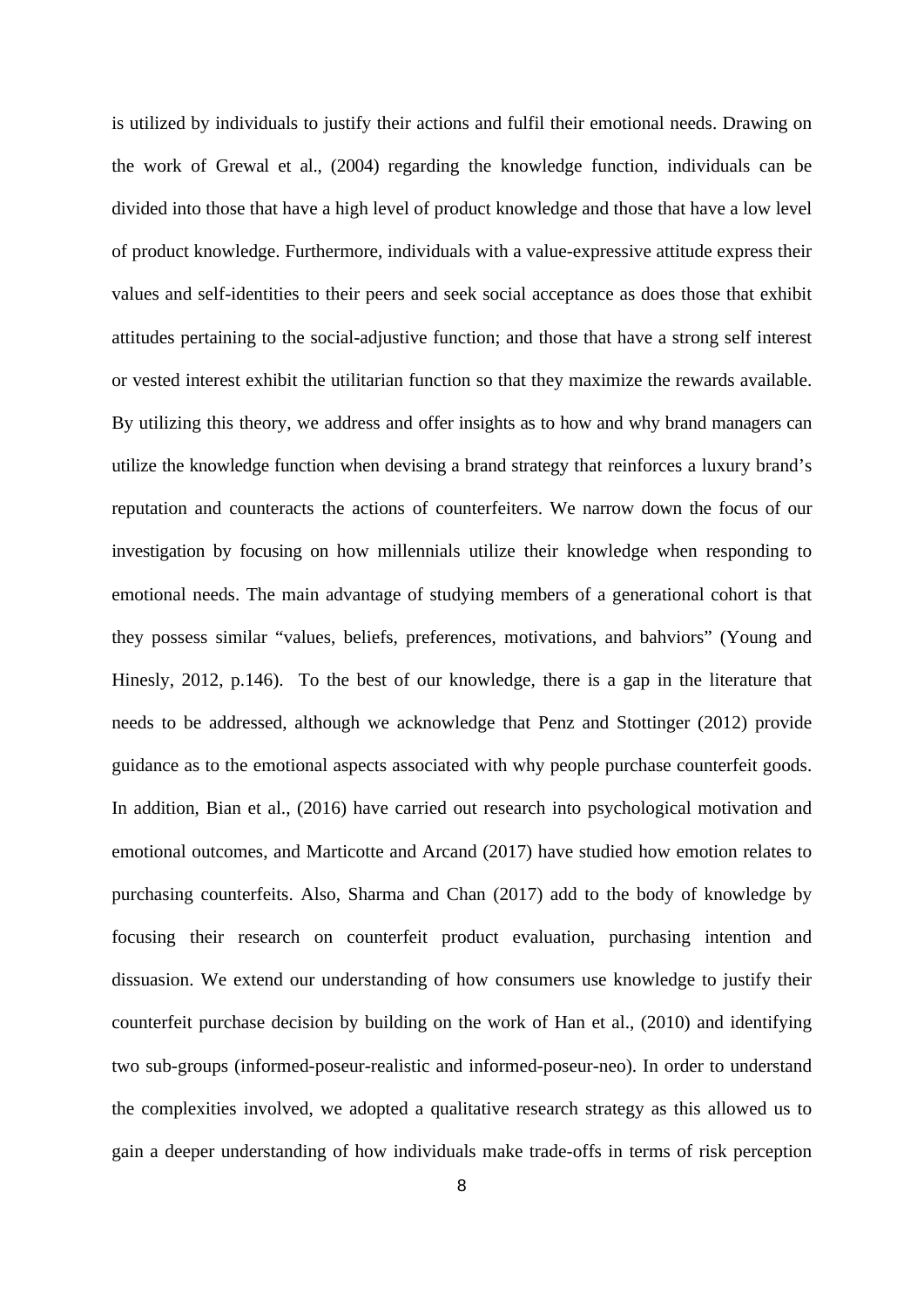and purchase justification (Priporas et al., 2015). The relevance of this, is providing insights that can be drawn on to reinforce a company's anti-counterfeiting strategy(ies) (Wilson and Sullivan, 2016). Furthermore, we add to the existing body of knowledge relating to counteracting the behaviour of counterfeiters (Wilson, 2017). Therefore, our contribution covers a gap in the literature and enhances our understanding as to how and why people purchase counterfeits and in particular, we extend the literature relating to consumer personality types (Randhawa, Calantone and Voorhees, 2015).

Diagram 1 outlines the basic conceptual framework for the research undertaken and is drawn from the extant literature. We concur with the view that it is important for brand managers to take into account the concept of moral reasoning when studying why people purchase counterfeit goods (Eisend and Schuchert-Guler, 2006). Such an approach will, we feel, help brand managers to deepen their understanding of what motivates people to consume counterfeits, and help them to formulate a brand strategy to counteract the actions of counterfeiters. We build on the insights provided by Han et al., (2010) and develop further the knowledge relating to why consumers and potential consumers of luxury brands think and act as they do. By adopting a holistic approach, we add to the existing knowledge relating to how consumers use the knowledge function and hope to stimulate further research into functional theories of attitudes as purported by Katz (1960) and Shavitt (1989) vis-à-vis brand management strategy.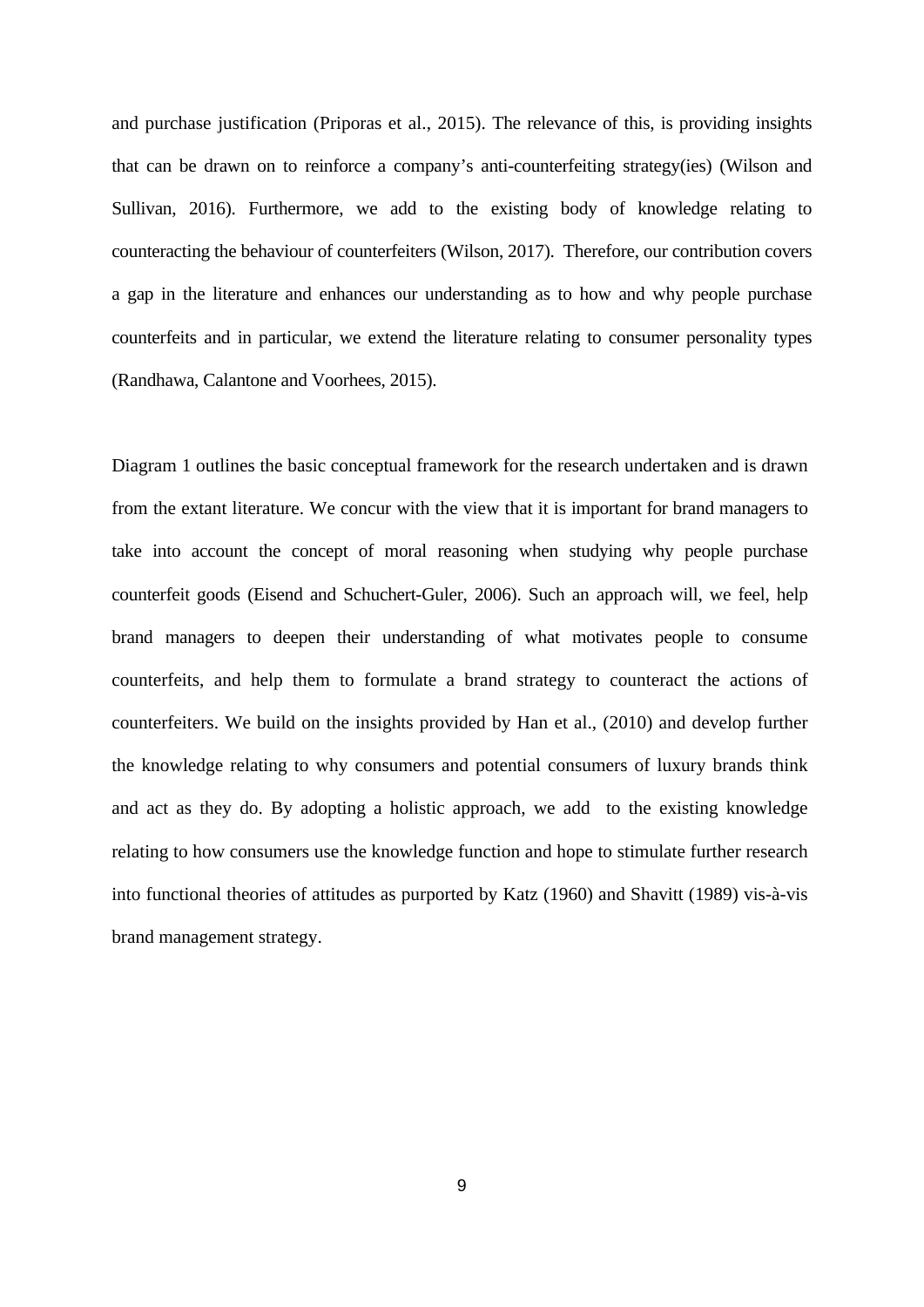#### **Diagram 1: Conceptual framework**



#### **Theoretical underpinning**

#### *The knowledge function and the Internet*

The functional view of attitudes has been used widely by researchers in order to place individuals in appropriate groups (Schade et al., 2016). The social-function helps individuals to identify members of their social group (social-adjustive), and/or helps an individual to express their central values and beliefs to other people (value-expressive). The social adjustive routine helps people to maintain their social relationships smoothly and efficiently and/or gain acceptance from others (Snyder and DeBone, 1989). It can be argued that the social function encourages people to purchase counterfeit luxury products if they have limited finance, so that they are admitted to a social group they aspire to join, adjust their status or express their own values (Shavitt, 1989; Wilcox et al., 2009). The Ego-defensive function relates to how individuals defend their "self-image" and maintain "self-esteem" (Smith et al., 1956; Abrams and Hogg, 1988). The ego-defensive function allows an individual to adjust/avoid anxieties (desire to project a better "self-image" and/or increase "self-esteem") that is caused from internal, emotional conflict as well as pressure from external influences such as peer groups and the need to conform to social trends. Individuals cope with anxieties through various mechanisms such as denial, repression and protection against threats (Eagly and Chaiken, 1993). Such attitudes help to defend self-image (Abrams and Hogg, 1988). The ego-defensive function may also encourage individuals to purchase a luxury brand to boost their self-image or self-esteem. It may equally prompt individuals to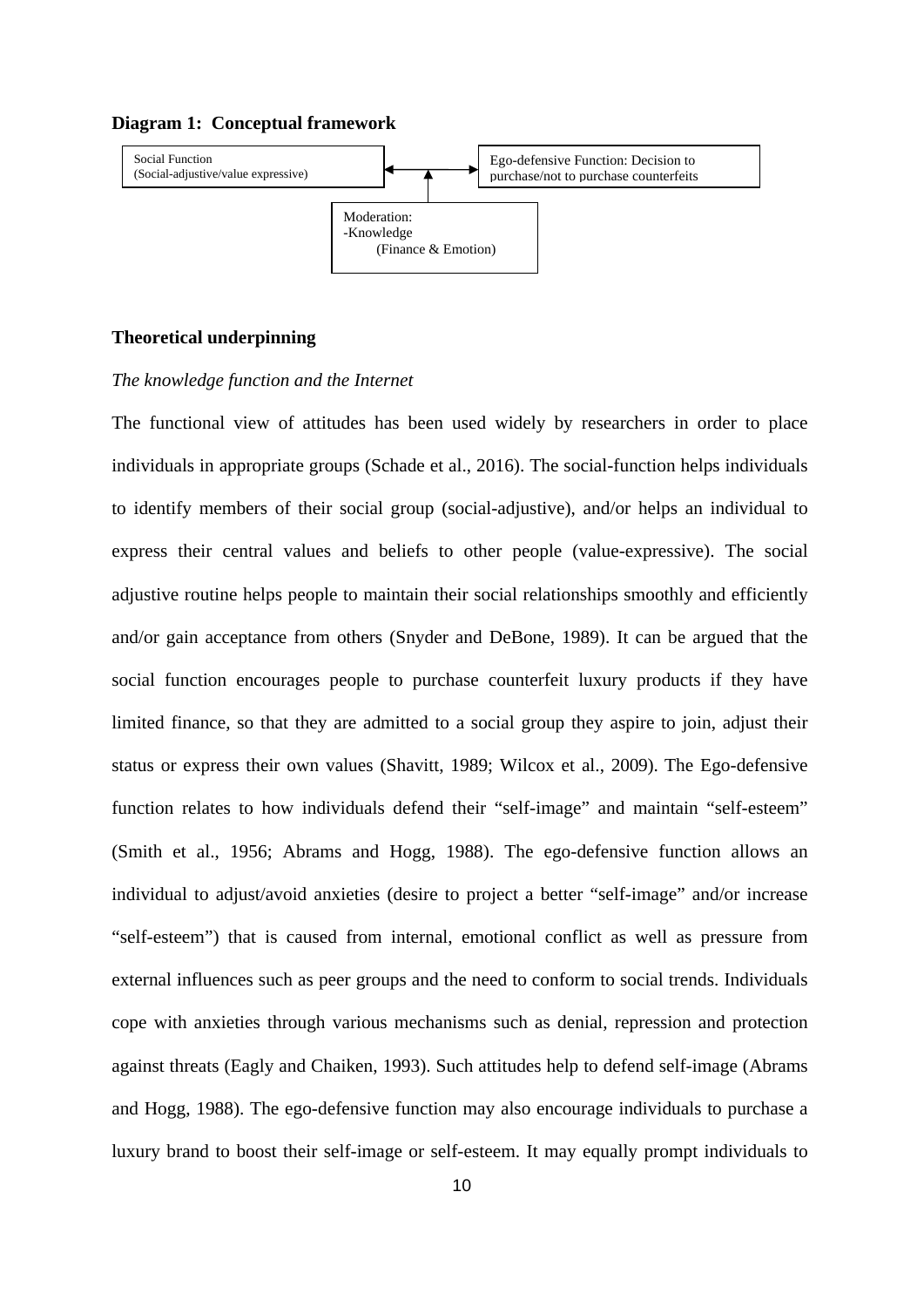find an excuse that justifies why they purchased a counterfeit good. The knowledge function helps individuals to collect, structure, store and utilize complex information. This is the basis from which attitudes are formed and provides consistency of behaviour (Herek, 1987). Knowledge relating to a product arrangement and specific product categories helps individuals to define criteria relating to their decision making (Betterman et al., 1998) as well as to differentiate between genuine products and counterfeits.

Research into luxury brand consumption is well established and Hudders (2012) puts forward the view that in order to understand why individuals consume luxury products, it is necessary to study both the emotional and functional dimensions and establish what personal rewards and qualities are being sought by the actual consumers of luxury brands. It is known that materialistic consumers view the purchase of a luxury good as identity enhancing (Hudders, 2012) and it is for this reason that counterfeiters consider them vulnerable, especially those consumers that seek a price advantage and are prepared to accept inferior quality (Park-Poaps and Kang, 2018).

As regards 'argument-driven' persuasion in relation to Internet mediated communication, it is useful to understand how people nurture and develop knowledge, and process information in a systematic manner (De Meulenaer et al., 2015). A key point to note is that the Internet is facilitating the development of products that contain sensors that collect data and have actuators built in that transmit the data collected (Hoffman and Novak, 2018). The flow of data and information is occurring across digital infrastructures and comes into contact with people at various interfaces (Ramaswamy and Ozcan, 2018). Computer apps are being developed that allow the producer of a product (platform provider) to be matched with actual and potential consumers via a peer service provider and is giving rise to what has been called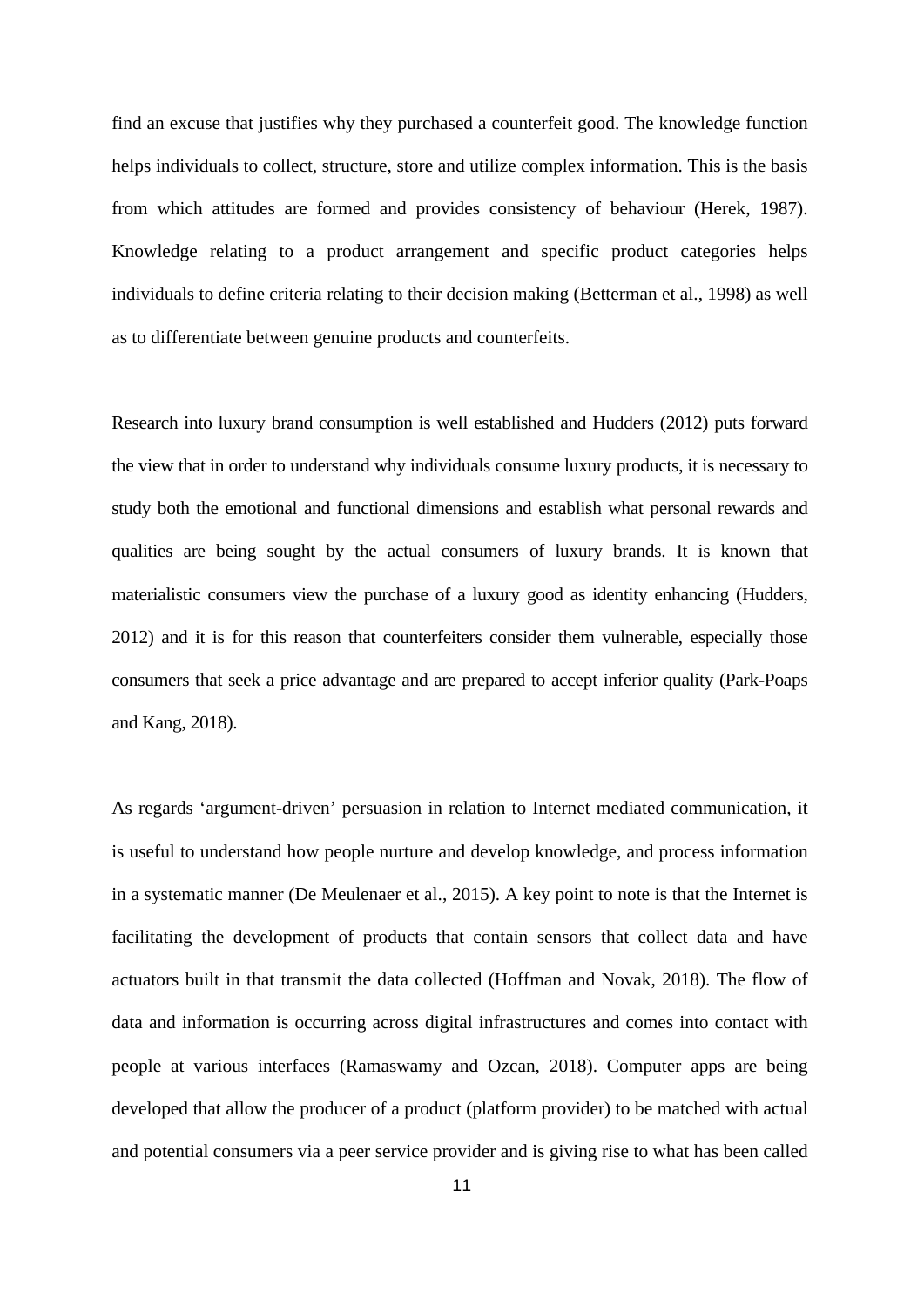collaborative consumption (Benoit et al., 2017). Buyer-seller interaction has been facilitated by social media, however, Park et al., (2018, p.9) suggest that if brand managers of luxury products rely too much on promoting the product through social media strategies, there might be a negative consequence in the sense that value perceptions will be undermined "because consumers may perceive the brands to be too accessible and approachable to everyday consumers". A worrying point to note however, is that over 40 per cent of the crimes carried out on people living in the UK are Internet related (Miller, 2018). This is a point that brand managers need to be aware of because of the vulnerabilities associated with doing business online. In the future, online communities are expected to be influential in terms of sharing and exchanging information about their experiences with a brand and the type of customer service they are provided with.

Diagram 2 below depicts the cyber space environment within which a luxury brand interacts with online users and outlines the knowledge building process. Consumers can search for information relating to brands from the company's website as well as from social and media networks (SMNs). SMNs not only provide opportunities for people to exchange information but also provide a platform for people to create a dialogue and assert their views. This can be seen as not only how people build their knowledge of a brand, but also how they form and shape their attitude for example. The knowledge building process can be expanded and used by brand managers, and placed in the context of a brand portfolio strategy. Hence, brand managers need to understand how information relating to a brand is communicated between individuals, and what form this communication takes. This requires that brand strategies are underpinned by up-to-date market intelligence, which also includes identifying rogue sellers (Mages and Kubic, 2016). By acknowledging the fact that counterfeiters are likely to become more sophisticated in the years ahead, brand managers need to form trust based partnerships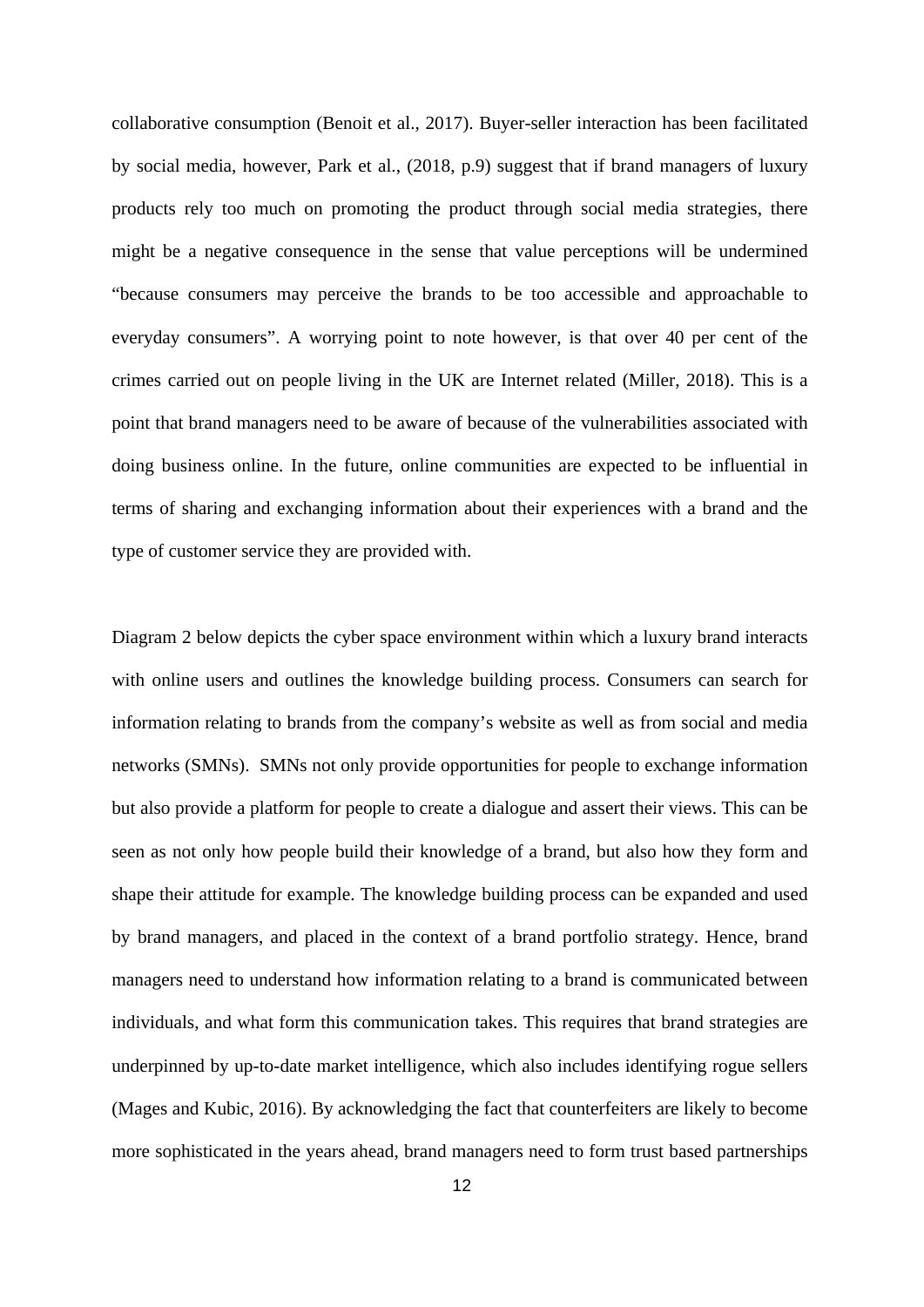with staff employed by intermediaries so that they can deal more effectively with the risks that materialize and also, engage more fully with law enforcement personnel when required (Wilson, 2017). By adopting a pro-active approach to risk assessment, senior management can adopt a brand-integrity management policy and implement a brand-protection programme (Wilson et al., 2016).

## **Diagram 2: Knowledge Building - The cyber space environment within which a luxury brand interacts with online users**



#### **The growing importance of the Internet**

#### *Online communities and information search behaviour*

The Internet is viewed as a social networking and information search medium (Seyedghorban et al., 2016). It can be considered instrumental in transforming behaviour vis-à-vis how consumers interact with companies and other consumers (Leung et al., 2013; Wolny and Mueller, 2013). The Internet is a multi-dimensional channel that allows companies to market their products directly to consumers (Okonkwo, 2009), however, there are noticeable pitfalls in terms of illicit products being made available (Mages and Kubic, 2016). With regards to online customer experience, three strands of research are evident: website quality; online customer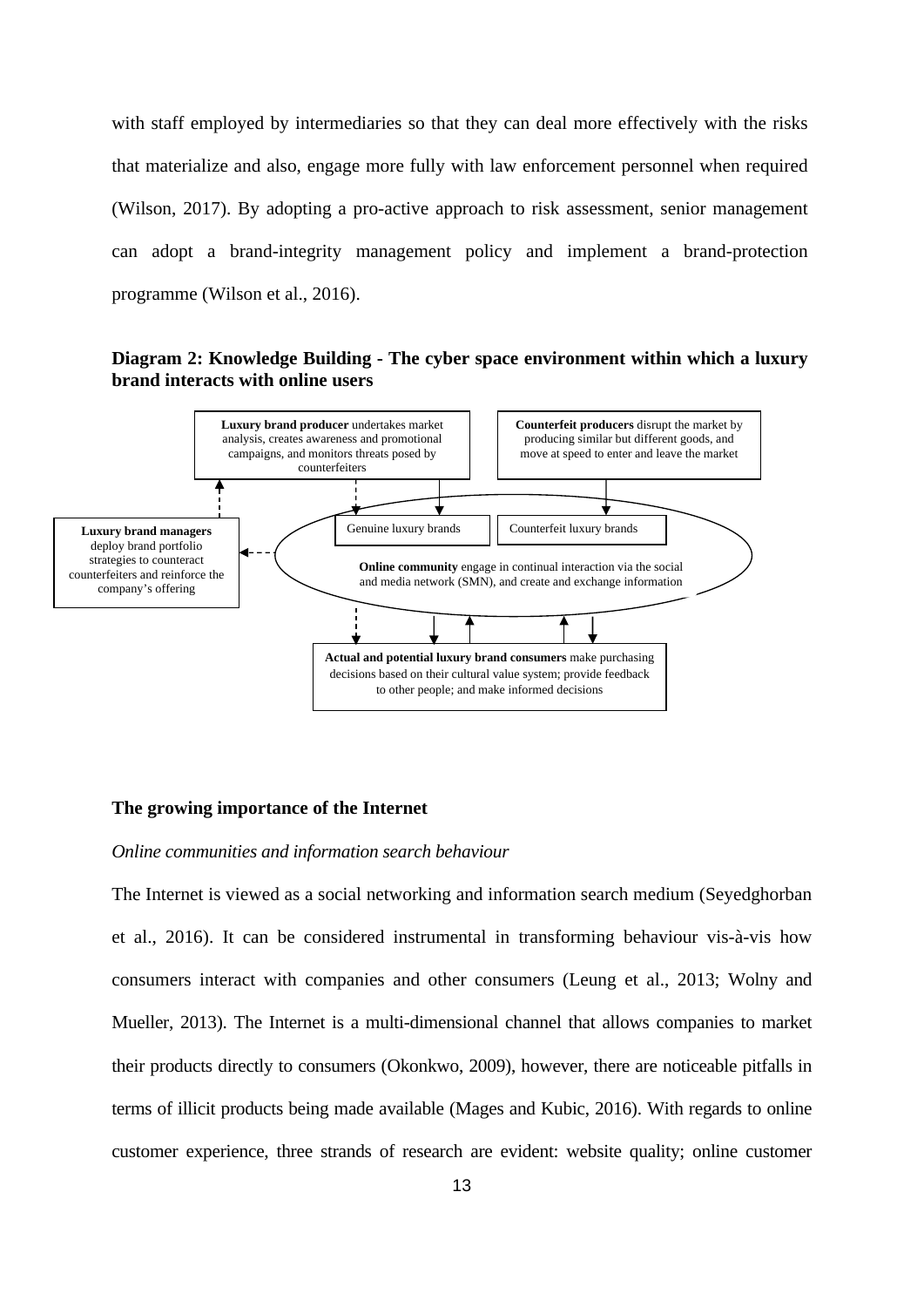behaviour; and online service experience (Rose et al., 2011). Trust and risk are important factors because marketers need "to understand the experiential state of customers and the responses they are likely to generate" (Rose et al., 2011, p.25). Viewed from the customer's perspective, risk needs to be viewed in terms of whether the product performs as expected (Pueschel et al., 2017).

The online behaviour of "millennials" (born in the period 1980 to 2000) (Young and Hinesly, 2012, p.147; DeVaney, 2015) is different from previous generations due in part to the fact that they are known to adapt, embrace and utilize new technologies (Eastman et al., 2014) such as the smartphone, and use such devices in their daily existence. They are confident and self reliant, embrace change and diversity, are closely connected with family and social organizations, and expect to have immediate access to information (Young and Hinesly, 2012). Johnson (2016) indicates that millennials are less trusting about the information made available by the company about its products than their parent's generation; and are more likely to go online to find relevant information about products. In addition, they are considered to be less loyal but are more tolerant, open-minded, and environmentally conscious (Johnson, 2016) than previous generations, and view social media from a pro-active stance. Consumers, we are informed, are highly goal oriented when it comes to shopping and searching online (Seyedghorban et al., 2016), and actively exchange information via social and media networks (SMNs). Indeed, one of the main motivators appears to be that millennials make social comparisons and this is the main driver in terms of them joining social networks (Eastman et al., 2014). This is an important observation because as Ko et al., (2017) explain, consumption motivation is influenced by the inferences and perceptions of those individuals they relate to/aspire to associate with.

Through the interactions of seeking and providing post purchase experience of a brand, individuals identify with online groups in terms of social belongingness. According to Woodall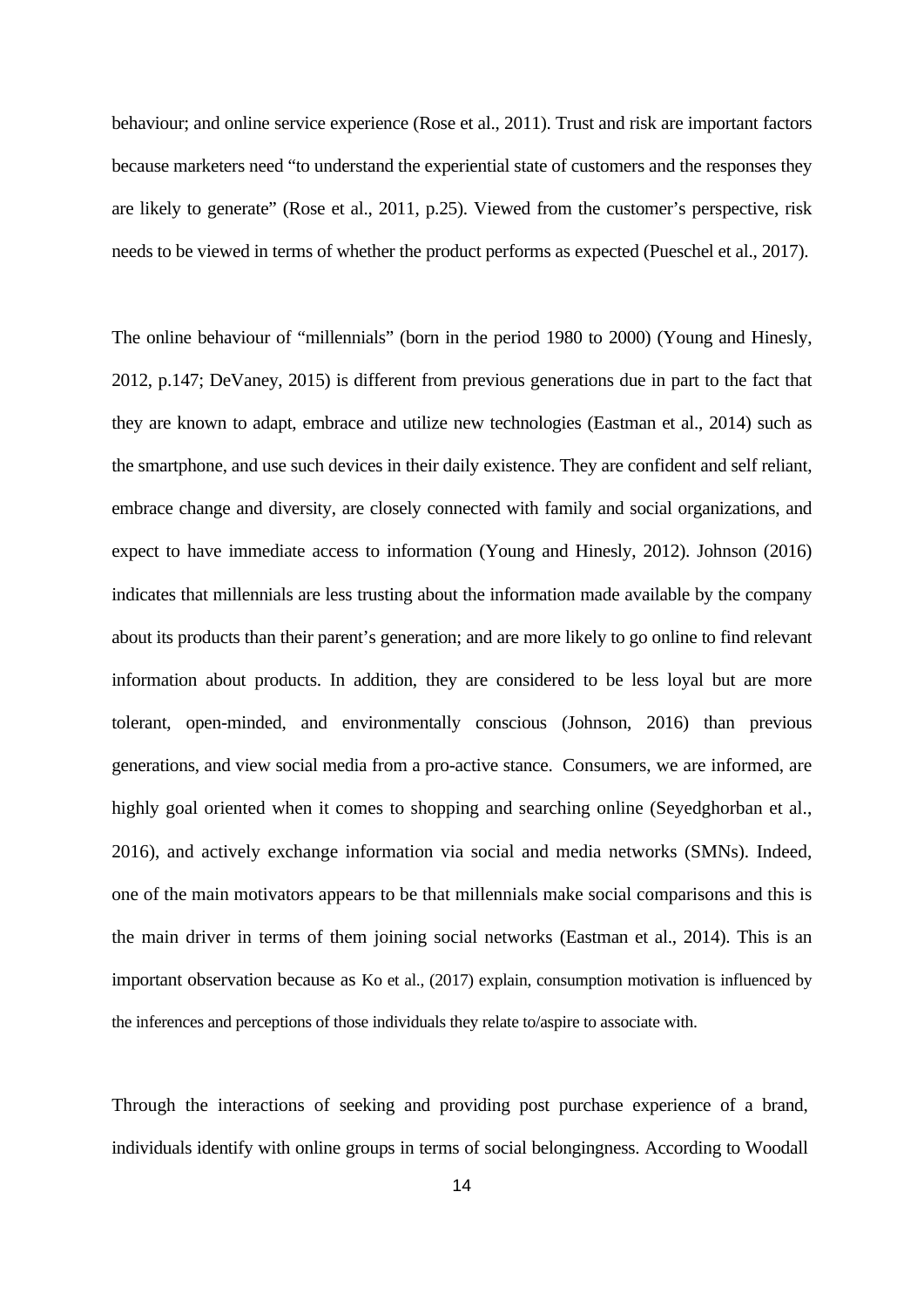and Colby (2011), there are four reasons as to why SMN appeals to consumers. These are: satisfying an impulse; express and sharing; searching for advice; and finding people who share similar interests. Brand managers need to be aware of how and why the target audience share information. Leban and Voyer (2015) have raised a number of interesting points regarding online communities. For example, in their study on the high-power and low-power status of luxury consumers, they concluded that high-power members join online luxury consumption communities in order to display their ownership of extensive collections, and this is symbolic of their power; and thus attracts ingratiation. Such behaviour displays self-confidence, assertiveness, and relates strong/high self-esteem with self-actualization.

Sixty-five per cent of adult Internet users in the US use a SMN, and this has contributed greatly to changes in communication methods and style (Madden and Zichuhr, 2011). SMN platforms include content communities, blogs, Instagram, Facebook, Twitter and bulletin/forum boards for example, which allow consumers to become more interactive in real time. This change in style and method of communication requires brand managers to think deeply about how interactive relationships with customers are built and maintained (Cooke and Buckley 2008; Gruner et al., 2010), and how they should review the user-centric perspective (Constantinides and Fountain 2008). As some consumers make a conscious decision to purchase an illegitimate good as opposed to a genuine good (Rizwan et al., 2014), brand managers need to develop a comprehensive understanding of how individuals make decisions; and how they can counteract pro-counterfeit behaviour by relating to how the different attitudinal functions (e.g., social, ego-defensive and knowledge) interact with each other (Sharma and Chan, 2017). Reflecting on the interactive nature of the Internet, we pose the following proposition: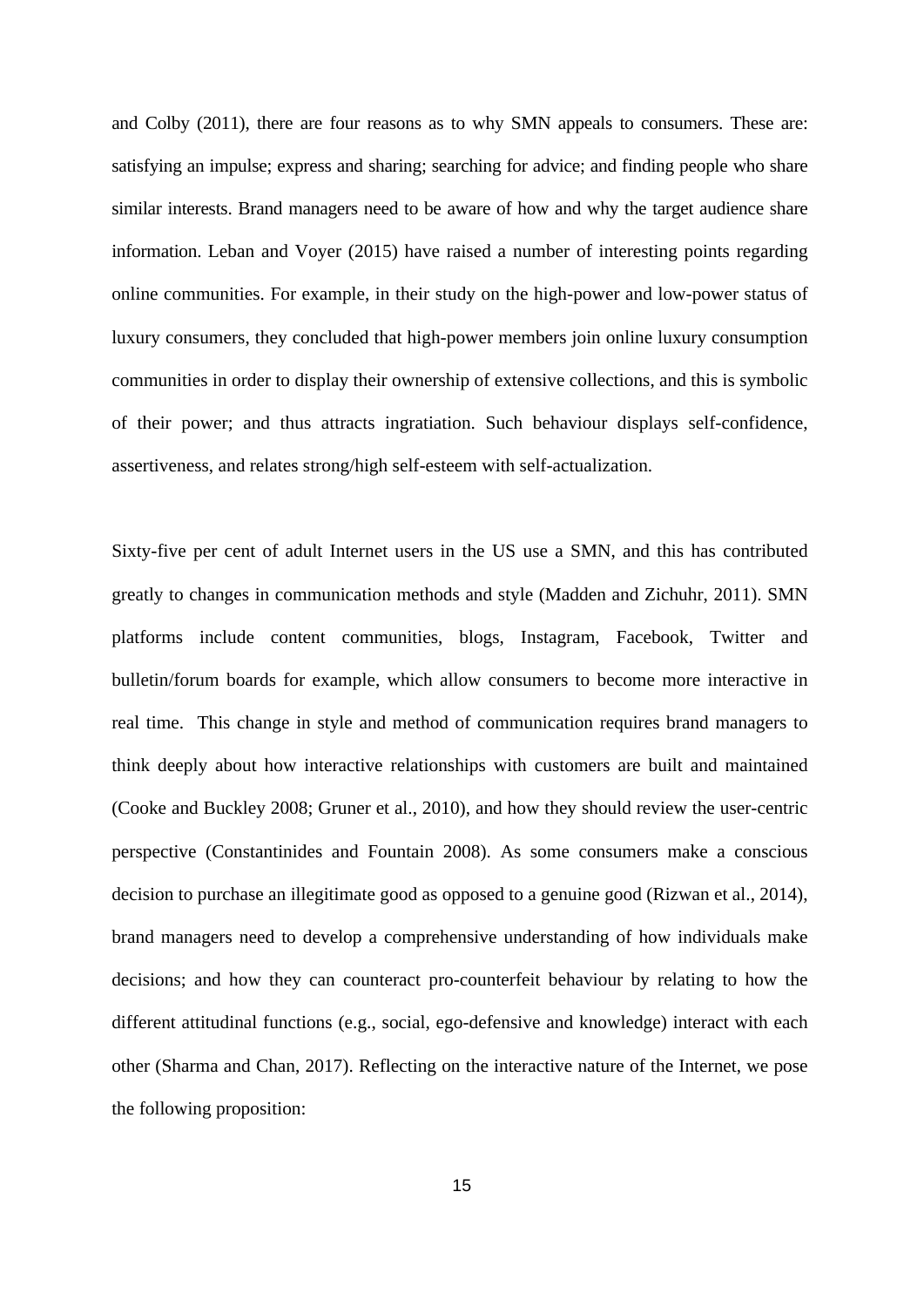Proposition 1: Observing Internet/SMN activities enables brand managers to understand why consumers purchase counterfeits in terms of their motivation, and how they build and utilize knowledge.

#### *Global branding, positioning and managing a brand's reputation and knowledge*

In the discussion about creating global brand values, Steenkamp (2014) places a brand into one of four different types of category: (i) premium brands that are highly priced and deliver emotional benefits, and the unique selling point is superior product performance; (ii) prestige brands are highly priced (to exclude/to be selective), but deliver unique emotional benefits on key aspects that are associated with COO (country-of-origin) or the provenance of a founder and the creation of a myth to evoke aspirational value; (iii) fun brands, also inherit and deliver emotional benefits, but are priced low to be accessible to those who have fun in mind. The brand can be replaced easily by other products that are trendy, new, offer excitement and allow people to express modernity and are related to global identity; and (iv) value brands, which are based on the notion of delivering best-value in terms of a price-quality combination (i.e. brands viewed as functional and low in price). Based on these four different categories, brand managers need to consider what the relative price of the brand is vis-à-vis the characteristics outlined and/or the key differentiating benefits (e.g., privilege, evoking aspirational value, trendy and exciting). The concept of 'price versus differentiation' relates to the marketing strategy that is deployed, and calls to attention how "differentiation" is perceived in the context of diverse consumers and competing products.

As regards the categorization of consumption behaviour, Han et al., (2010) suggest that consumers fall into one of four groups regarding how individuals reflect on the conspicuousness of a brand mark or logo that is congruous with their wealth and need for status, and explain why people demonstrate (in)conspicuous luxury brand consumption. The four groups are: (i)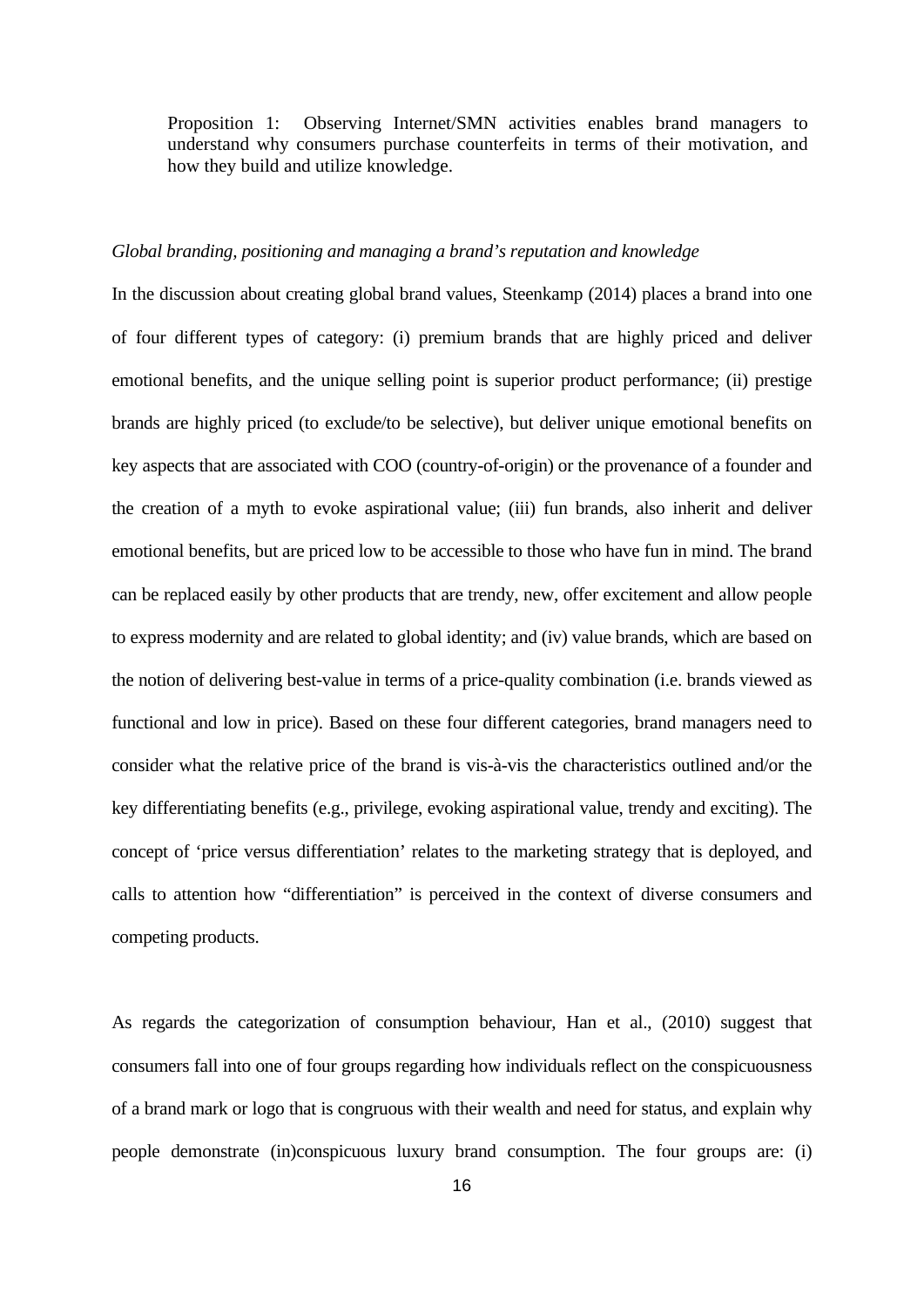"patrician" – significantly established wealthy individuals who do not need to demonstrate their status through conspicuous brand consumption; (ii) "parvenu"**,** who are newly significant rich individuals and who crave status through conspicuous luxury brand consumption; (iii) "poseur", are highly motivated to consume conspicuous luxury branded goods for status, however, unlike the "parvenu" group, they cannot afford authentic luxury goods due to financial limitations/constraints and yet individuals in this group wish to be associated with the "patrician" and/or "parvenu" (who have) group and dissociate with the have-nots; and (iv) "proletarian", who are less affluent, less status conscious and do not seek association with any other group. Their research findings indicate that "patrician" members have sufficient knowledge about luxury brands and are more likely to purchase a luxury brand and signal to other "patrician" members their intent. The members of the "parvenu" group have some knowledge about luxury brands and are more likely to purchase a louder luxury brand (i.e., display a clear and bigger brand name) as they wish to signal that they are rich and are associated with the "parvenu" group and the "patrician" group and at the same time try to send signals to the "poseur" group that they are different from them. This confirms why people purchase branded products and how they use brand recognition in a social context (Wilcox et al., 2009).

Research has shown that individuals like to be associated with a group of people that occupy a higher social position and/or richer than they do or have the same level of financial standing. A consequence of this is that individuals engage in conspicuous luxury brand consumption. For example, Butcher et al., (2016) suggest that consumers of luxury brands are intent on psychologically connecting with luxury brands as they provide an emotional context from which they derive fulfilment. High-status seekers/materialistic consumers view the purchase of a luxury good as their ability to communicate their identity to others (especially those that they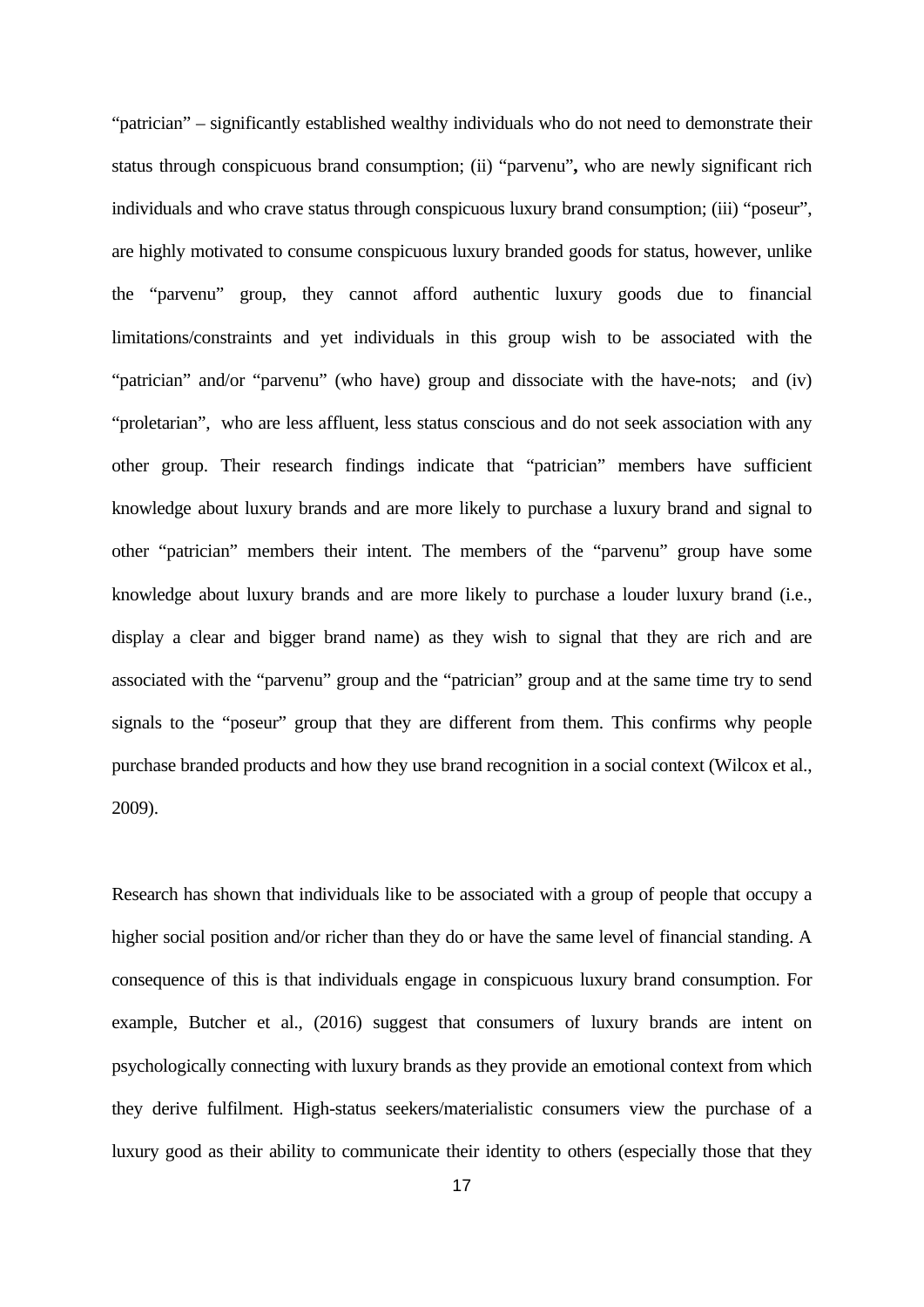aspire to be accepted by) and thus improve their image (Hudders, 2012). By establishing a premium image, brand managers can to set a high price as it is perceived as being a luxury product (Keller, 2009). The "poseur" group is prone to purchase counterfeit items in order to be accepted by their aspirational group. The level of exposure to other brands and an individual's disposal income, need to be taken into account by brand managers when devising a brand strategy, especially when they are planning to enter a developing country. This is because the actual level of aspiration may exceed the expected level of anticipation; and this provides an opportunity for counterfeiters. As well as affordability and lack of consumer awareness of the difference between a real brand and a counterfeit, brand managers need to think through such issues as availability, accessibility and what constitutes the fun/prestige dimension.

The work of Wilcox et al., (2009) relating to why consumers purchase counterfeits suggests that functional theories embroil multiple functions serviced by attitudes. For example, when individuals have a "social-adjustive" attitude, they respond favourably to a brand that has a certain image that they wish to project in a social setting in a particular way. Also, consumers are more responsive to the message that promotes intrinsic aspects of products (e.g., quality and/or reliability) when they hold a "value-expressive" attitude as they decipher underlining 'own' values and dispositions. We can deduce, therefore, that when a consumer purchases a counterfeit product, it is not simply for a price advantage, but relates to how it serves an individual's immediate needs and/or fulfils their self-presentational goal. According to Rizwan et al., (2014), people purchase counterfeit mobile phones not only because of the price charged for the product, but also because of the consumers' previous experience and the associated social influence.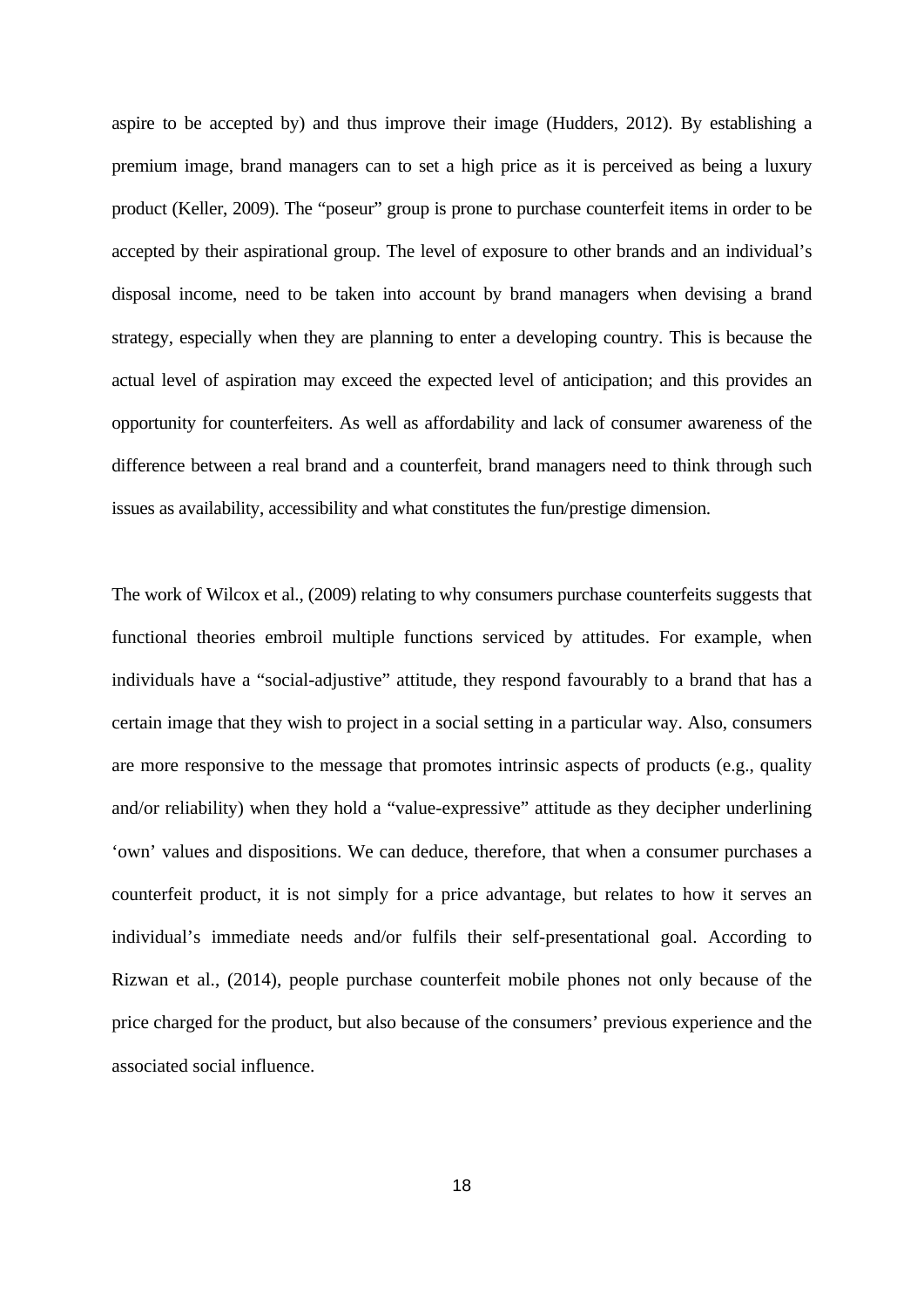As regards consumers' confusion about fakes, some counterfeits are deceptive (Priporas et al., 2015) and are steadily improved through time. Disguised packaging also contributes to the confusion as potential customers are not able to distinguish a copy from a genuine product (Wilke and Zaichkowsky 1999; Wilcox et al., 2009). With respect to information susceptibility, Phau and Teah (2009, p.22) put forward a view: "that consumers who rely on the expert opinion of others to purchase products would be less inclined to purchase counterfeits of luxury brands". It has been suggested that online luxury consumers place trust in online customer reviews (Liu et al., 2013) and this is an important point to note. Given the fact that some consumers have relatively limited exposure to various types of luxury brands, brand managers need to pay careful attention to how they can raise the awareness of nongenuine goods and assist potential customers to increase their ability to distinguish between them. Bearing these points in mind, we pose the following proposition:

Proposition 2: Marketing Intelligence (e.g., observation of Internet activities) relating to purchasing behaviour enables brand managers to devise various/different brand strategies that deter counterfeiters.

#### *Branding, SMN and knowledge development*

It is suggested that a global brand provides superior brand equity compared to a local brand (Zou and Volz, 2010), and consumers often view owning a global brand from the stance of quality, prestige and being part of a global community (Roy and Chau, 2011). Hence, brand managers need to be aware of the role that cultural values play. For example, some people wish to demonstrate their achievements by purchasing globally recognized and expensive products while others may purchase a unique and rare product that is not widely available to those in their social peer group. Brand loyalty is representative of the attachment a customer has for a brand and is influenced by their experience of it (Liu et al., 2012). Furthermore, if a sub-brand is to be introduced in several markets, brand managers need to take into account whether an individual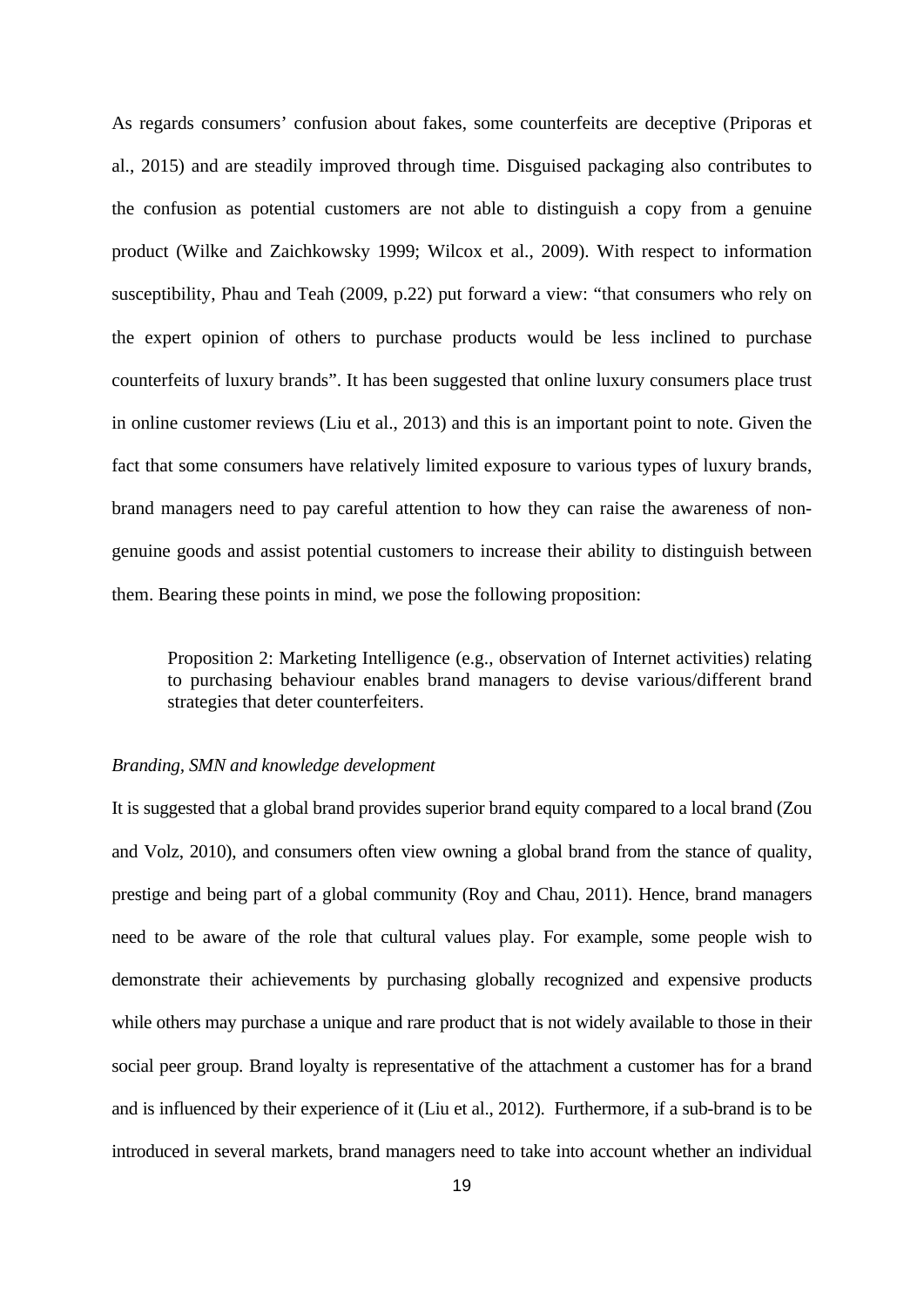brand is to be made more prominent than the parent brand because this will have repercussions in terms of which brand becomes dominant (Keller, 2009) and the overall influence it has on the organization's marketing strategy. A positive customer-brand relationship requires brand managers to understand better the knowledge that customers have of their brand and how they bond with the brand (Hennings et al., 2013).

According to Alden et al., (1999), the perception of the globalness of a brand is related to utilizing some of the elements (e.g., brand name, symbols, themes, brand logo and a spokesperson) in marketing communication activities and to create a high recall memory. However, more clarity is needed as regards how or which of these elements of a brand is more influential vis-à-vis consumer perceptions. De Meulenaer et al., (2015) carried out research regarding which cues are more influential with regards to forming a global brand perception based on semiotic theory in advertising (three types of cues including language, aesthetic styles and story themes were studied) that could be associated with antecedents of consumer perception in either global or local terms. They suggest that advertising copy contributes strongly to perceived brand globalness across product categories (as does Taylor 2005, 2007). Brand logo and the actions of a spokesperson (which are peripheral cues) are important elements for the product with respect to low-involvement products; and brand name (which can be considered as a central cue) is a more influential element with respect to high-involvement products. Although the findings are of interest, the difference between high involvement and low involvement products is not clear in terms of whether the type of product and its price (e.g., the level of complexity associated with the product); or some sentimental appreciation incorporating image and positioning is the most important element. Another aspect raised by De Meulenaer et al., (2015) relates to printed advertisements (one-way communication) and which of the symbols is more influential vis-à-vis consumer perception. On reflection, it would have been useful for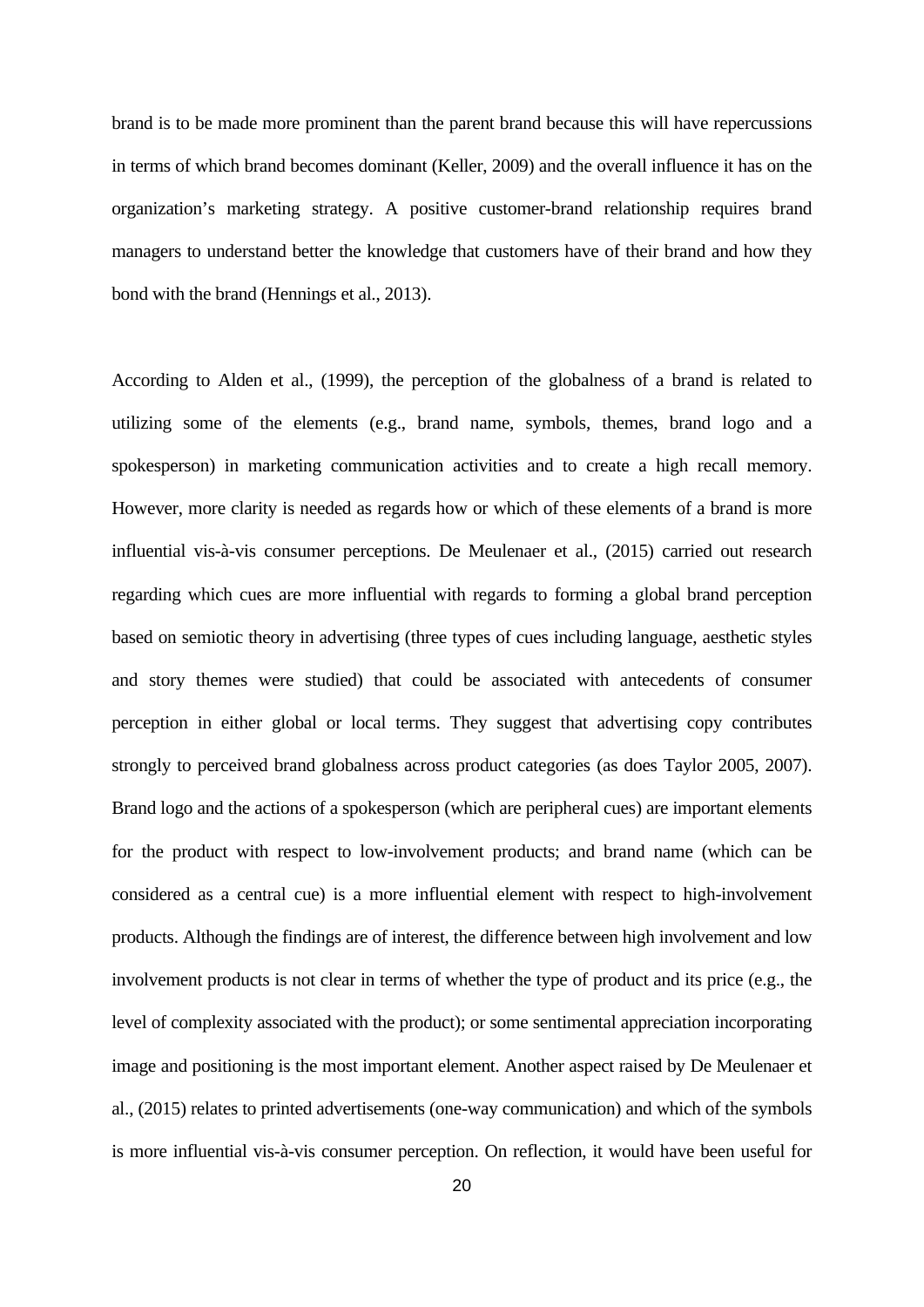the authors to have compared how a brand competed with other brands in the same market sector. Bearing in mind the above, an additional proposition is cited:

Proposition 3: By understanding how consumer perceptions are formed, brand managers will be able to devise a sustainable brand portfolio strategy.

#### **Methodological approach**

The aim of the research was to explain how millennials utilize their knowledge when responding to emotional needs vis-à-vis purchasing counterfeit products. The research focused on how brand managers utilize the knowledge function to devise a brand strategy that reinforces a luxury brand's reputation and counteracts the actions of counterfeiters. We considered the line of inquiry appropriate as it required us to provide insights into how millennials justify their actions in terms of purchasing counterfeits and also, it provided a basis upon which brand managers could utilize the knowledge function to deploy a brand strategy and/or counteract the actions of counterfeiters. We decided it appropriate to adopt the naturalistic approach to data collection. This was because we wanted the participants to provide insights into the subject matter (Patton, 1990) by describing their thoughts in their own words. Furthermore, we used the inductive analysis method because it represents "a systematic procedure for analyzing qualitative data in which the analysis is likely to be guided by specific evaluation objectives" (Thomas, 2006, p.238) and is known to possess several other advantages: raw textual data can be reduced down into summary form; a link can be established between the research objectives and the summary findings; and a framework can be developed outlining the underlying structure of the experiences of the participants.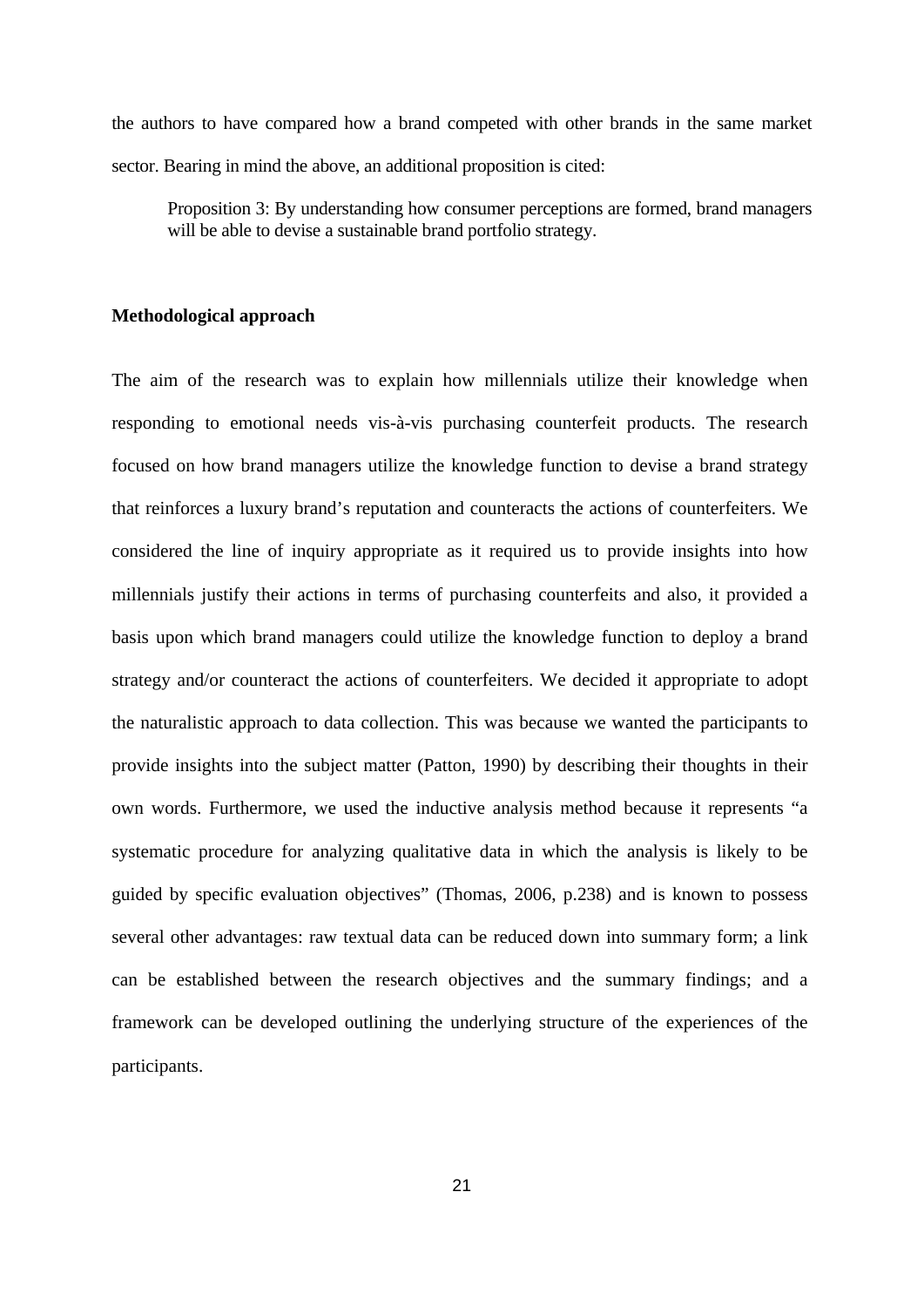We also reflected on the advice provided by Van de Ven (2007) and Ringland (2006), and took into account the trends identified in the literature relating to purchasing counterfeits visà-vis the issues and challenges confronting brand managers. We considered it important to identify a broad range of challenges (Wilson, 2017, p.274) but to remain focused and concentrate on specific current issues that would be of relevance to brand managers.

A qualitative oriented research strategy composed of two distinct phases was adopted: a small group interview and a survey. First, a small group interview was undertaken with academics and industry experts to establish the factors regarding consumers' intentions to purchase counterfeit products. Because counterfeiting represents a sensitive topic and access to knowledgeable individuals requires careful planning and is sometimes aided by gatekeepers, we followed the approach adopted by Wilson et al., (2016) and decided to identify a small group of experts (eg.,purposive sample) and to work closely with them. The small group interview was composed of four experts: two from academia (both of whom had industrial experience) and two from industry (both of whom had more than 5 years industrial experience). The industries that the participants had work experience of were banking, consumer electronics and clothing and textiles. They had direct experience of the luxury goods sector and were familiar with counterfeits and pirated products; and the impact such goods had on the sector. The main benefit of engaging with industrialists is that they possess operational knowledge of the subject matter (Sinkovics and Penz, 2011). The interview was informal in nature, of forty-five minutes duration and was audio recorded with the agreement of the participants. The main question addressed was: what are the circumstances determining why people buy counterfeit goods? Additional open-ended questions were posed and covered a number of topics relating to: luxury branding; the development of a brand strategy; and how marketers can protect a luxury brand. The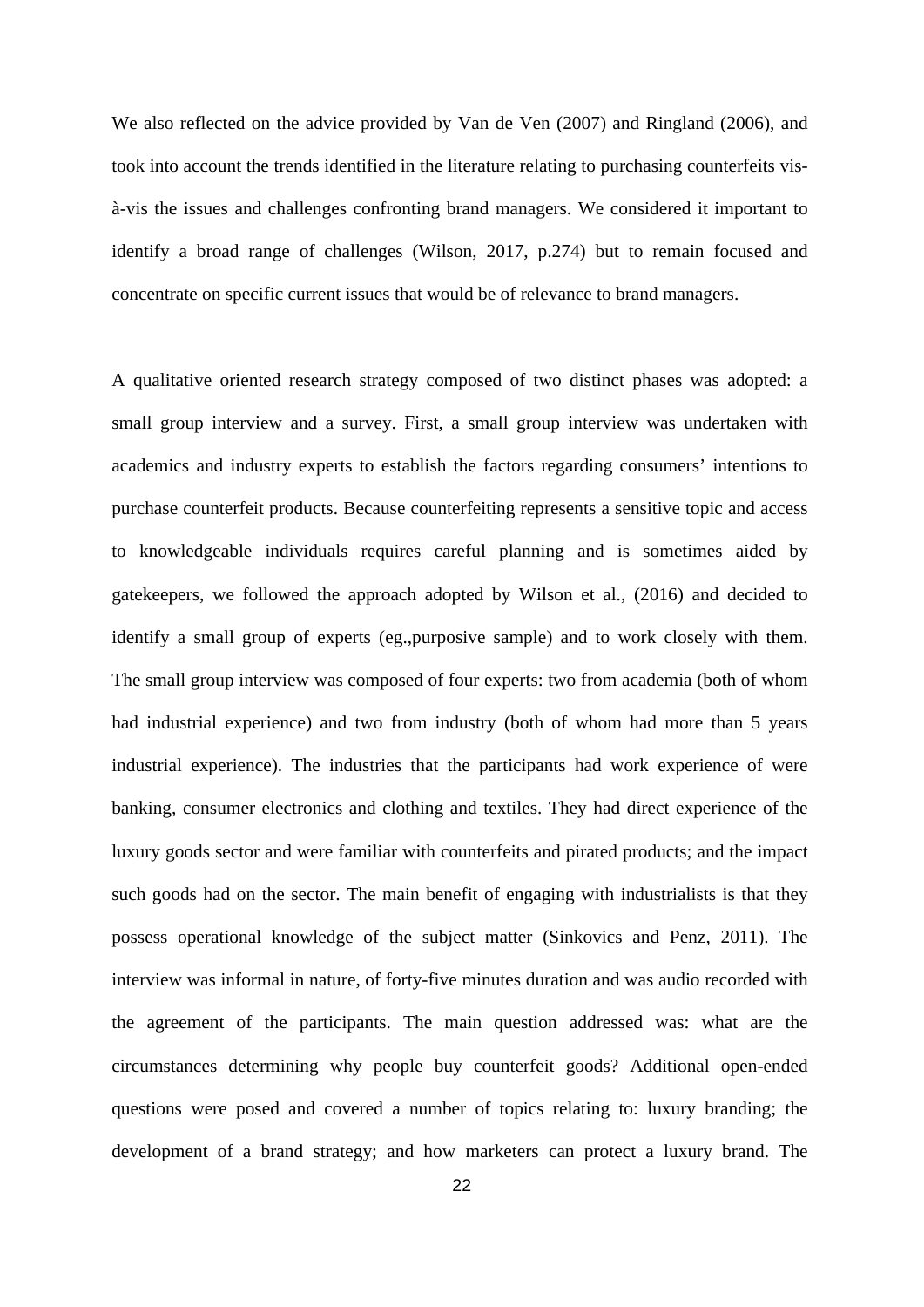objective of the small group interview was to provide feedback and ensure that the survey questions were appropriate and had topical relevance. The guidance provided by Bulogurcu et al., (2010) was followed and we reviewed the initial measurement items through a process of continual refinement.

The interview method allowed the researchers to think systematically about the constructs and causal conditions (Strauss and Corbin, 1990), and define the focus of the research in terms of explaining how brand managers utilize the knowledge function to devise a brand strategy that reinforces a luxury brand's reputation and counteracts the actions of counterfeiters. In order to deter counterfeit purchasing behaviour, it is important to understand not only what motivates people but more importantly, how individuals obtain information and use the information to select a particular brand. In other words, how the knowledge function (which includes finance and emotion) is associated with the attitudinal function that interacts with other functions (e.g., social and ego, especially) and provides justification about the decision that is made. The thematic findings from the small group interview were: the perception of peers in terms of an individual purchasing counterfeits; brand piracy and the damage caused to established brands; purchasing online and the influence of grey markets; and legal and ethical issues. The findings provided the basis upon which the research questionnaire was developed, and later piloted to make sure the wording of the questions was appropriate (Wolny and Mueller, 2013). This approach had the advantage of the questions being derived from the knowledge of the experts involved in the small group interview and also, the literature upon which the discussions were based (Wilson et al., 2016).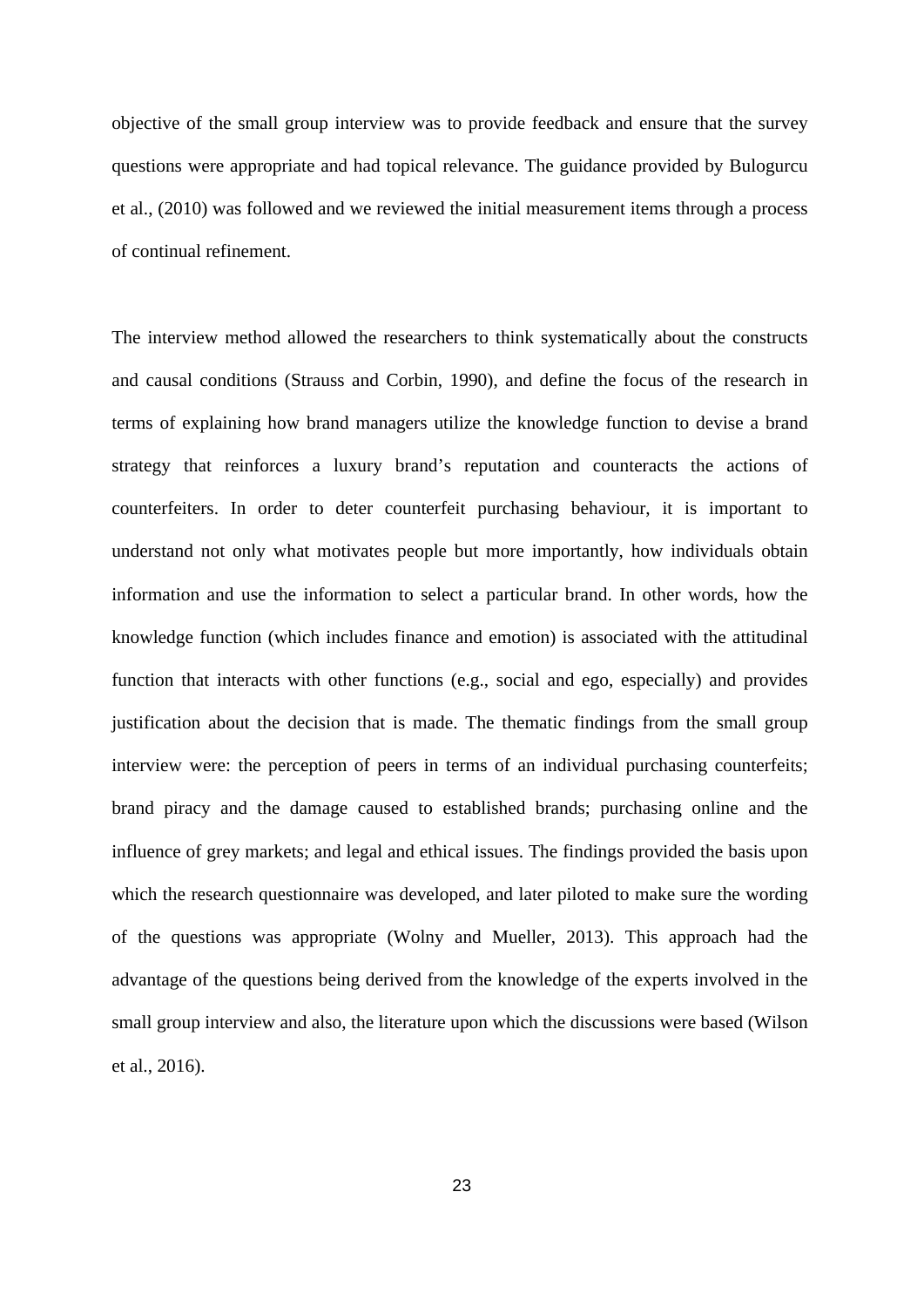The researchers attended various industry networking events in London during a three-year period and explained the nature of the research to potential participants. A total of 100 individuals agreed to participate in the study. The survey questionnaire, which was mostly composed of open-ended questions, was distributed on three separate occasions. The questions allowed the respondents to describe their thoughts by using their own words and offer appropriate detail and depth. The main areas covered in the survey were: (i) the attitude and behaviour towards counterfeits; (ii) their peers' attitude and behaviour towards fakes; (iii) whether people felt safe buying online; and (iv) the ethical issues confronting consumers. More specifically, the topics covered related to various aspects of: (i) buyer behaviour; (ii) lifestyle; (iii) searching for product information; (iv) the perception and purchase of counterfeit goods (the self and others); (v) brand piracy; (vi) shopping on-line; (vii) legal issues and problems associated with counterfeit goods; (viii) post-purchase behaviour; (ix) recommendations relating to shopping on-line; (x) grey markets; (xi) sellers' pricing strategy; (xii) luxury brand perception; and (xiii) demographic criteria. The questionnaire was composed of 23 open ended questions and convenience sampling was used. The respondents completed and returned the questionnaire the same day that they received it. The last question in the questionnaire allowed the respondents to reflect on the topics covered and if they wished, provide additional information they considered important. A strict ethical code of practice was adhered to and those completing the questionnaire were informed about their rights and the fact that their identity would be protected.

In our analysis of the small group interview transcript we used thematic analysis and as regards the completed questionnaire, we identified words and expressions, and used frequency analysis in order to reduce the data down to a manageable size. By doing this, we were able to establish how individuals justify their decision to purchase counterfeits and how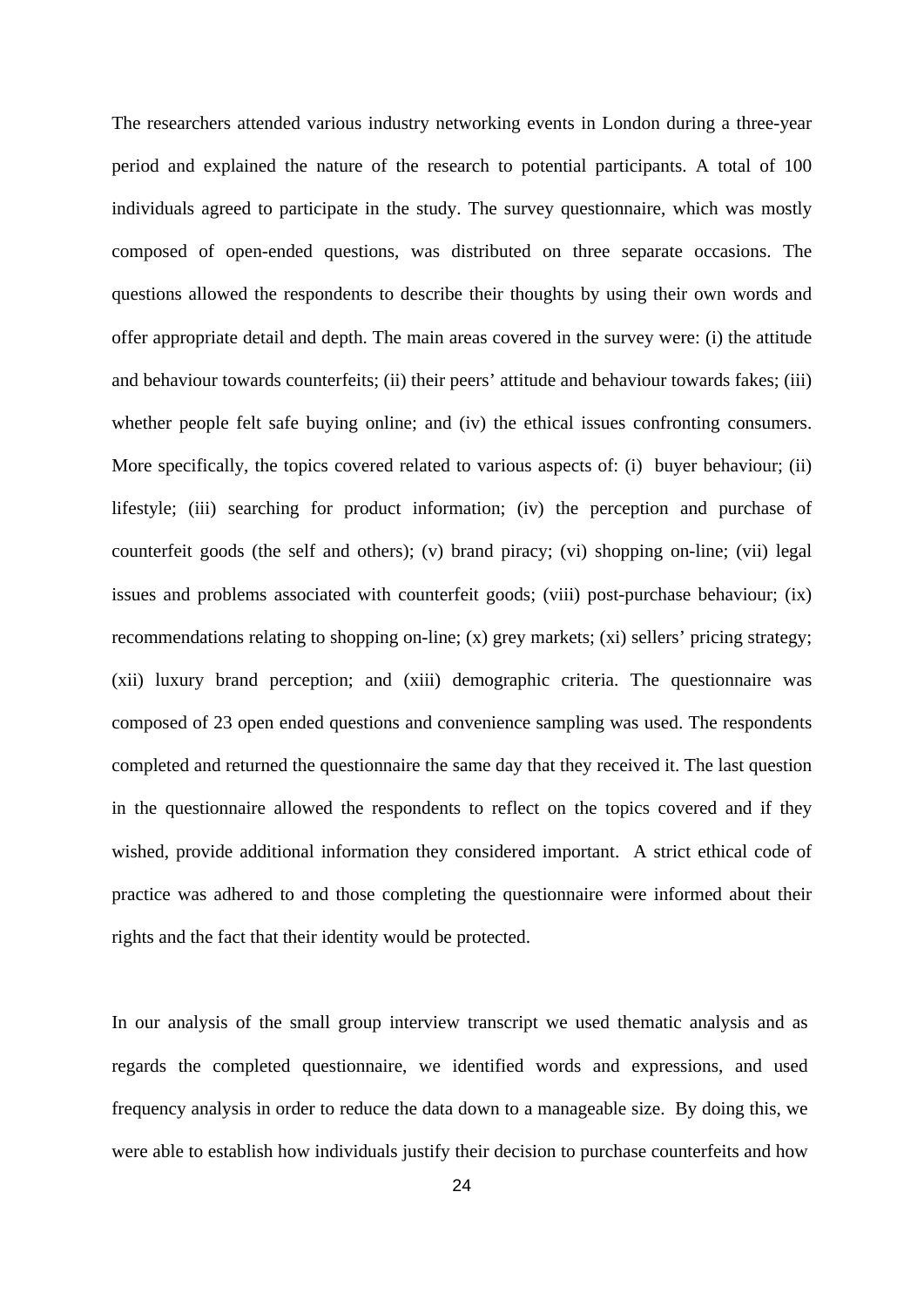they rationalise and defend such action. The findings from the small group interview and the survey were related back to the three propositions. The two-step research strategy approach adopted allowed the researchers to establish underlying conditions in the data (Patton, 1990). The objective was to provide brand managers with an in-depth understanding of how people's perceptions change towards counterfeits vis-a-vis experienced purchasing behaviour. Bearing this in mind, we addressed how brand managers should pay attention to building and reinforcing a brand's reputation when deploying a future strategy. This view is supported by Seyedghorban et al., (2016) who state that consumers make decisions based on their past personal experiences. Wojdynski and Evans (2016) also make reference to the fact that the consequence of recognition of perception is an important factor regarding brand reputation.

### **Research findings and discussion**

#### *Results of the small group interview and discussion*

There was a general consensus that counterfeiting is widespread in certain industries and that if unchecked, immense damage will be caused to established luxury products or result in problems for luxury brands entering new markets. The results of the small group interview appear in summary form in Table 1.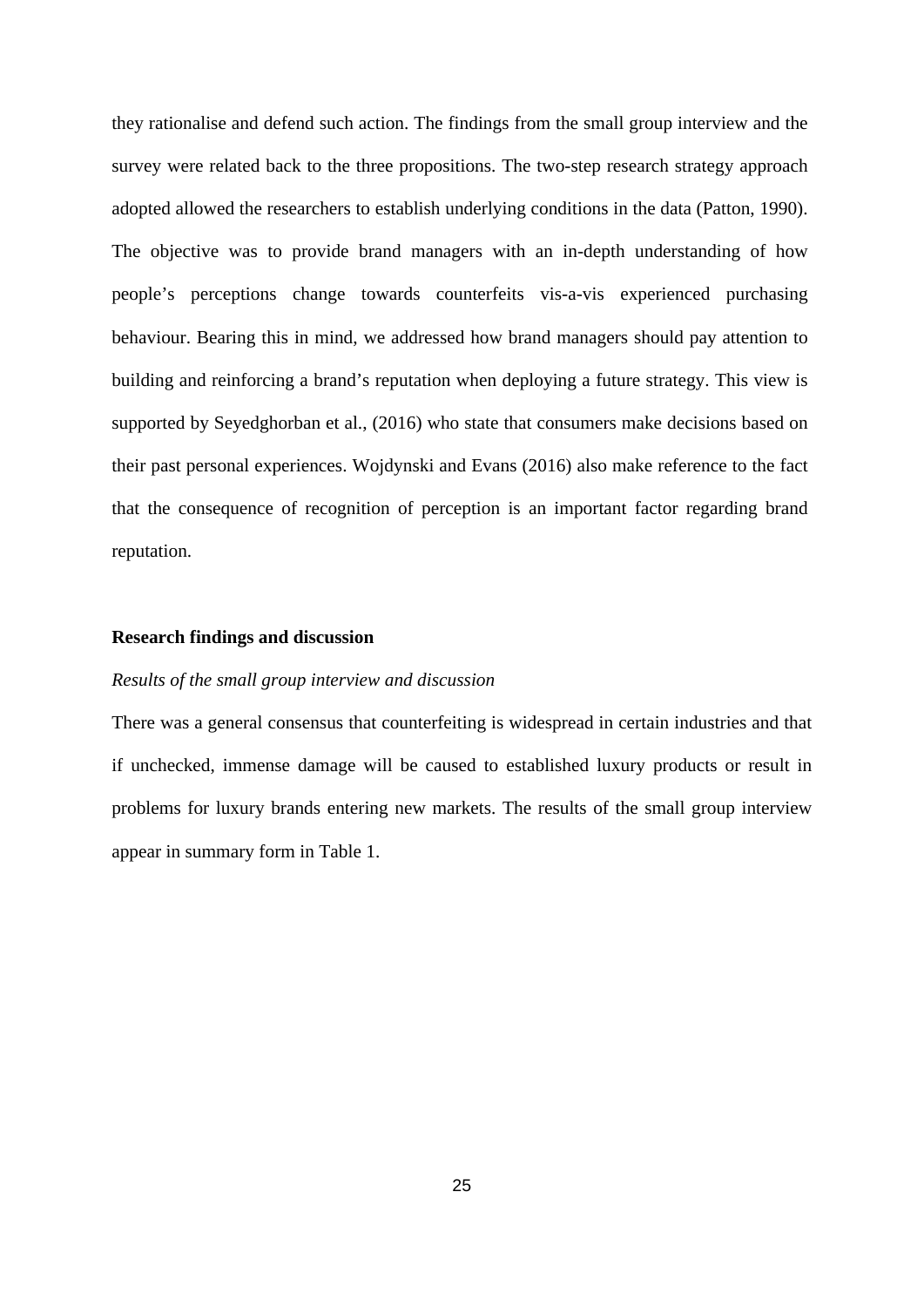|  |  |  | Table 1: Propositions and small group findings |
|--|--|--|------------------------------------------------|
|  |  |  |                                                |

| <b>Propositions</b>                                             | <b>Small group findings</b>                                      |
|-----------------------------------------------------------------|------------------------------------------------------------------|
|                                                                 |                                                                  |
| <b>Proposition 1:</b> Observing Internet/SMN activities         | The fashion industry was considered to be at risk and two        |
| enables brand managers to understand why consumers              | types of consumer were known to be vulnerable: people that       |
| purchase counterfeits in terms of their motivation, and         | possessed limited money and unknowingly purchased a              |
| how they build and utilize knowledge.                           | counterfeit product; and overseas visitors that wanted a         |
|                                                                 | bargain.                                                         |
| <b>Proposition 2:</b> Marketing Intelligence (e.g., observation | Brand managers can promote individual brands – either under      |
| of Internet activities) relating to purchasing behaviour        | an umbrella brand or as a distinct brand. Better market          |
| enables brand managers to devise various/different brand        | intelligence can allow the target audience to be identified more |
| strategies that deter counterfeiters.                           | clearly based on their financial capability and also their       |
|                                                                 | motivation and behaviour.                                        |
| <b>Proposition 3:</b> By understanding how consumer             | Brand managers need to think of how they can use market          |
| perceptions are formed, brand managers will be able to          | intelligence in order to understand the sensitivity to consumers |
| devise a sustainable brand portfolio strategy.                  | of luxury brands by understanding better the target audience's   |
|                                                                 | motivations and aspirations towards luxury brand consumption.    |

One of the issues identified from the small group interview was that making 'luxury' products available to a wider market segment can be problematic. If a brand is accessed by a wider audience, it may result in the brand being diluted. This may be interpreted as the brand having less value as it loses its uniqueness and exclusivity and becomes perceived as accessible or a fun brand. This resonates with the view of Berthon et al., (2009), who advocate that ubiquity makes a luxury good less exclusive and as a consequence its uniqueness is diminished. The respondents considered that the consumers of a luxury brand may not be able to distinguish between a legitimate as opposed to an unauthorized supplier, and this would cause severe problems for brand managers, because of misunderstandings regarding what represents a genuine item.

In hindsight, it is essential for brand managers to adopt a pro-active approach to make existing and potential consumers aware of the fact that consuming counterfeits has a harmful effect on the industry and consumers themselves (Bian in Priporas et al., 2015). It should also be noted that the nature of retailing is changing and so is the approach to shopping, which is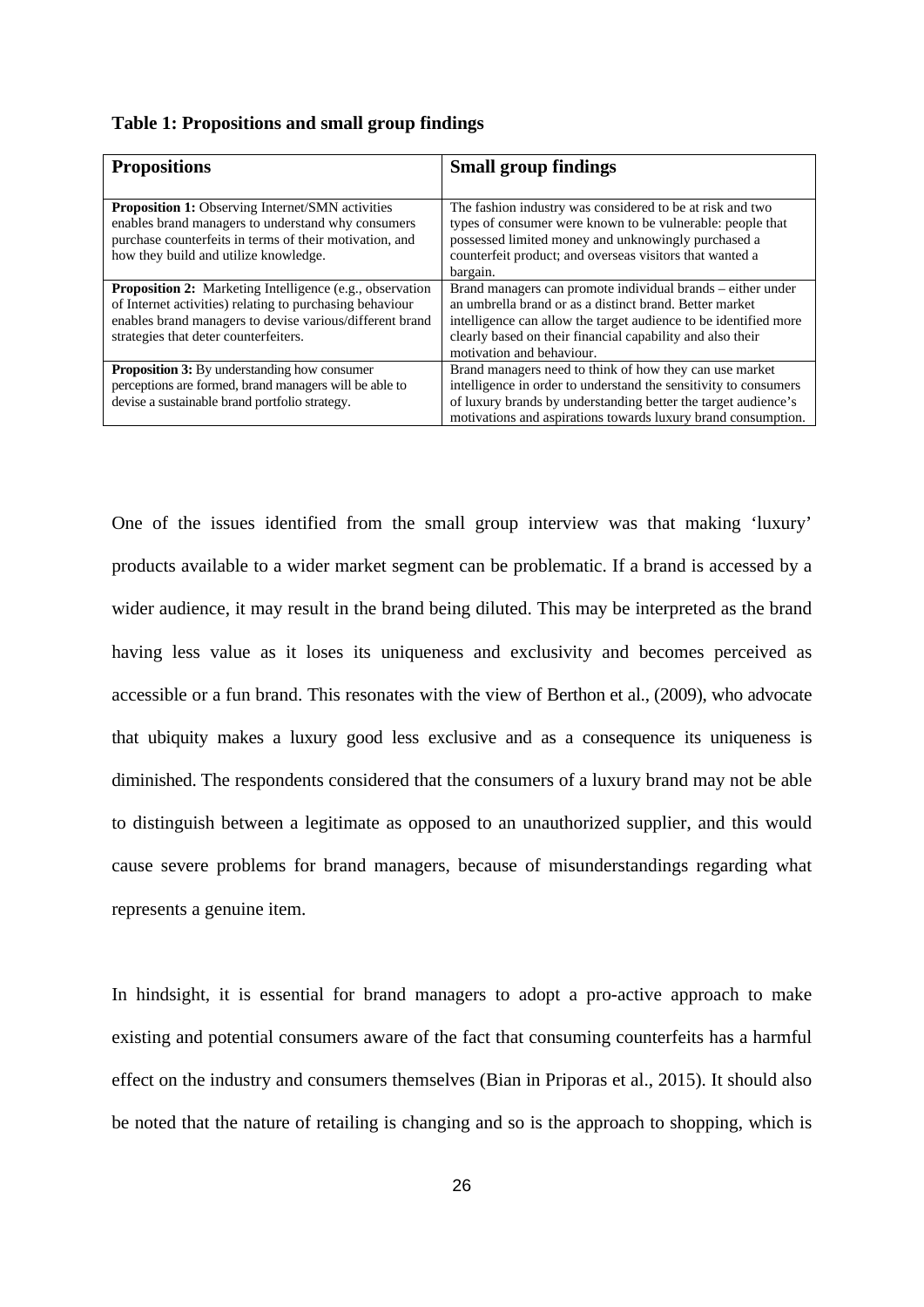going through a process of transformation (eg., Internetization). Online shopping is expected to increase because it offers luxury shoppers convenience, good deals and immediate product availability (Liu, et al., 2013). What is clear is that the consumption of counterfeits not only causes problems for genuine product producers, but also there are consequences for consumers as they may be prevented from purchasing the genuine brand of their choice and/or exposed to a possible health risk.

#### *Results of the questionnaire survey and discussion*

A total of 100 questionnaires were distributed in London over a three-year period and a 51% per cent response rate was achieved. The profile of the respondents is contained in Table 2. From the responses, it was clear that two age groups, 23 to 27, and 28 to 32, composed the most participants, representing 79% of the total (i.e. 47.1% and 31.4% respectively). The majority of the respondents were classified as professional people and 37% of the respondents earned £26,000 and above each year. As regards relating income level and categorization of consumption behaviour, most of the participants (the majority being in age groups 23 to 27 and 28 to 32), appear to belong to the "poseur" group (and a few were in the "parvenue" group) as defined by Han et al., (2010), and they knowingly purchase counterfeits.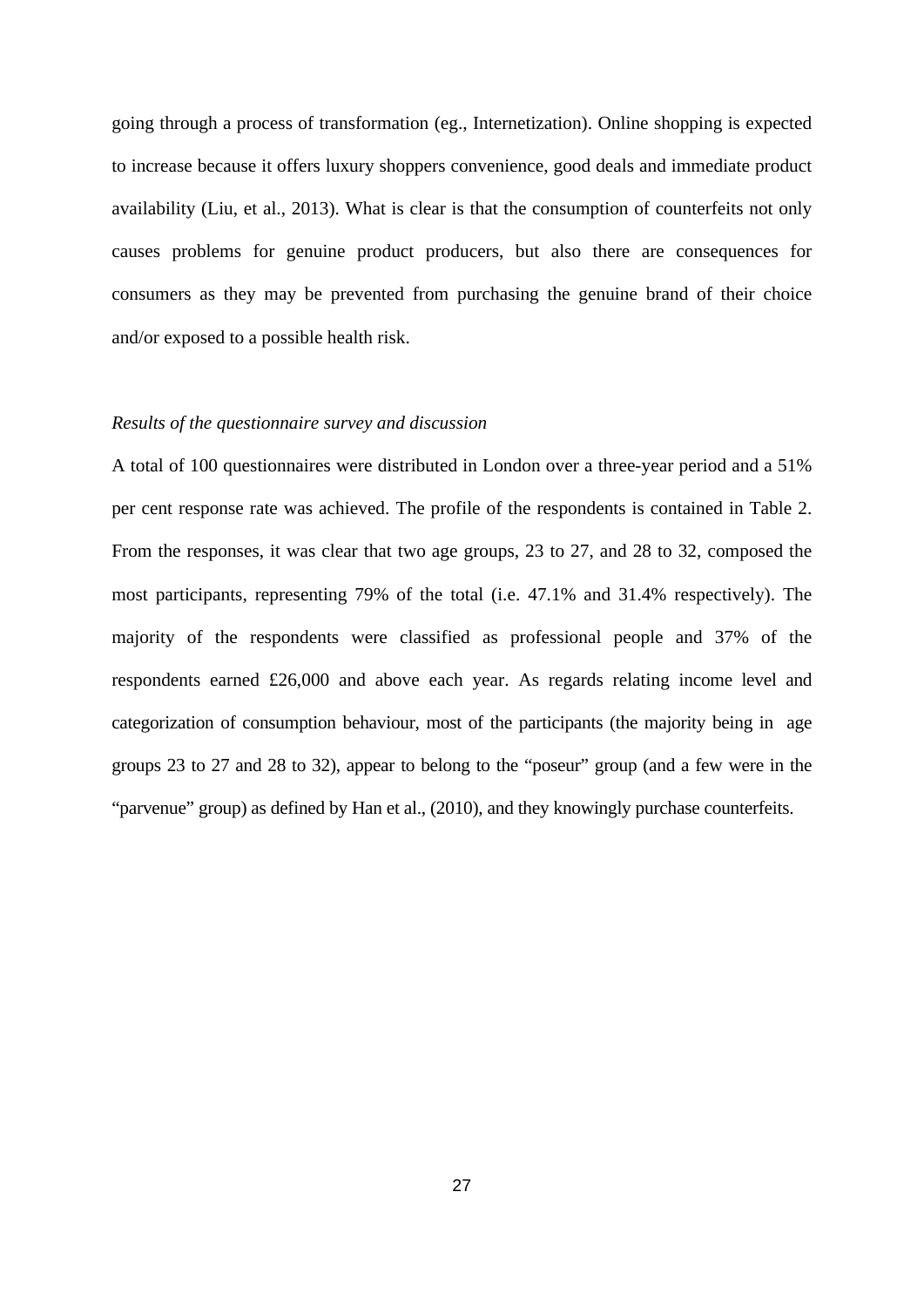| Age:                                                      |                                          |             |                                                             |  |  |  |
|-----------------------------------------------------------|------------------------------------------|-------------|-------------------------------------------------------------|--|--|--|
|                                                           | 18-27                                    |             | 57.0 per cent                                               |  |  |  |
|                                                           | 28-37                                    |             | 35.0 per cent                                               |  |  |  |
|                                                           | $38+$                                    |             | 8.0 per cent                                                |  |  |  |
| Nationality:                                              |                                          |             |                                                             |  |  |  |
|                                                           | <b>British</b>                           |             | 35.0 per cent                                               |  |  |  |
|                                                           | Italian                                  |             | 10.0 per cent                                               |  |  |  |
|                                                           | Indian                                   |             | 6.0 per cent                                                |  |  |  |
|                                                           | Colombian                                |             | 6.0 per cent                                                |  |  |  |
|                                                           | Spanish                                  |             | 6.0 per cent                                                |  |  |  |
|                                                           | Portuguese                               |             | 4.0 per cent                                                |  |  |  |
|                                                           | Thai                                     |             | 4.0 per cent                                                |  |  |  |
|                                                           | Zimbabian                                |             | 4.0 per cent                                                |  |  |  |
|                                                           | American                                 |             | 4.0 per cent                                                |  |  |  |
|                                                           | Other                                    |             | 21.0 per cent                                               |  |  |  |
| <b>Highest Formal Qualification:</b>                      |                                          |             |                                                             |  |  |  |
|                                                           | Professional qualification               |             | 4.0 per cent                                                |  |  |  |
|                                                           | Undergraduate degree                     |             | 51.0 per cent                                               |  |  |  |
|                                                           | Postgraduate degree                      |             | 45.0 per cent                                               |  |  |  |
| Occupation:                                               |                                          |             |                                                             |  |  |  |
|                                                           | Administrator                            |             | 8.0 per cent                                                |  |  |  |
|                                                           | Professional                             |             | 54.0 per cent                                               |  |  |  |
|                                                           | Consultant                               |             | 10.0 per cent                                               |  |  |  |
|                                                           | Manager                                  |             | 24.0 per cent                                               |  |  |  |
|                                                           | Other                                    |             | 4.0 per cent                                                |  |  |  |
| Annual Income:                                            |                                          |             |                                                             |  |  |  |
|                                                           | £25,000 and below                        |             | 63.0 per cent                                               |  |  |  |
|                                                           | £26,000 to £40,000                       |             | 19.0 per cent                                               |  |  |  |
|                                                           | £41,000 and above                        |             | 16.0 per cent                                               |  |  |  |
|                                                           | Other                                    |             | 2.0 per cent                                                |  |  |  |
|                                                           |                                          |             |                                                             |  |  |  |
| Most Frequently Purchased Counterfeits (ranked in order): |                                          |             |                                                             |  |  |  |
|                                                           | First:                                   |             | Consumer electronics and related goods (eg., CDs and DVDs)  |  |  |  |
|                                                           | Second:<br>Fashionable clothes<br>Third: |             |                                                             |  |  |  |
|                                                           |                                          |             | Accessories (eg., handbags, jewellery, sunglasses, watches) |  |  |  |
|                                                           | Fourth:                                  | Sports kits |                                                             |  |  |  |
|                                                           | Fifth:                                   | Perfumes    |                                                             |  |  |  |
|                                                           | Sixth:                                   | Drugs       |                                                             |  |  |  |
|                                                           | Seventh:                                 | Software    |                                                             |  |  |  |

## Table 2: Profile of the Respondents

## *Propositions and survey findings.*

When considering proposition 1, one point that we wish to draw attention to is the aspect of sensitivity - how an individual makes a link between how they collect information about competing brands (including alternatives), and how they use the knowledge in conjunction with their affordability. The findings suggest that the influence of word-of-mouth among peers has a great impact on the decision to purchase counterfeits (Wilcox et al., 2009; Han et al., 2010;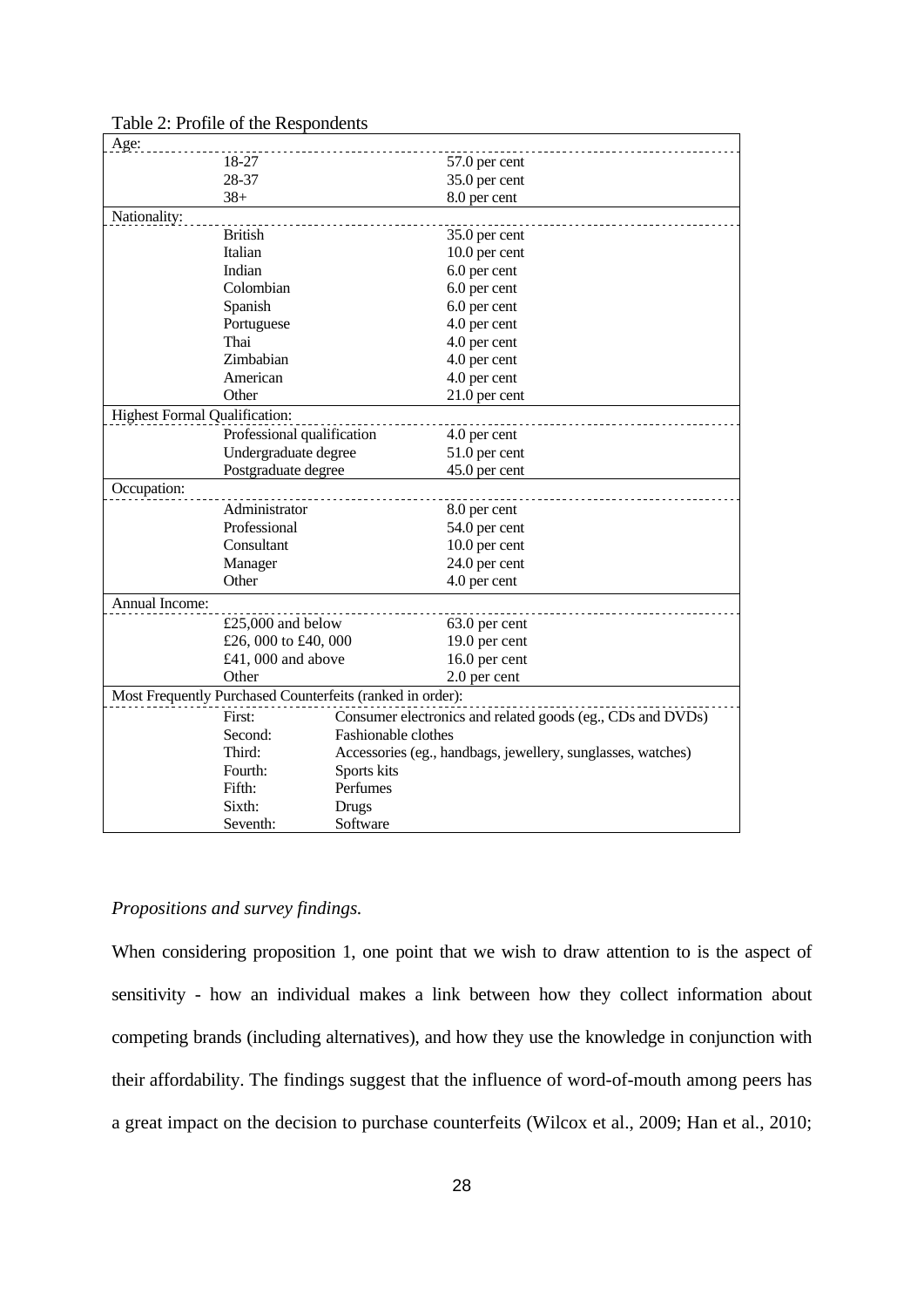Priporas et al., 2015;Schade et al., 2016), except, however, for those in the age range 38 to 42. Regarding an information search, individuals are regularly searching company websites, and seeking post experience knowledge relating to various brands via social media network platforms (64% of the respondents indicated every day or at least 4 times per week). As regards purchasing online, the "poseur" responded 'often' (43%) or 'very often' (24%). Interestingly, the age groups 18 to 22 and 33 to 37 did not prefer to shop online.

Based on the findings, it seems that it is the norm that young adult consumers use technology such as the Internet and social media networks to seek information and compare brands (e.g., price and appearance, for example) (Leung et al., 2013; Seyedghorban et al., 2016). In addition, individuals enjoy reviewing other people's opinions of particular brands and take note of post purchase experiences, which provides them with a sense of assurance about their own decision making (Phau and Teah, 2009; Liu et al., 2013). Therefore, we refer to this group as the "informed poseur" group. This resonates with Jonson's (2016) findings vis-à-vis consumers (millennials) are less trusting of information provided on a company's website and seek reassurance about the brand from other users. This also suggests consumers are keen to take part in interactions with other people in their group via social media network sites. In other words, the "informed poseur" is proactively looking for a social-group that they can relate to, and be associated with (Madden and Zichuhr, 2011; Woodall and Colby, 2011; Leban and Voyer, 2015), and receive psychological assurance which boosts their self-confidence. Hence, the concept of relationship building and trust in terms of the quality of a brand and its reputation needs to be understood from the stance of how consumers continuously find a way to engage in a dialog with like-minded individuals (Cooke and Buckley, 2008; Gruner et al., 2010). This means that in order for brand managers to build a positive brand reputation with the "informed poseur", they need to ensure that the product quality statement is accurate, the price charged is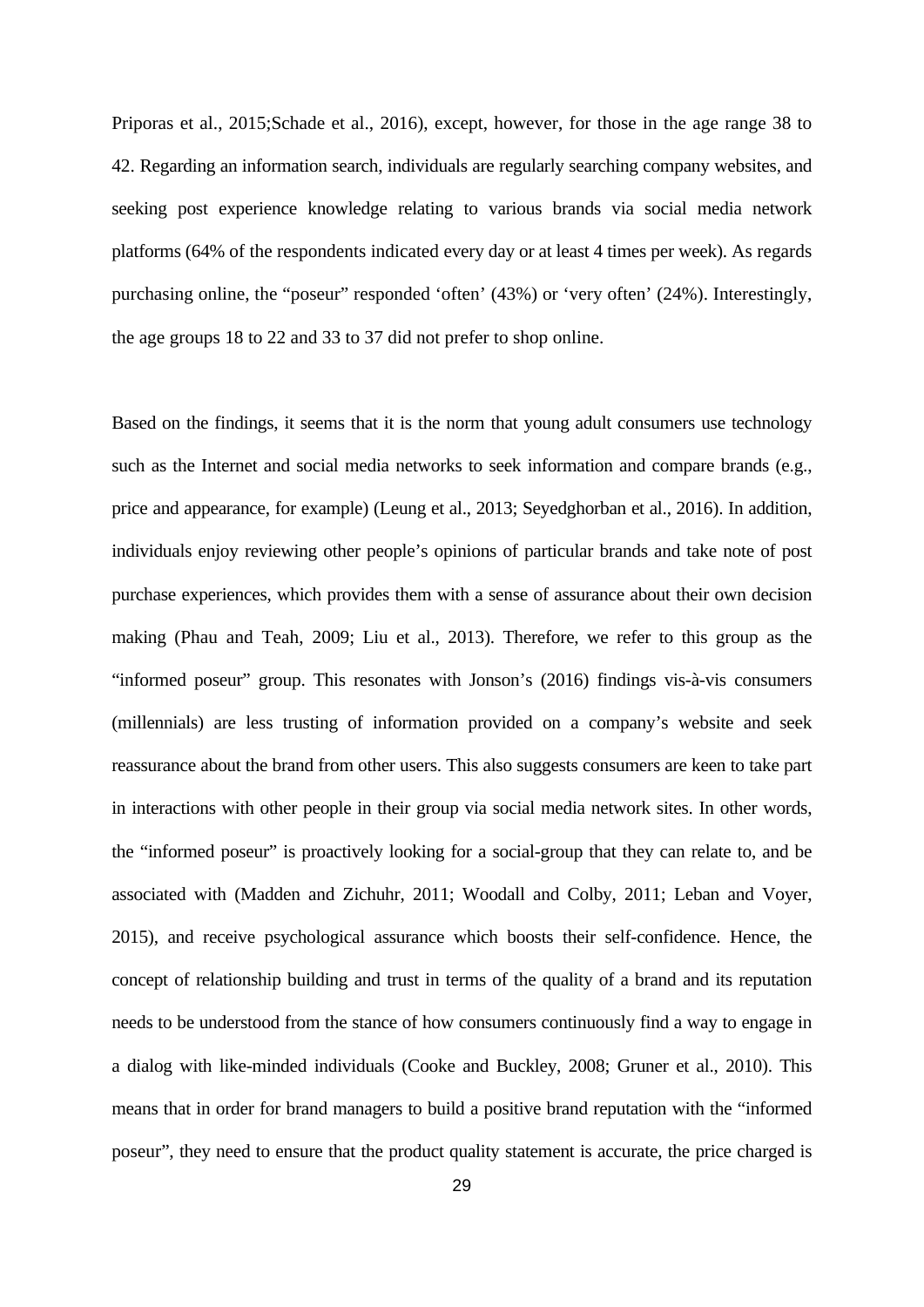viewed as fair, and the brand is perceived as unique and intriguing. The importance associated with product quality can be derived from the following quotations:

"I did not know they were counterfeited until I compared them with the real sunglasses from that brand. I needed sunglasses urgently". (Respondent 1)

"My general view is that why purchase counterfeited goods when you can get the original/better quality. I dislike the idea of paying for fake goods". (Respondent 40)

As regards proposition 2, one of the reasons why luxury brand producers enter international markets is to expand the product offering and reach out to potential buyers who are willing to pay the high price asked. Actual and potential consumers of luxury brands aim to achieve/satisfy their emotional needs and establish 'self-construal' and thus become more confident individuals (Leban and Voyer, 2015). They also express themselves ('value-expressive') or want to be accepted by their peer group ('social-adjustive') or both (Shavitt, 1989; Wilcox et al., 2009). However, brand managers may need to re-think how they define the target audience(s) as their potential customers may not be rich or possess sufficient knowledge about the brand. This brings to our attention the issue of how brand managers sensitize about how the potential target audience makes a trade-off in terms of affordability and risk in promoting their own image. The reason why brand managers need to give this adequate attention is because Francis et al., (2015) provide evidence to suggest that loyal consumers of counterfeits consider them to be a product category/brand in their own right. This is because buying and/or selling counterfeits is not considered to be a serious offence (Phau et al., 2009). In addition, Nia and Zaichkowaky (2000), found that the consumers of counterfeits were motivated by fun and the value derived from the purchase.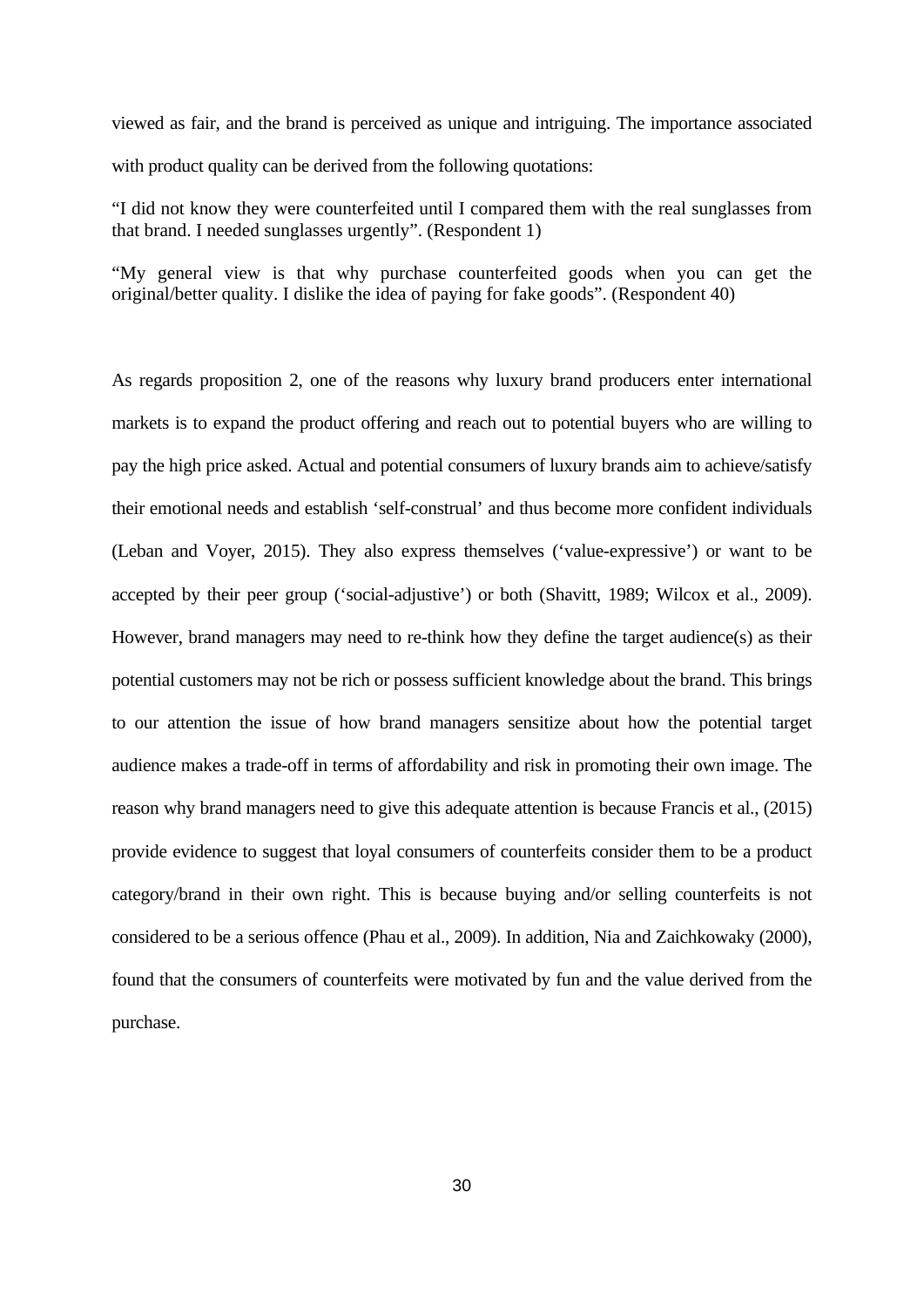Seventy-one per cent of the respondents indicated that they knowingly purchase counterfeits and this was consistent across all age groups. The largest number of buyers that knowingly purchase counterfeits were in the age group 28 to 32 (93.9%) and this was followed by the age group 23 to 27 (79.2%). It is interesting to note that when we asked about the purpose of purchasing counterfeits, the participants said it was mainly for private use (49%) and home use only (41.2%) (Shama and Chan, 2017). The term "private use" and "home use only" appears to be interchangeable; however, the terms have slightly different implications. The term "private use" is used when participants think about their social setting and being with their friends (informal occasion) whereas the term "home use only" is to denote being with family members and very close friends. It appears that when people purchase a fake, they also take into account its usage and the social setting, as well as the potential response from other people. This supports the point made by Randhawa et al., (2015, p.2401) who state: "..individuals with a high need to create and reflect a unique personal identity are willing to go as far as buying a counterfeit product to fulfil their objective", however, they consume a fake in a discreet manner and study the reactions of other people.

As regards financial limitations and the tendency to purchase counterfeits, the findings support the conclusions drawn by Wilcox et al., (2009) and Han et al., (2010). Of interest are the reasons why counterfeits are purchased. Although 'value for money' (33.3%) and 'saving money' (25.5%) were commonly cited, 'superior appearance' (fit with cultural aesthetics) (13.7%) was also cited. When the age groups were split, the age group 18 to 22 considered 'saving money' to be the most important consideration, and the age group 28 to 32 considered 'value for money' to be the most important factor. The age group 23 to 27 ranked 'value for money' and 'saving money' as equal first. From the above, what brand managers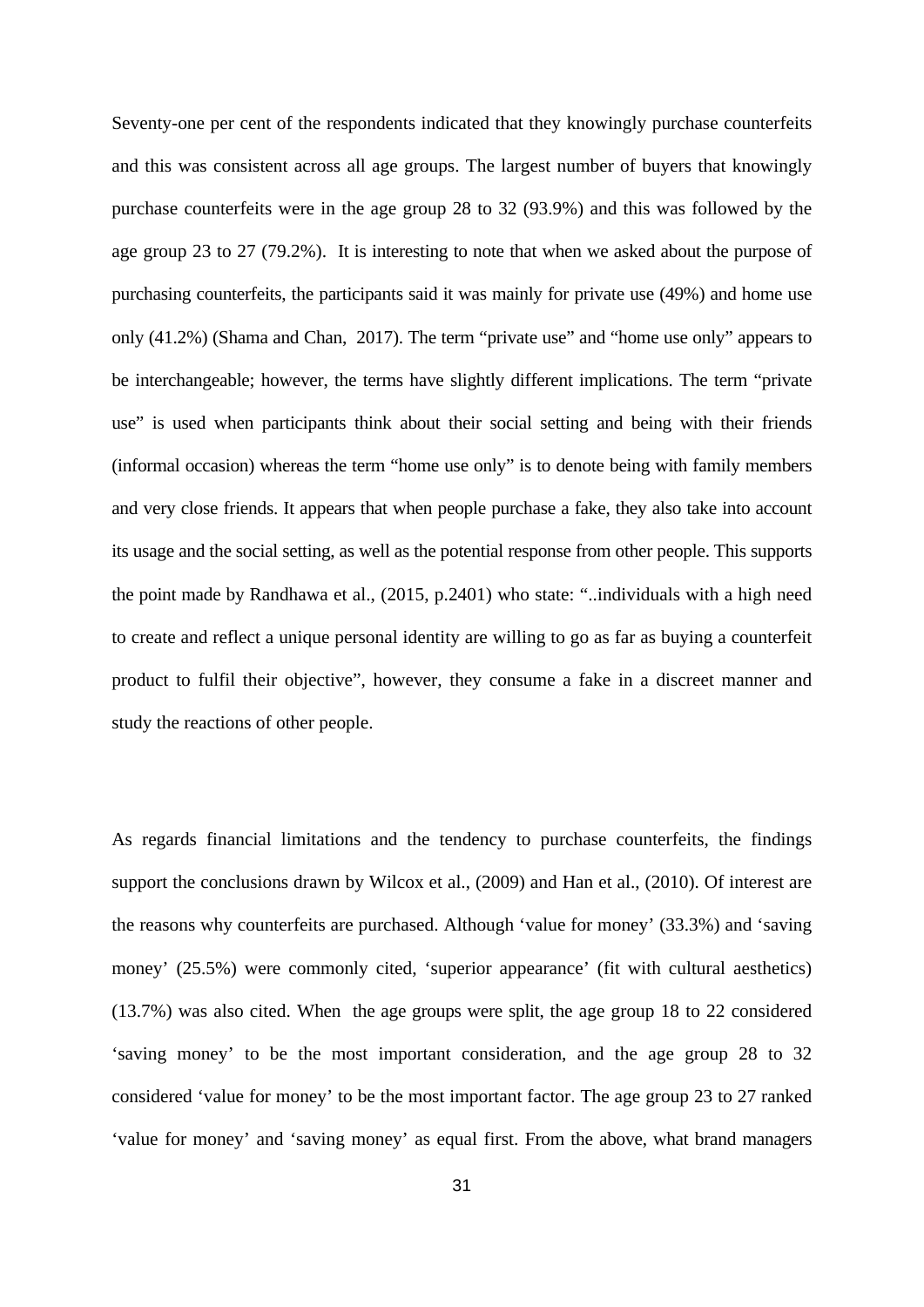need to pay attention to is why consumers do not purchase other affordable genuine (local) brands instead. It can be suggested that this happens due to social-adjustive and value-expressive reasons (Han et al., 2010) through consuming an item that has a luxury brand label on it. However, based on our findings, the main purpose of purchasing counterfeits is not for showing off in public, but mainly to satisfy emotional and psychological needs and to establish strong self-confidence (Reeve, 2009; Rizwan et al., 2014) through obtaining indirect experience of well-known brands. But as can be seen from the quotation below (Respondent 15), millennials are well informed about the quality of counterfeits and do not necessarily view them as inferior (Shu-Chen et al., 2006). Also, by relating a counterfeit to a certain country of origin, the consumers of counterfeits are relating "globalness" and "foreignness", to prestige in the sense that the counterfeit is perceived to be of good quality. This can be interpreted from the view advocated by Steenkamp (2014). Consumers of counterfeits derive emotional benefits from the purchase and this boosts their inner need and raises their self confidence, and helps them to establish the identity they crave (Wolny and Muller, 2013). We argue that the ability to sensitize the tendency of group behaviour is important as this allows brand managers to find ways to influence the attitude of the (potential) target audience and is part of the market intelligence process. The information needed not only relates to a group of people and the group's personality, but it also relates to the social context of why and how far individuals are prepared to go to own a luxury good (De Meulenaer et al., 2015; Leban and Voyer, 2015).The following quotation provides insights into why people purchase counterfeits:

When we looked further at why individuals buy counterfeits, the age group  $28 - 32$  considers it is not only because of financial reasons but also there is a better fit with their 'cultural' value

<sup>&</sup>quot;.. actually most people that I know, like fake handbags from abroad because they are so well made. Country X is now a good place to get them from and so was country Y until they got more strict". (Respondent 15).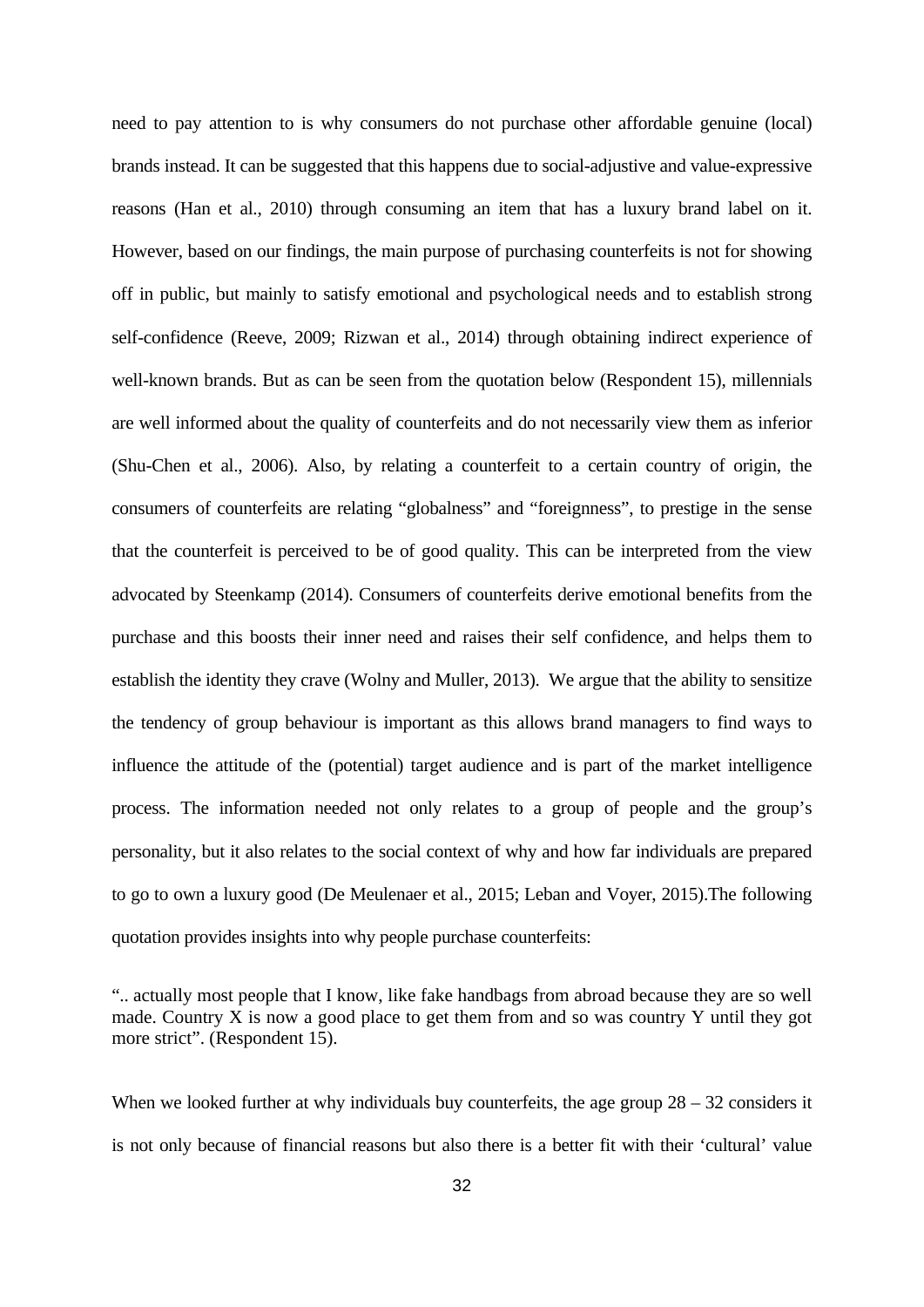system and a good brand reputation, hence we labelled this group as "Informed poseur-realistic". The age group 23-27 considers mainly "value for money" and "saving money", and then "maintain certain image" as reasons to justify their actions, therefore we called this group the "informed poseur-neo". Although both groups share some common points, the "informed poseur-realistic" group appears to adopt a different view as regards what the 'value' is that is represented in such a purchase compared with the "informed poseur-neo" group. This may be due to the fact that this sub-group is more likely to think ahead about their own social and family life, and their commitments, and plan ahead accordingly. This presents valuable insights for brand managers with regards to developing a deeper understanding of the behaviour of the "informed poseur"; formulating a brand portfolio strategy (eg., sub-branding); and interpreting how the uniqueness of the value proposition should be communicated. This requires that brand managers adopt a pro-active approach tentatively to deal with complexity and uncertainty identified through marketing intelligence (Ashill and Jobber, 2014), especially when targeting consumers in a developing market (Hamelin et al., 2013).

In terms of proposition 3, understanding how millennials form perceptions of a brand, how they shop (online versus offline) and how they view the ownership of counterfeits is important because this will allow brand managers to develop customer profiles and known shopping patterns, and help them place customers into appropriate segments (Stottinger and Penz, 2015). From our findings, we deduce that millennials prefer offline shopping (54.9%) to online shopping (43.1%), which supports the findings of Smith (2012) and Veloutsou and McAlonau (2012). For example, people that prefer shopping in-store value aesthetic appeal, store trust and customer service, as well as the shopping experience itself and the power they exert (Liu et al., 2013). As regards whether the respondents felt safe shopping online, the single most important reason given was that the Internet allowed people to search for a range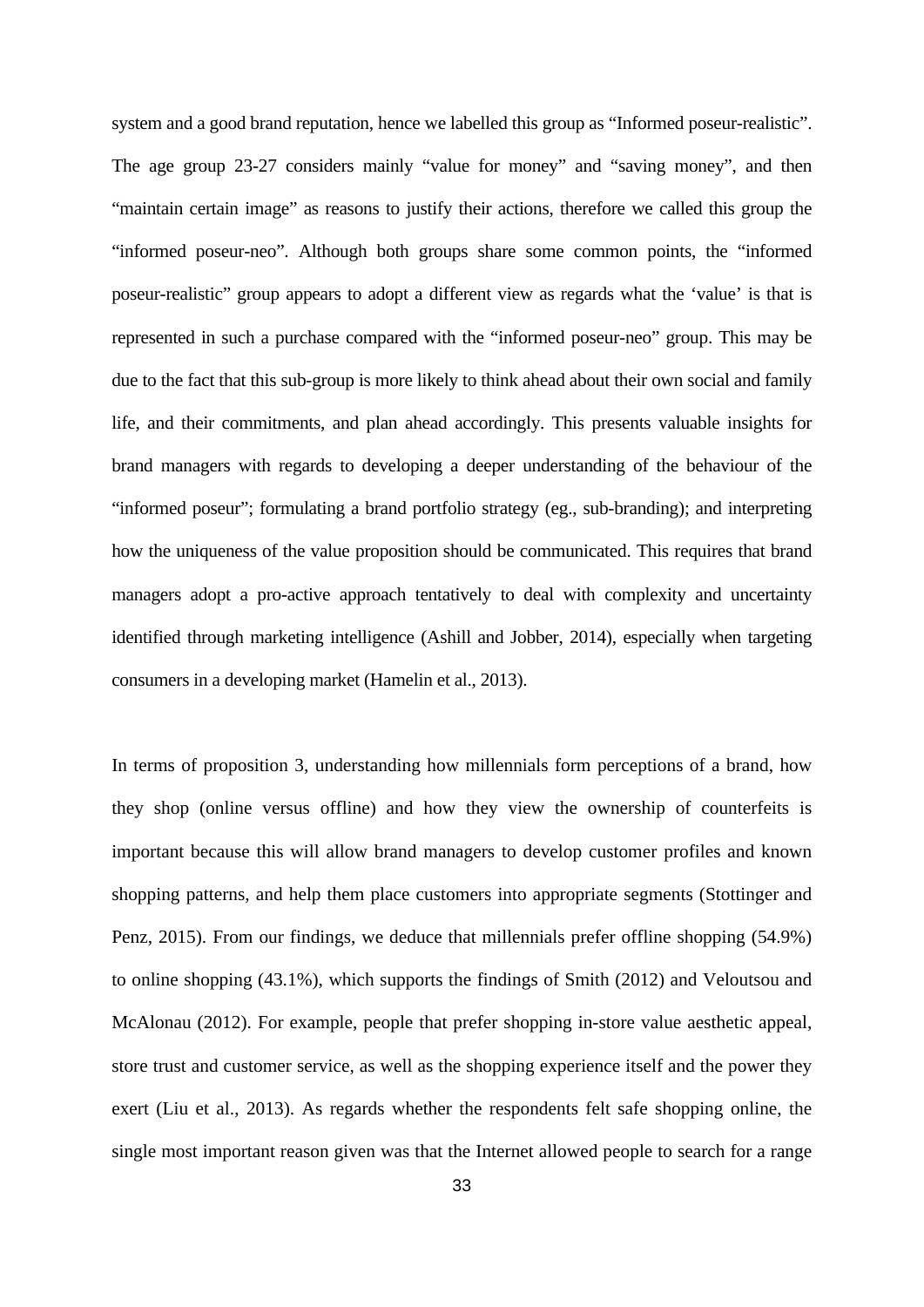of products in a short period of time (33%), and this meant it was possible to get a good deal. This was followed by an attribute, they had a high level of computer skill (16%), and information gained via the Internet is reliable (12%); and do not have time for shopping (10%). With respect to the information gained from the Internet, brand managers need to be aware that possibly the most important source of information is from existing customers, who provide feedback and ratings. This finding supports the research outcome of Liu et al., (2013). As regards authenticity, Starr and Brodie (2016) argue that external evidence in a way of information helps consumers to make judgements about the attributes of a genuine offering. A positive perception of the brand has to be viewed alongside the purchase meeting specific needs (eg., functional and emotional satisfaction) but it is important to remember that consumers make trade offs (Wiedmann et al., 2012). Because of this, a brand strategy needs to be flexible and viewed as interactive, customer centred and supportive of the brand's authenticity. Generally, people felt safe shopping online, and partly this was related to an individual's life style and their level of computer knowledge. Reasons given as to why it may not be safe to shop online included a wide range of issues such as the role of organized crime (20%), personal loss (22%), financial damage (22%) and damage to a brand (18%), which was especially noted by the age group 23 to 27. In relation to online purchasing and emerging grey markets, 39% of the respondents considered that by promoting a luxury good online it actively encouraged the development of a grey market. Also, just under half of the respondents considered that discounting on the Internet and the sales of replica goods caused problems for a proprietary brand producer.

As regards how they know that counterfeits were on offer, reference was made to price (as indicated by 33% of the respondents); the type of packaging used (18%); and the location of the seller (17%). This suggests that individuals have knowledge about the price of genuine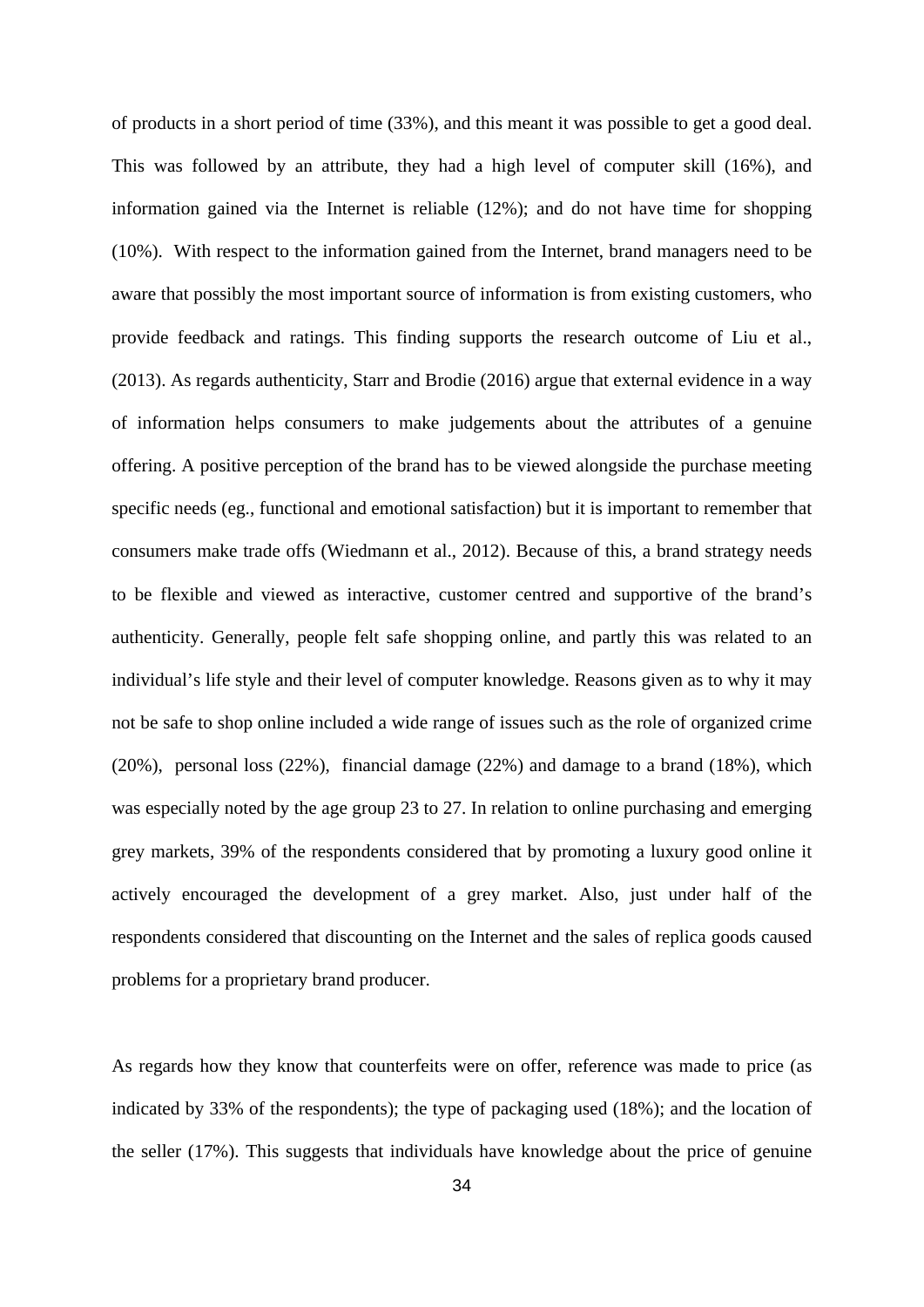brands, packaging and possible distribution channels for example. Individuals appear to have knowledge of global brands as opposed to local brands or unknown brands (Zou and Volz, 2010). The reason why the respondents purchase counterfeits is due to their desire to experience a global brand indirectly, as well as a sense of being part of a global brand consumer community as it represents prestige (Roy and Chau, 2011), and allows an individual to distinguish themselves from local brand consumers. The following quotations make reference to the risks of shopping online:

"Shopping online has great benefits, such as a lower price and the availability of products that are no longer in the shops. The risk has more to do with giving credit card details away, and unknown firms not being reliable". (Respondent 1)

"When I choose online shopping, there is always a bit of anxiety about whether the company I am buying from will keep my information safe. But at the same time, online shopping has become such a fact of life now that I somehow trust government regulations to a certain extent". (Respondent 35).

The participants were aware that purchasing counterfeits involves ethical dilemmas and legal issues. However, people purchase counterfeits because it represents value for money, allows them to save money, and importantly, allows them to satisfy their psychological desire. They appear to seek other people's views relating to the use of counterfeits, and individuals substantiate their actions by interpreting the actions of other people as well as searching for further information in order to make post-purchase comparisons (Eisend and Schert-Guler, 2006). This is because the ethical aspects are related to how an individual wishes to maintain self-esteem as well as uphold their self-morality. Having said this, it seems that counterfeits are perceived as being of superior appearance (they resemble the genuine item) and are often of better quality compared to an un-branded item (Wilke and Zaichkowsky, 1999; Shu-Chen et al., 2006; Roy and Chau, 2011). Hence, when brand managers deploy a sub-brand strategy, they should also take into account how the brand will help individuals to uphold their self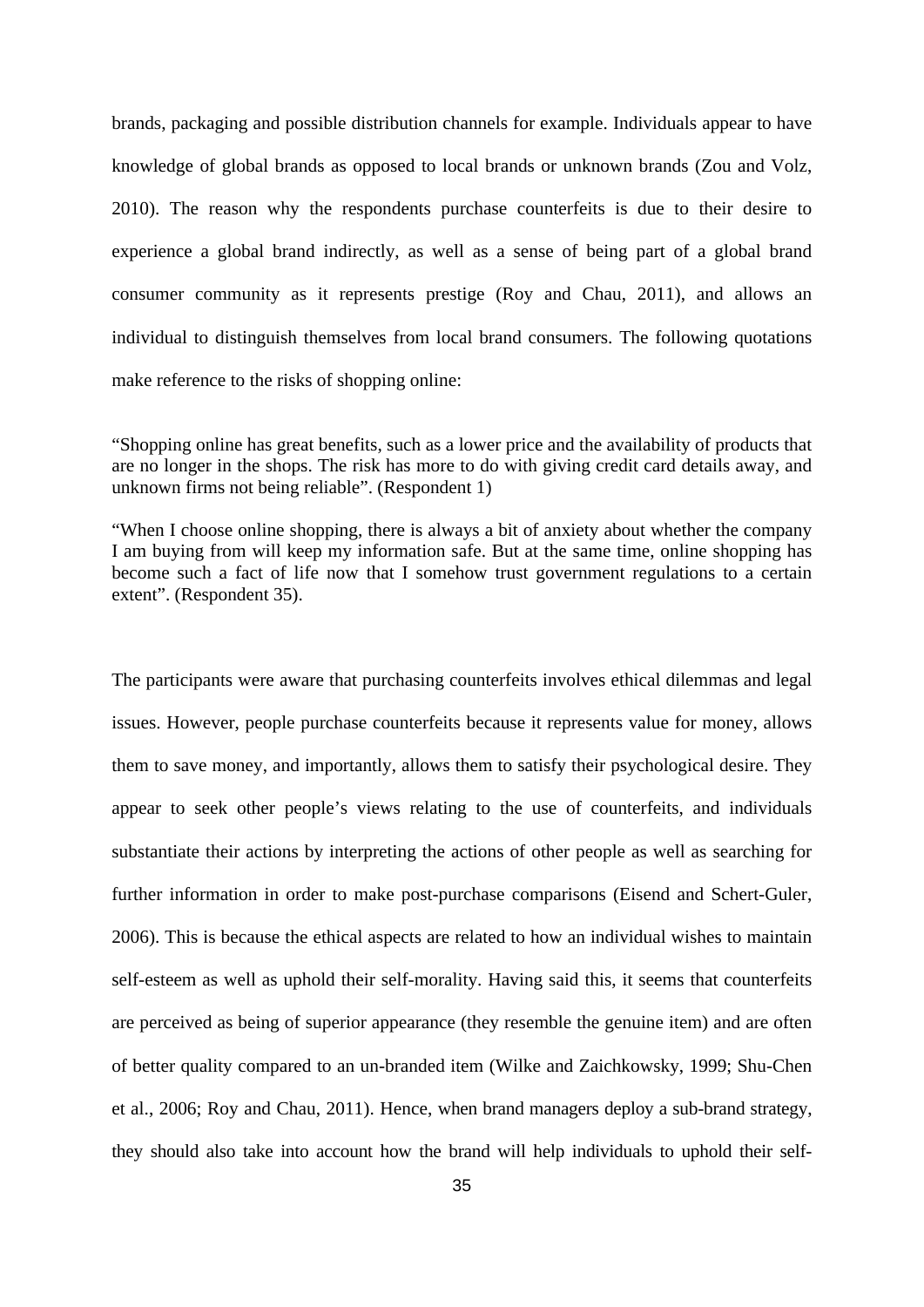morality as well as maintain their self-esteem. By a brand being able to satisfy these considerations, it will most likely remain sustainable. The following quotations provide evidence of the ethical considerations associated with shopping online and also, the variance that prevails:

"Legal issues, products are protected by patents, buyer and seller can be prosecuted. If we purchase counterfeit products, we are encouraging the black market to flourish and deprive individuals/firms from their rightful profit and recognition". (Respondent 5)

"There is an intellectual property, copyright and trademark issue, but in ethical terms I am not worried. Some brands are very expensive and still have their production in Country Z! I think it is rather unethical for a company to have such profit margin than to buy counterfeit goods". (Respondent 30)

#### **General discussion**

We explain in the paper: (i) how the knowledge function of attitude influences an individual's intention to purchase counterfeits; and by doing so, (ii) address how and why brand managers can utilize the knowledge function when devising a brand strategy. Based on our findings, in order to maintain (or expand) the reputation of a luxury brand, brand managers need to understand not only the motivations as to why individuals want to purchase a luxury brand and what inspires them to do so, but they also need to reflect on the issue of affordability; more importantly, how individuals use cognitized knowledge about brands as well as the perception of their peer group's view about counterfeits when making a purchasing decision. This is because individuals are influenced passively by 'the outer social process'. Hence the "informed poseur", before making a purchasing decision, proactively looks into what is going on in 'the outer social process' via SMNs and relate to their 'inner mental process' and their desire (Leung et al., 2013; Leban and Voyer, 2015; Johnson, 2016). We can deduce from this that individuals, therefore, position their 'self' in a societal context that relates their identity to an appropriate set of cultural values, and a specific in-group.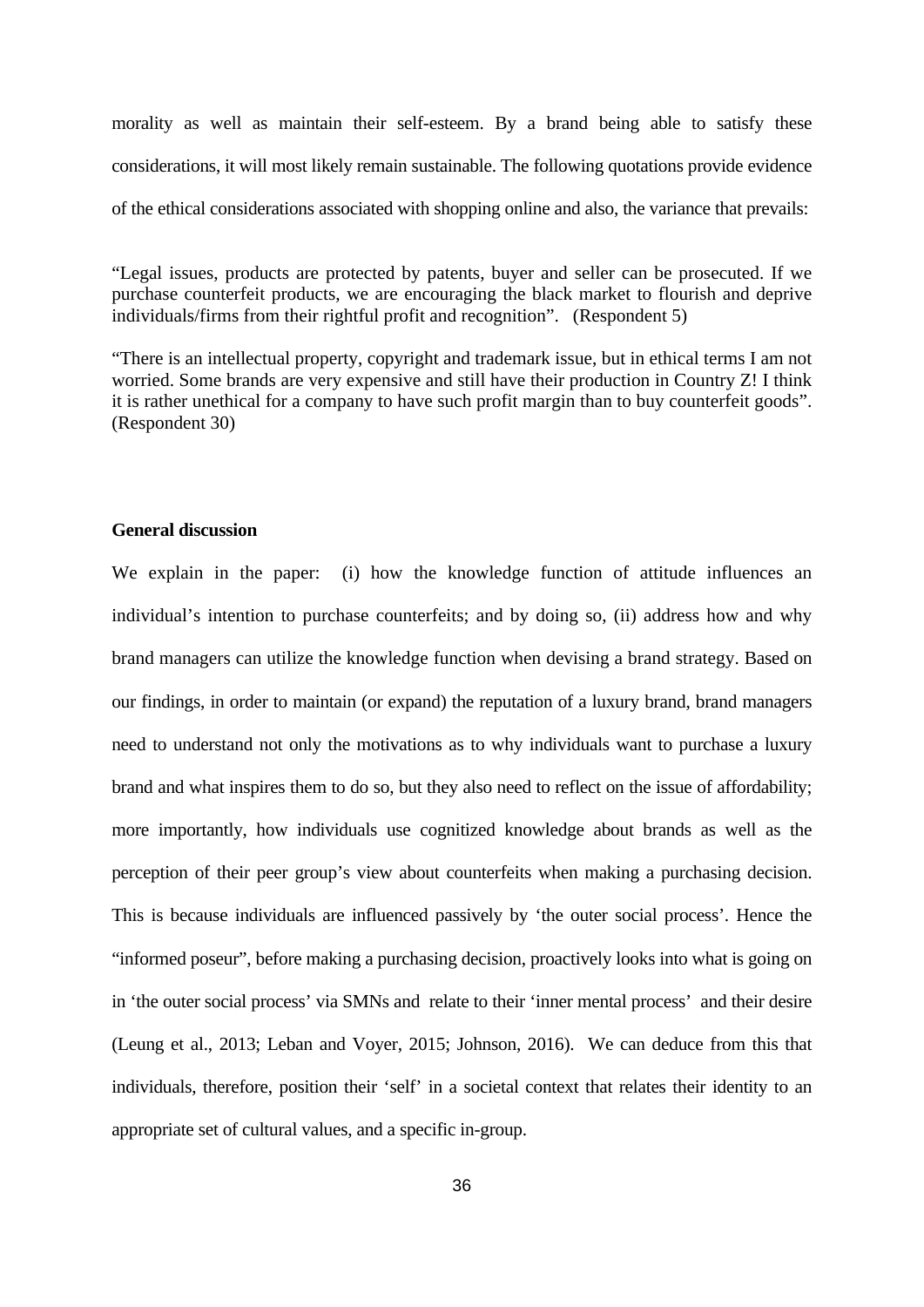We constructed Diagram 3 from our findings and it shows how consumers proactively search and exchange information and views using the Internet and SMNs. By exchanging information, the "informed poseur" goes through the process of cognitization, and evaluates information obtained during various stages of the purchasing process. They also learn how other people adjust their view and find ways to legitimize their counterfeit purchase actions. The reason people justify their action of purchasing fakes is to reduce their internal conflicts as well as maintain self-esteem (Eagly and Chaiken, 1993). Through the process of continually updating information on brands and other people's views, individuals go through a process of refining their thoughts, attitude, and behaviour in terms of legitimizing their purchasing actions. From the above, we purport that the "informed poseur" is becoming realistic about the current economic climate that affects them and their family's current (and future) life style. Indeed, they use their skills to access information from the Internet, reflect, and theorize based on their rational knowledge deduction process regarding price versus quality and value; relate brand value with social status; and consider assertiveness versus passive reaction towards others. The "informed poseur" is a newly defined group, who possess the capability to evaluate information independently, and reflect on trends, use up-to-date information to support their reasoning, and make rational decisions. This, we assert, reflects different mental attitudes from those identified in existing studies of attitudes.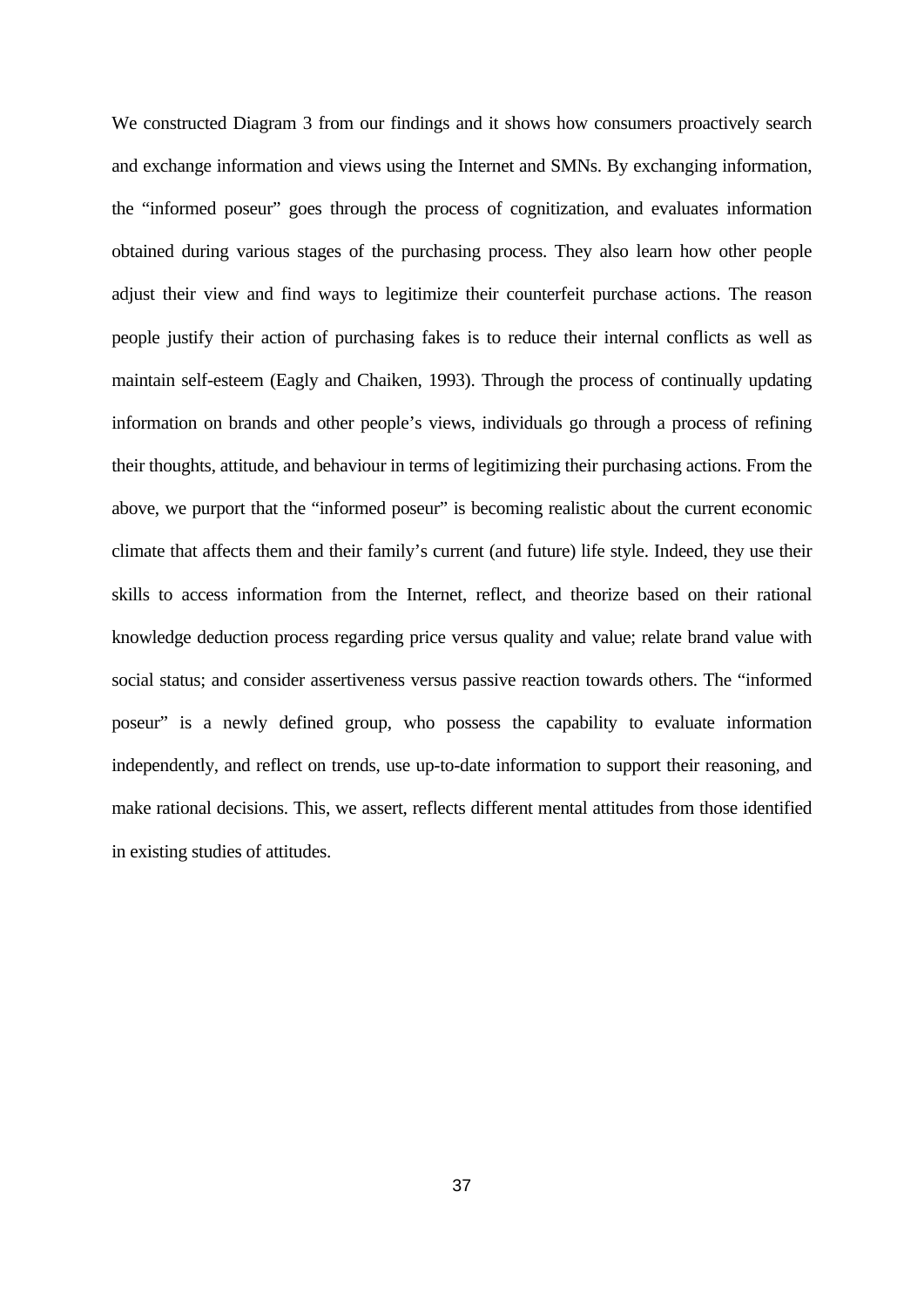**Diagram 3: Elaboration/Extension of the basic conceptual framework: the use of the knowledge function**



With respect to which aspects of the social function (social-adjustive and value-expressive) are more/less related to purchasing counterfeits, it appears that, the "informed poseur-neo" group tends to focus more on the "social-adjustive (self-presentation)" dimension as opposed to the "informed poseur-realistic" group, which is inclined to be more "value-expressive (selfexpressive)" (Shavitt, 1989; Wilcox et al., 2009). The "informed poseur-neo" group has a great awareness of the value of a luxury brand, and is keen to own it and be admitted to the in-group they aspire to be associated with. The findings are useful to brand managers because they will help them understand how a brand should be postured from an added value perspective.

 As discussed above, affordability has to be looked at in terms of the current economic situation and how this affects the target audience's purchasing behaviour in conjunction with their life style, sense of economic security and (family) commitments. Although some millennials can afford to purchase a luxury brand, they are careful about how much they spend on a particular item because they have high levels of expenditure (e.g., living costs). Also, millennials are well informed about the different types of luxury brands on offer in terms of reputation (e.g., brand value), quality and the speed at which items come into and go out of fashion. In relation to the economic situation, one of the points that emerged from the findings was that young graduates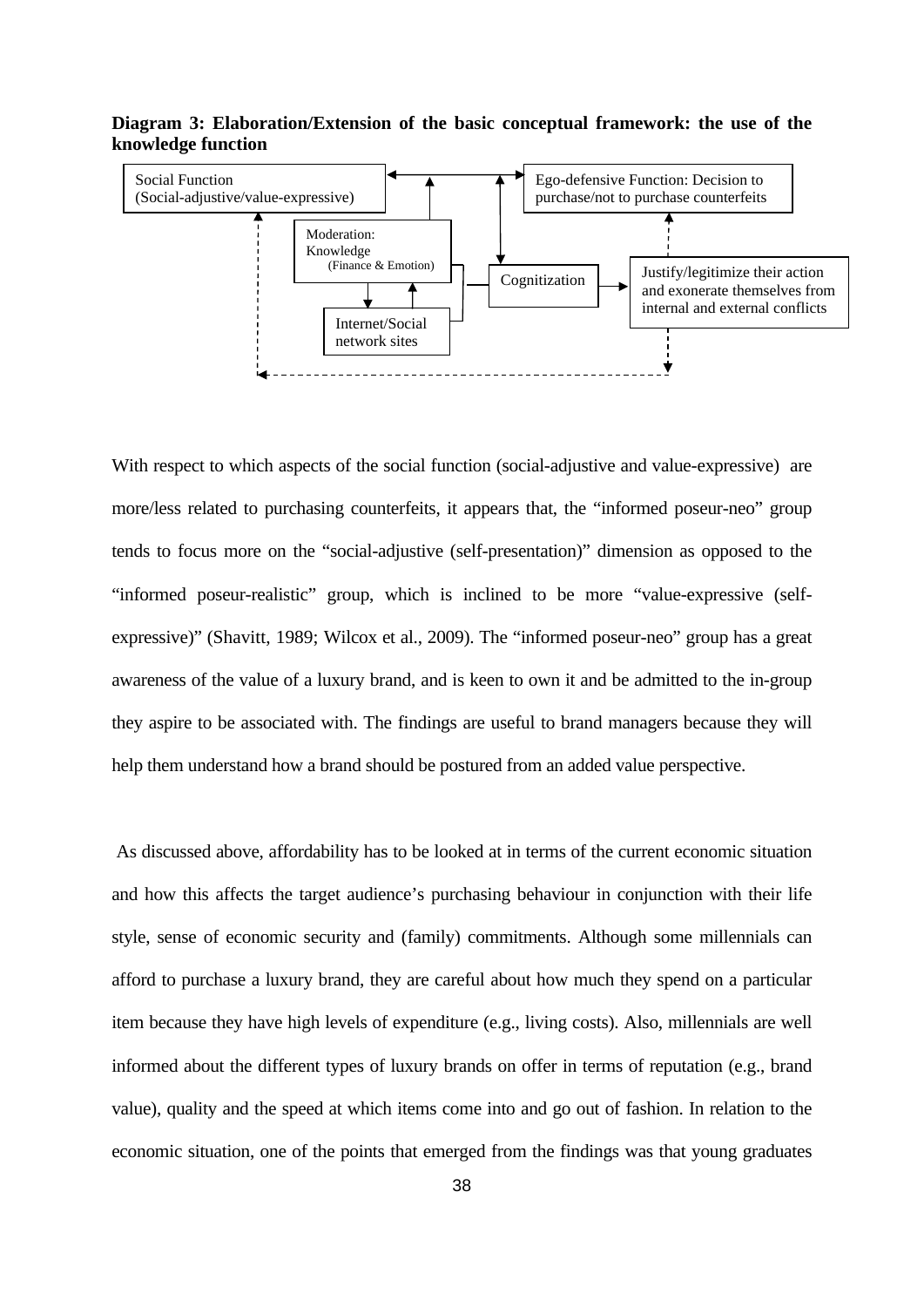are worried about job opportunities and their own economic security, which is still the case in the UK. Also, it was evident that those that participated in the survey were connected via SMN and exchanged personal information about their situation (eg., their worries and concerns) with other members of their social group. This, we feel, backs up the claim by Johnson (2016), mainly the socio-economic situation confronting millennials together with how they are influenced by their peers in terms of attitude towards purchasing counterfeits determines how they allocate their finances in terms of "enhancing image".

As regards implementing a brand portfolio strategy with respect to sub-branding, it is important that brand managers bear in mind the fact that consumers are knowledgeable about the brands in the marketplace as well as keen to express their views via SMNs. With reference to Diagram 2, the cyber space environment within which the luxury brand interacts with online users, in order to counteract the actions of counterfeiters, it is important that brand managers reflect on how millennials legitimize their purchasing decisions, and - how they cognitize information and utilize knowledge, as outlined in Diagram 3. This should help brand managers to devise a brand strategy that responds to the market but also counteracts the actions of counterfeiters. Also, knowledge relating to how local consumers define what a luxury brand represents, and how they distinguish one brand from another (e.g., 'premium', 'prestige', 'fun', and 'value' brands) needs to be developed through time. If a luxury good is purchased for reasons of 'prestige', then the value of the brand is normally associated with materialism, which is symbolic of success. However, individuals may wish to show their success in different ways, possibly by being considered unique and distinct from others (exclusivity) (Wilcox et al., 2009), and this reflects their social values.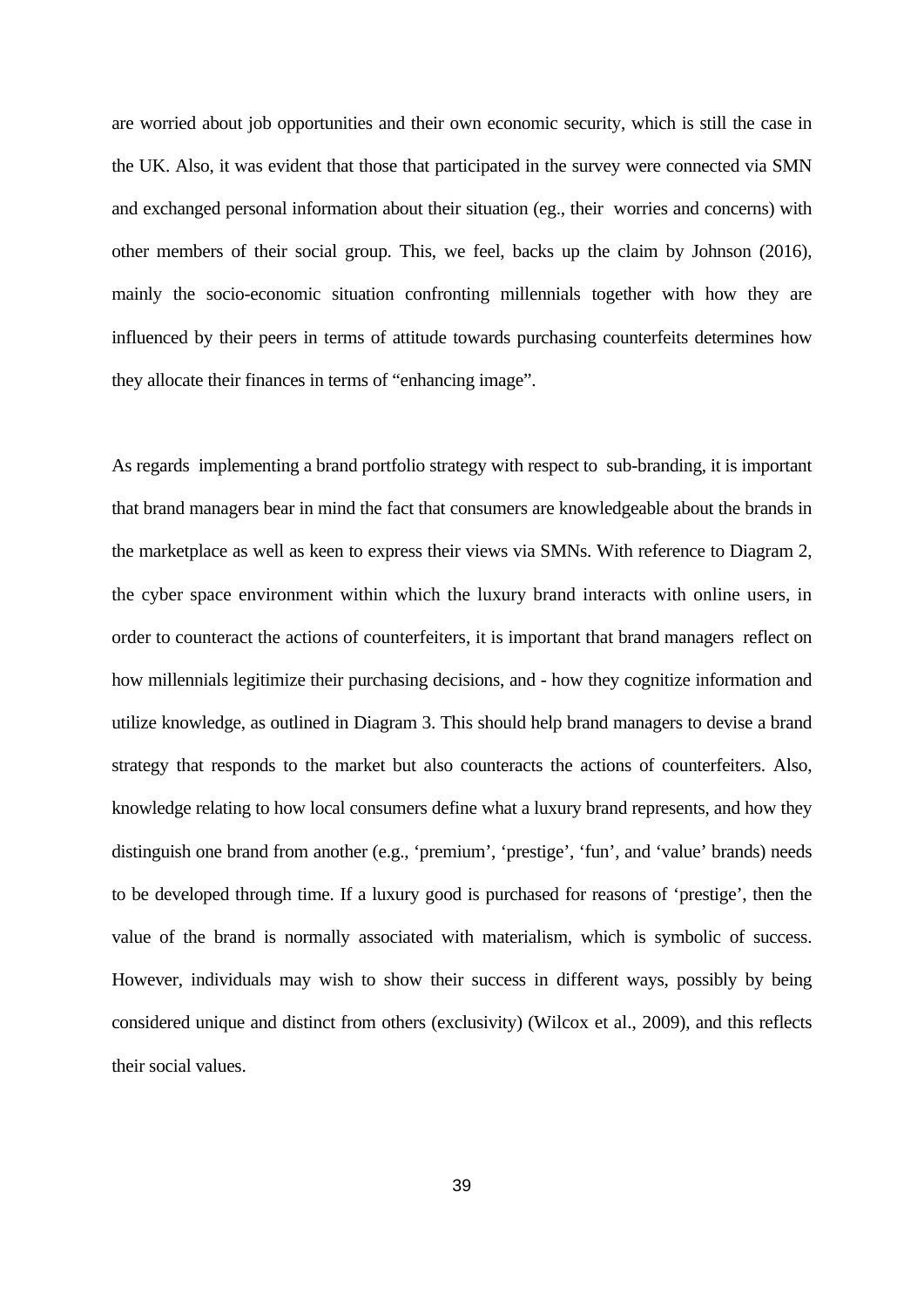One of the key aspects as to why millennials heavily use SMNs, is to identify like-minded individuals that they can share information/views with (Woodall and Colby, 2011). The online community concept is creating a form of social belonging that provides individuals with psychological confidence once they are accepted into the social group. When consumers look for information on price versus value, they also consider issues of fairness, and expand this into a new view such as brand ethics (Leban and Voyer, 2015) from the stance of how a brand can assist them to achieve their own self-confidence. This is an important aspect that brand managers need to pay attention to vis-à-vis how they can build a sustainable brand relationship with the target audience throughout their life span. Creating and reinforcing the 'fun' element/dimension for example, can result in additional market coverage as various sub-brands are priced and positioned accordingly. Some critics may argue that this will dilute a luxury brand, hence, it is important to analyse social issues, economic and industry trends, and undertake a risk assessment that takes into account current and future purchase behaviour.

The intention to create a 'fun' culture may be linked with boosting an individual's selfconfidence. Should this be the case, satisfied customers can share their experience and brand knowledge with their peer group and generate a buzz factor. Sharing information and experiences allows millennials to remain connected and express their own view (Gruner et al., 2010; Seyedghorban et al., 2016). This should create and nurture a momentum for the consumption of a luxury brand whereby knowledge and experience are exchanged and at the same time individuals raise their own profile and be seen as high-powered and influential. This can be perceived as facilitating access and acceptance to the in-group they aspire to join (Leban and Voyer, 2015).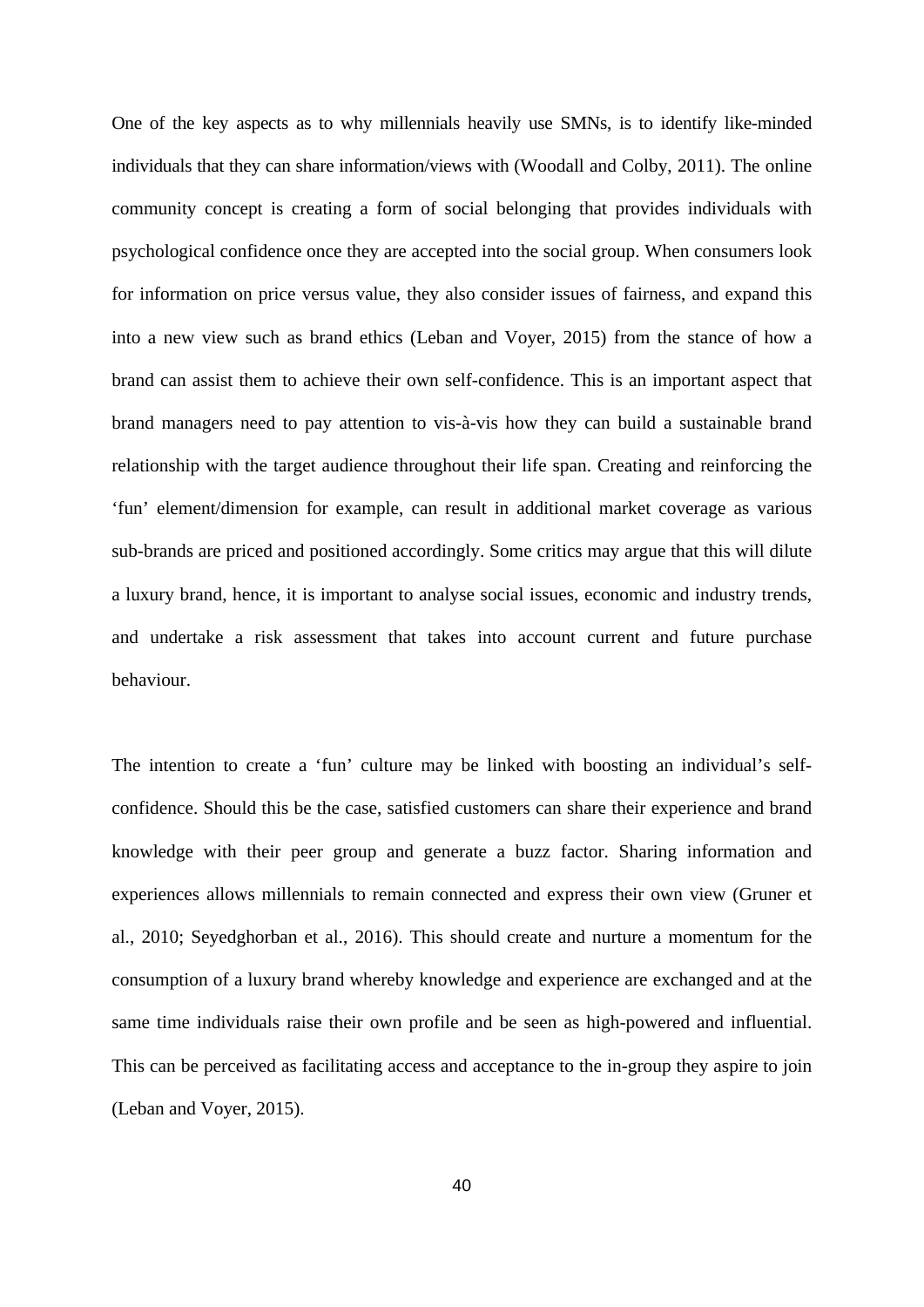#### **Conclusion and future research**

Online consumer communities (Pitta and Fowler, 2005) provide market intelligence by interacting with the company and brand managers can identify the gap between what an individual can afford and the desire for an individual to either adjust or express their values in a social context through a specific purchase. Information obtained from online sources regarding purchasing intensions and outcomes can help brand managers to communicate the qualities of the brand(s) via bulletin boards for example. Microblogging is also considered to be useful in emerging markets as it can facilitate in-person transactions (Mages and Kubic, 2016).

When brand managers develop a brand strategy for new markets, they need to take advantage of the globally established brand, and at the same time, ensure that they do not dilute the established brand. Hence, the brand strategy that they can use is an associated/sub-brand strategy and this should be reflected in the overall brand portfolio strategy vis-à-vis positioning to take into account different market environments (Hamelin et al., 2013).

A new brand strategy should take into account the morality of the consumer, and how a current/potential consumer can reorient their purchasing decision(s) away from a counterfeit product. Price and brand association are key factors and can be interpreted in terms of how educated/informed individuals evaluate the relationship between value-affordability-fairness from various perspectives (e.g., price, contribution to social welfare as well as psychological value). However, in the case of luxury brands, social referencing and an individual's selfimportance are known to influence purchase intent (Vigneron and Johnson, 2004). Brand managers should we feel understand the consequences of this and devote additional attention to making consumers more aware of the threats posed by counterfeit products and how they can be less susceptible to them (Wilson, 2017). First, however, they need to establish the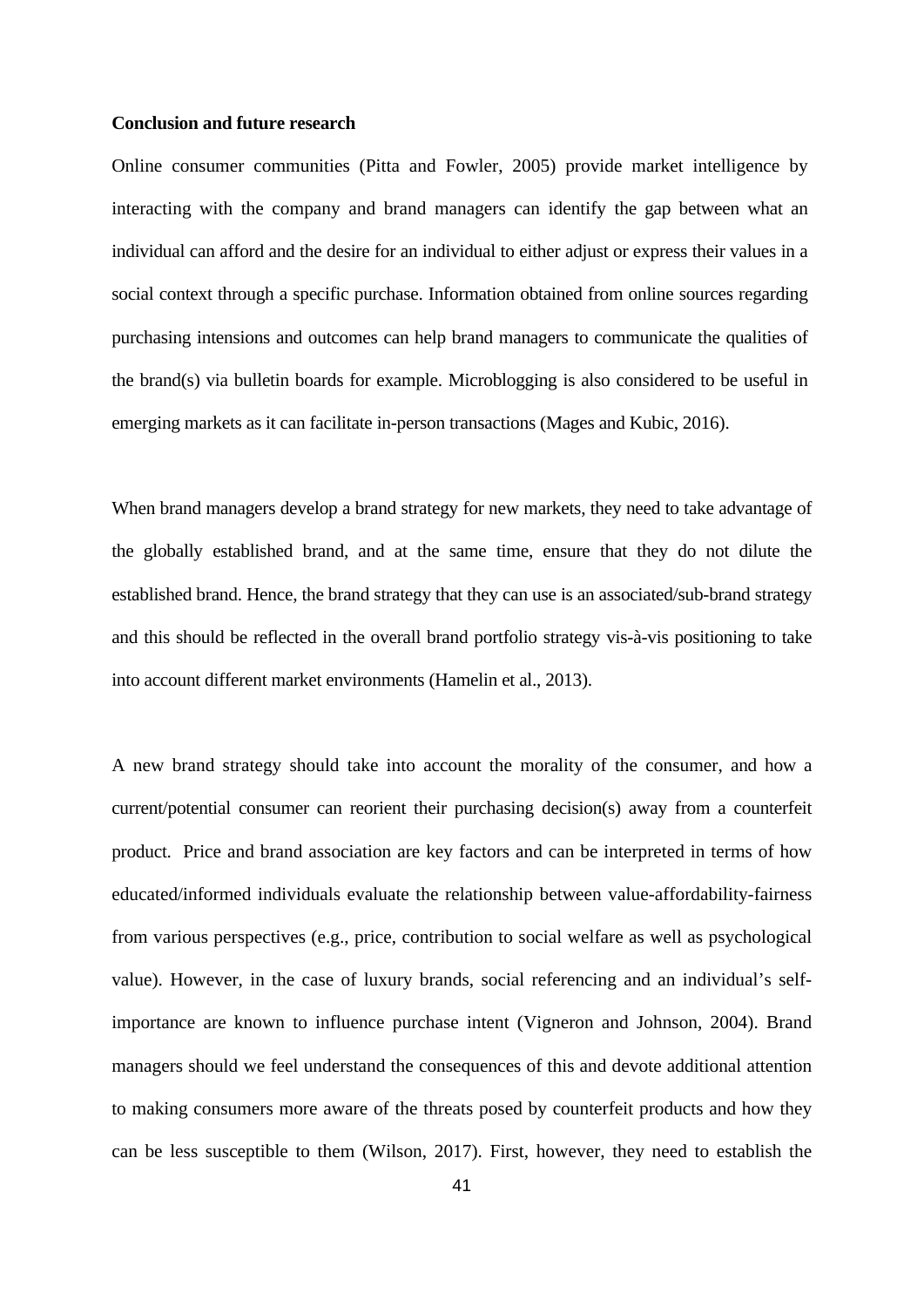degree to which counterfeiting is affecting their industry and more specifically, the company's products (Wilson and Sullivan, 2016).

With regards to how social functional theory helps brand managers understand in-depth counterfeit purchasing behaviour, based on our research findings, the knowledge function of attitude is important as it interacts and influences other functions. From this study, it is seen that the knowledge function is utilized by millennials in order to moderate their counterfeit purchasing behaviour and also to legitimize their actions. In this context, it should be noted that the knowledge function is not static, but vacillates an individual's attitude towards counterfeits. This needs to be recognized by brand managers if they wish to change the attitude of the potential target audience. They also need to understand not only what motivates and constrains potential consumers, but more importantly, how the motivational cues are changing and being justified. A proactively managed interactive relationship with customers can be viewed as creating a sense of co-ownership of the brand. This can be achieved through a well crafted brand strategy that emphasises product originality and distinctiveness (Hamelin et al., 2013). In addition, counterfeiting awareness programmes and marketing campaigns can be made available to consumers and potential consumers of luxury brands so that the harmful effects and consequences of purchasing counterfeits is made clear. Consumers can be grouped according to the degree of counterfeits they own (Stottinger and Penz, 2015) and messages can be tailor made to influence each group accordingly. Communicating the risks associated with consuming counterfeits is a gap to be filled and has been recognized by a number of researchers including Gistri et al., (2009), Phau et al., (2009), Bian and Moutinho (2011), Stottinger and Penz (2015), Bian et al., (2016), Kaufmann et al., (2016), Marticotte and Arcand (2017), and Pueschel et al., (2017). It can also be suggested that more research needs to be undertaken into the construct trust and how counterfeiters erode the trust that consumers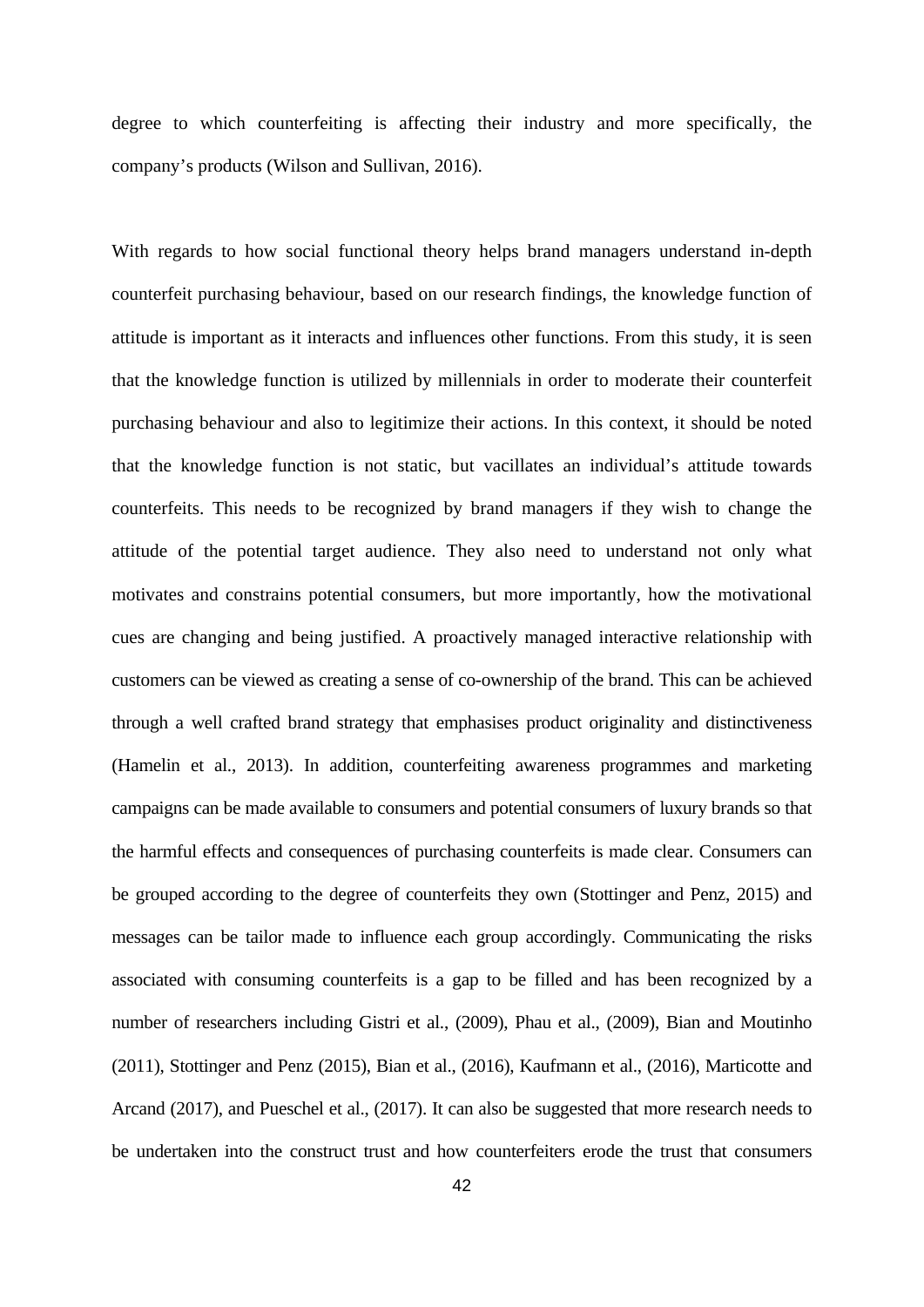place in luxury brands (Green and Smith, 2012). Also, cross-cultural research (Bian and Veloutsou, 2007; Liu et al., 2012) can be undertaken to establish how cultural value systems are influenced by counterfeit purchasing behaviour and country-of-origin effects. This brings to the fore, the ethicality of counterfeit consumption (Tan et al., 2014) and the legal issues (Aribarg et al., 2014) that need to be addressed by the various stakeholders in the global community.

We acknowledge that the study has limitations and are of the view that the samples used can be considered small (Wilson et al., 2016). However, the approach adopted reflected the sensitivity of the topic and the fact that eliciting cooperation was a major consideration (Wilson et al., 2016) that was revisited on a number of occasions. Notwithstanding, we hope this study encourages researchers that are interested in the topic to undertake research into what is a complex and fascinating area of inquiry.

Park-Poaps and Kang (2018) make reference to the fact that various methodological approaches can be adopted to identify the influences of attitude that underpin counterfeit purchase intentions. Bearing this in mind, it would be useful, we feel, to undertake an indepth study of how the knowledge function acts as a moderator in terms of adjusting attitudes and behaviour in relation to the purchase of counterfeits in comparative cultural settings to establish how the knowledge function influences cultural value systems and risk perception. With reference to the latter, research can be undertaken to establish how brand managers can use risk analysis to better underpin the brand management strategy process as this would build on the work of (Wilson, 2016). Researchers can if they wish, differentiate between luxury and non-luxury products and undertake research of an inter-disciplinary nature as this represents an opportunity to connect disparate areas of knowledge. In addition, more research can be undertaken to establish the strategic advantage(s) to be derived from broad based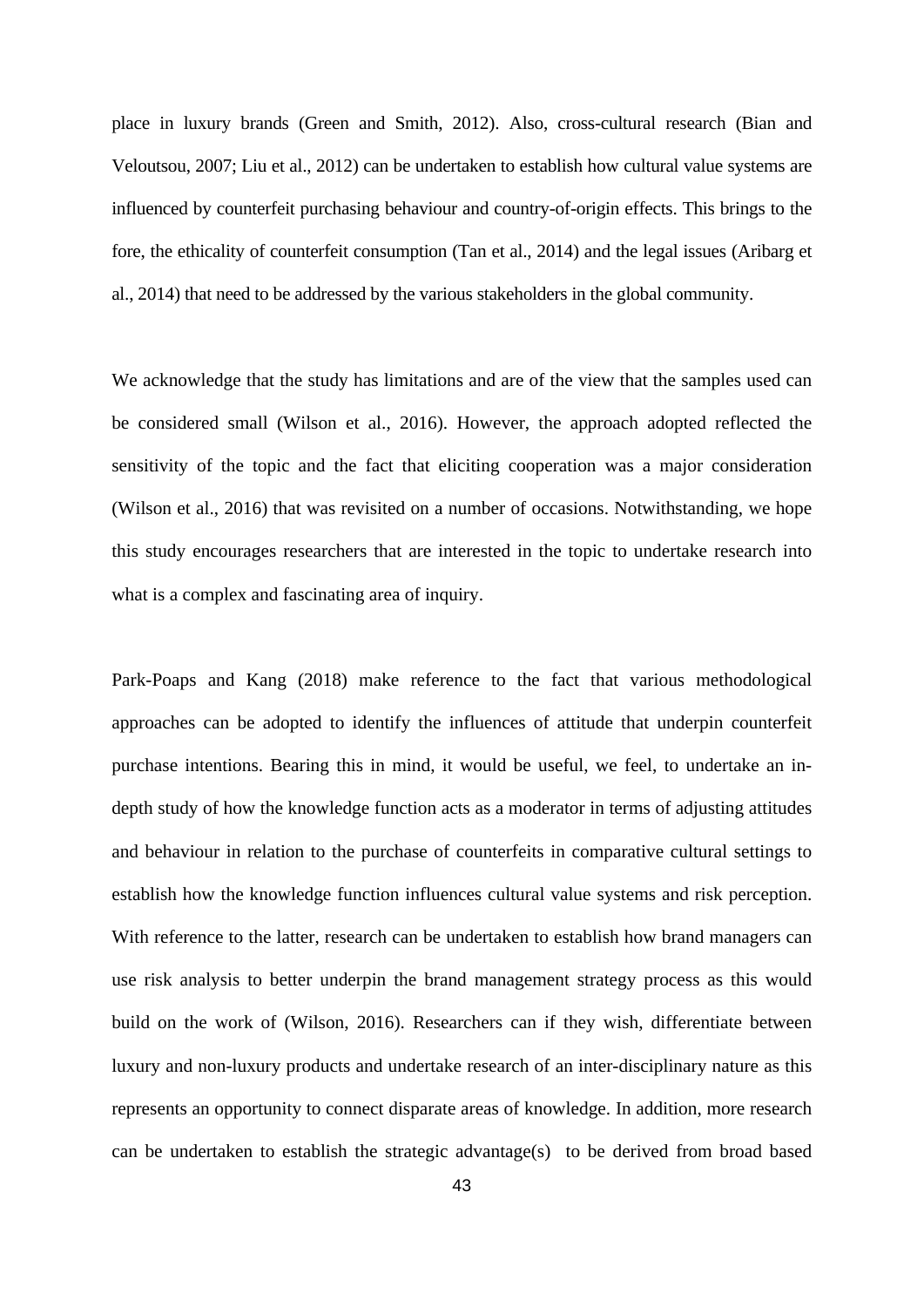educational programmes that help strengthen the initiatives of government, leading international institutions and law enforcement agencies (Wilson, 2017) in terms of developing more effective cross-border, counter-counterfeiting policy (Wiedmann et al., 2012).

## **Acknowledgement**

The authors of this paper are appreciative of the comments provided by the reviewers of earlier drafts of the paper submitted for publication.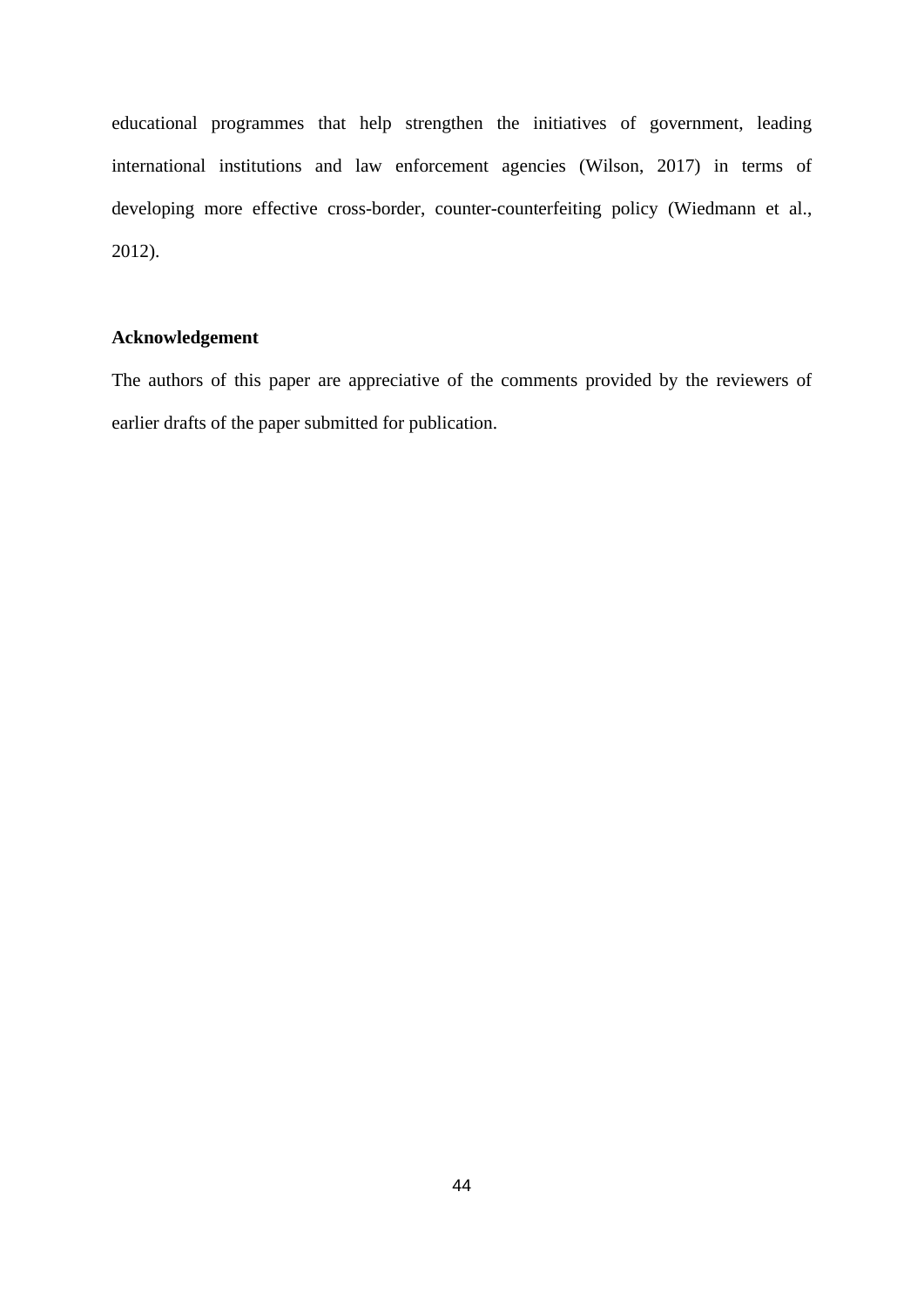## **References**

Abrams, D., and Hogg., M. A. (1998), "Comments on the motivational status of self-esteem in social identity and intergroup discrimination", *European Journal of Social Psychology*, 18, 317-334. DOI: 10.1002/ejsp.2420180403.

Alden, D. L., Steenkamp, J-B.E.M., and Batra, R. (1999), "Brand positioning through advertising in Asia, North America, and Europe: The role of global consumer culture," *Journal of Marketing*, 63 (1), 75-87. DOI: 10.2307/1252002.

Areni, C..S. (2003), "The effects of structural and grammatical variables on persuasion: An Elaboration Likelihood Model perspective," *Psychology & Marketing*, 20 (4), 349-375. DOI: 10.1002/mar.10077.

Aribarg, A., Arora, N., Henderson, T. Y., and Kim, YJ. (2014), "Private label limitation of a national brand: Implications for Consumer choice and law," *Journal of Marketing Research*, 51 (6), 657-675. DOI: 10.1509/jmr.13.0420.

Ashill, N. J., and Jobber, D. (2014), "The effects of the external environment on marketing decision-maker uncertainty", *Journal of Marketing Management*, 30 (3-4), 268-294. DOI: 10.1080/0267257X.2013.811281.

Benoit, S., Baker, T.L., Bolton, R.N., Gruber, T., and Kandampully, J. (2017), "A triadic framework for collaboration consumption (CC): Motives, activities and resources & capabilities of actors", *Journal of Business Research*, 79, 219-227. Http://dx.doi.org/10.1016/j.jbusres.2017.05.004.

Berthon, P., Pitt, L., Parent, M., and Berthon, J-P. (2009), "Aesthetics and ephemerality: Observing and preserving the luxury brand". *California Management Review*, 52 (1), 45-66.

Betterman, J. R., Luce M. F., and Payne, J. W. (1998), "Constructive consumer choice process", *Journal of Consumer Research*, 25, 187-217. DOI: 10.1086/209535.

Bian, X., and Veloutsou, C. (2007), "Consumer's attitudes regarding non-deceptive counterfeit brands in the UK and China", *Journal of Brand Management*, 14 (3), 211-222. DOI: 10.1057/palgrave.bm.2550046.

Bian, X., and Moutinho, L. (2009), "The role of brand image, product involvement, and knowledge in explaining consumer purchase behaviour of counterfeits: Direct and indirect effects", *European Journal of Marketing*, 45 (1/2), 191-216. DOI: 10.1108/0309561111095658.

Bian, X., Wang, K-Y., Smith, A., and Yannopoulou, N. (2016), "New insights into unethical counterfeit consumption", *Journal of Business Research*, 69, 4249-4258. Https://doi.org/10.1016/j.jbusres.2016.02.038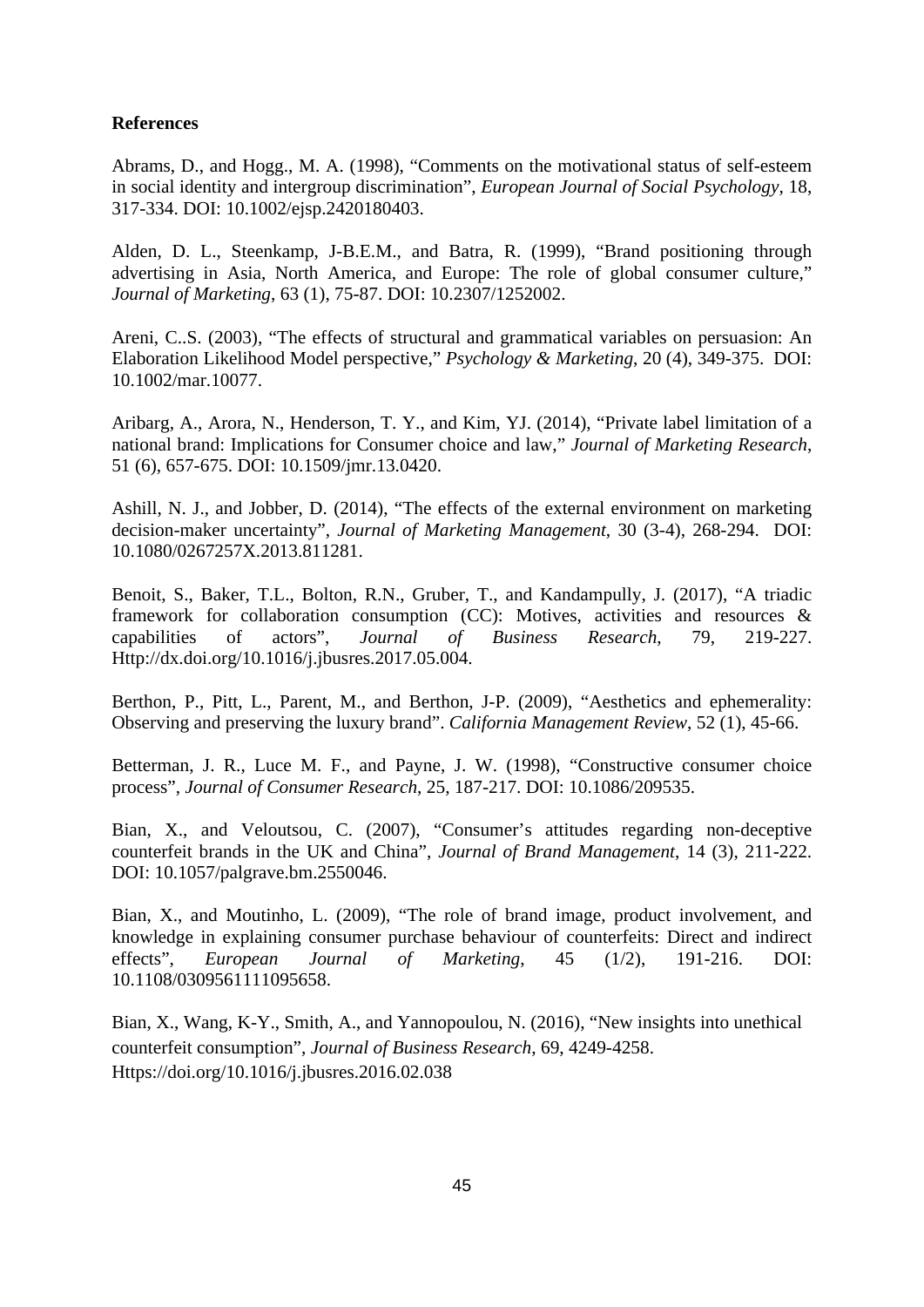Bulogurcu, B., Cavusoglu, H., and Benbasat, I. (2010), Information security policy compliance: An empirical study of rationality-based beliefs and information security awareness. *MIS Quarterly*, 34 (3), 523-548.

Butcher, L., Phau, I., and Teah, M. (2016), "Brand prominence in luxury consumption: Will emotional value adjudicate our longing for status?" *Journal of Brand Management*, 23 (6), 701-715. DOI: 10.1057/s41262-016-0010-8.

Commuri, S.. (2009), "The impact of counterfeiting on genuine-item consumers' brand relationships', *Journal of Marketing*, 73 (May), 86-98. DOI: [10.1509/jmkg.73.3.86.](https://doi.org/10.1509/jmkg.73.3.86)

Constantinides, E., and Fountain, S.J. (2008), "Web 2.0: Conceptual foundations and marketing issues", *Journal of Direct, Data, and Digital Marketing Practice*, 9, 231-244. DOI: 10.1057/palgrave.dddmp.4350098.

Cooke, M., and Buckley, N. (2008), "Web 2.0, social networks and the future of market research," *International Journal of Market Research*, 50 (2), 267-292.

De Meulenaer, S., Dens, N., and De Pelsmacker, P. (2015), "Which cues cause consumers to perceive brands as more global? A conjoint analysis," *International Marketing Review*, 32 (6), 606-626. DOI: [10.1108/IMR-04-2014-0144.](https://doi.org/10.1108/IMR-04-2014-0144)

DeVaney, S.A. (2015), "Understanding the millennial generation", *Journal of Financial Service Professionals*, (November), 11-14.

Eagly, A. H., and Chaiken, S. (1993), *The Psychology of Attitudes*. Fort Worth, TX: Harcourt Brace.

Eastman, J.K., Iyer, R., Liao-Troth, S., Williams, D.F., and Griffin, M. (2014), "The role of involvement on millennial's mobile technology behaviors: The moderating impact of status consumption, innovation, and opinion leadership", *Journal of Marketing Theory and Practice*, 22 (4), 455-470. DOI: 10.2753/MTP1069-6679220407.

Eisend, M., and Schuchert-Guler, P. (2006), "Explaining counterfeiting purchases: A review and preview", *Academy of Marketing Science Review*, 10 (12). Available: http://www.amsreview.org/articles/eisend12-2006.pdf

Frontier Economics. (2011), *Estimating the Global Economic and Social Impacts of Counterfeiting and Piracy*. London: Frontier Economics Limited (February).

Francis, J.E., Burgess, L., and Lu, M. (2015), "Hip to be cool: A gen Y view of counterfeit luxury products". *Journal of Brand Management*, 22 (7), 588-602. DOI: 10.1057/bm.2015.31.

Geerts, A., and Veg-Sala, N. (2011). "Evidence of Internet communication management strategies for luxury brands", *Global Journal of Business Research*, 5 (5), 81-94.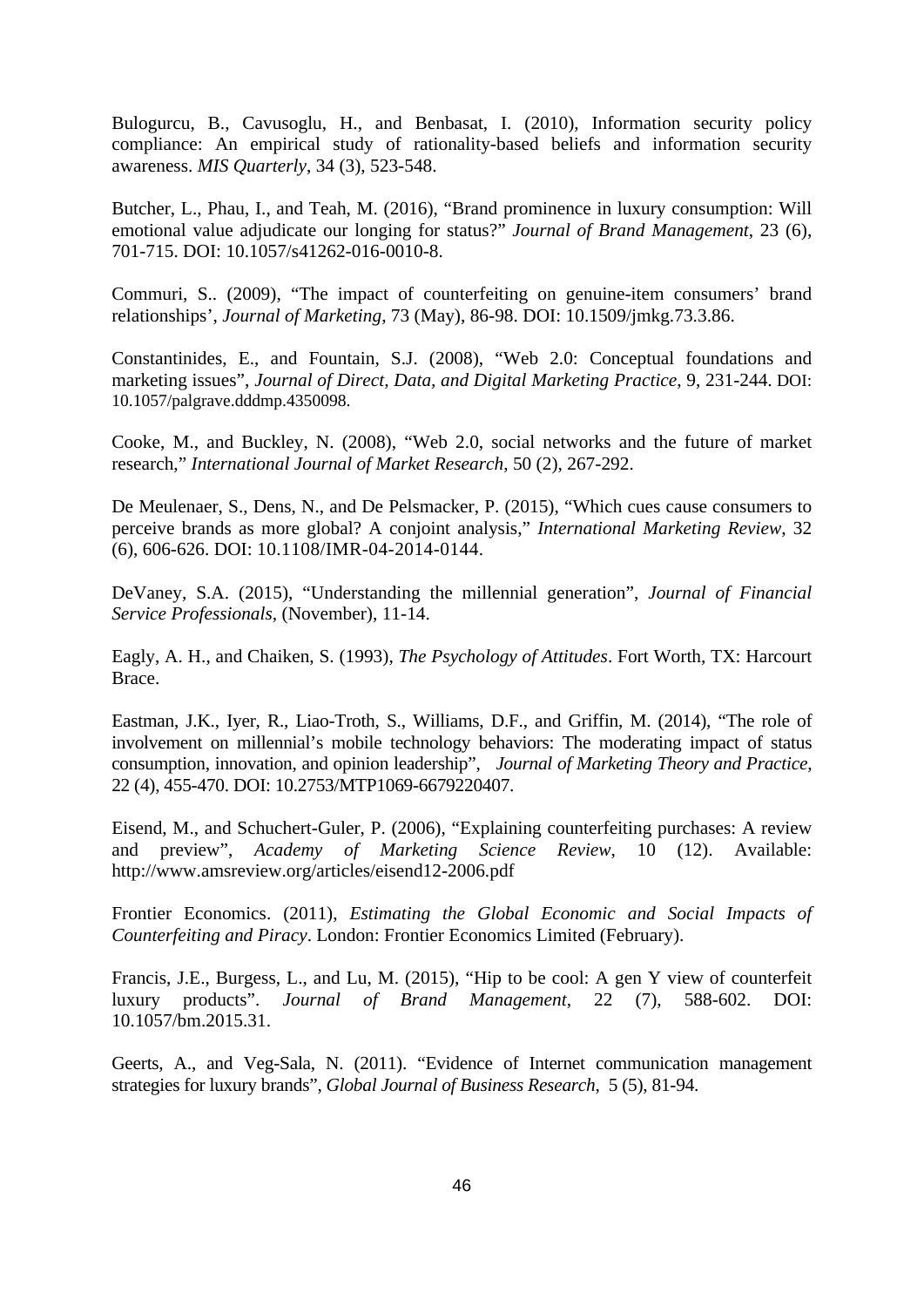Gistri, G., Romani, S., Pace, S., Gabrielli, V., and Grappi, S. (2009), "Consumption practices of counterfeit luxury goods in the Italian context", *Journal of Brand Management*, 16 (15/16), 364-374. DOI: 10.1057/bm.2008.44.

#### *Global Brand Counterfeiting Report 2018.*

Https://www.researchandmarkets.com/research/hzjb9c/global\_brand?=4 (Accessed on 17<sup>th</sup>) August, 2018).

Green, R.T., and Smith, T. (2002), "Executive insights: Countering brand counterfeiters", *Journal of International Marketing*, 10(4), 89-106. Https://doi.org/10.1509/jimk.10.4.89.19551

Grewal, R., Mehta, R., and Kardes, F.R. (2004). "The timing of repeat purchases of consumer durable goods: The role of functional bases of consumer attitudes", *Journal of Marketing Research*, XLI (February), 101-115.

Gruner, R., Likas, B., and Homberg, C. (2010), "Doing more with less? Comparing the effectiveness of traditional versus technology-based and participant media communication," *ANZMAC,* 1-9.

Habibi, F., Hamiton, C. A., Valos, M. J., and Callaghan, M. (2015),"E-marketing orientation and social media implementation in B2B marketing", *European Business Review*, 27 (6), 638- 655. DOI: [10.1108/EBR-03-2015-0026.](https://doi.org/10.1108/EBR-03-2015-0026)

Hamelin, N., Nwankwo, S., and Hadouchi, R. El., (2013), "'Faking brands': Consumer responses to counterfeiting", *Journal of Consumer Behaviour*, 12, 159-170. DOI: 10.1002/cb.1406

Han, YJ., Nunes, J. C., and Dreze, X. (2010), "Signalling status with luxury goods: The role of brand prominence", *Journal of Marketing*, 74 (4), 15-30. DOI: [10.1509/jmkg.74.4.15](https://doi.org/10.1509/jmkg.74.4.15).

Hennings, N., Wiedmann, K-P., Behrens, S., and Klarmann, C. (2013). "Unleashing the power of luxury: Antecedents of luxury brand perception and effects on luxury brand strength", *Journal of Brand Management*, 20 (8), 705-715. DOI: 10.1057/bm.2013.11.

Herek, G. M. (1987), "Can functions be measured? A new perspective on the functional approach to attitude", *Social Psychology Quarterly*, 50, 285-303.

Hoffman, D.L., and Novak, T.P. (2018). "Consumer and object experience in the Internet of Things: An assemblage theory approach", *Journal of Consumer Research*, 44 (6), 1178-1204. DOI: 10.1093/jcr/ucx105

Hudders, L. (2012), "Why the devil wears Prada: Consumers' purchase motives for luxuries", *Journal of Brand Management*, 19, 609-622. DOI: 10.1057/bm.2012.9.

Johnson, L. (2016), "Young ones too engrossed in their phones to behave badly," *The Sunday Times Business Section, p.12 (24<sup>th</sup> April).*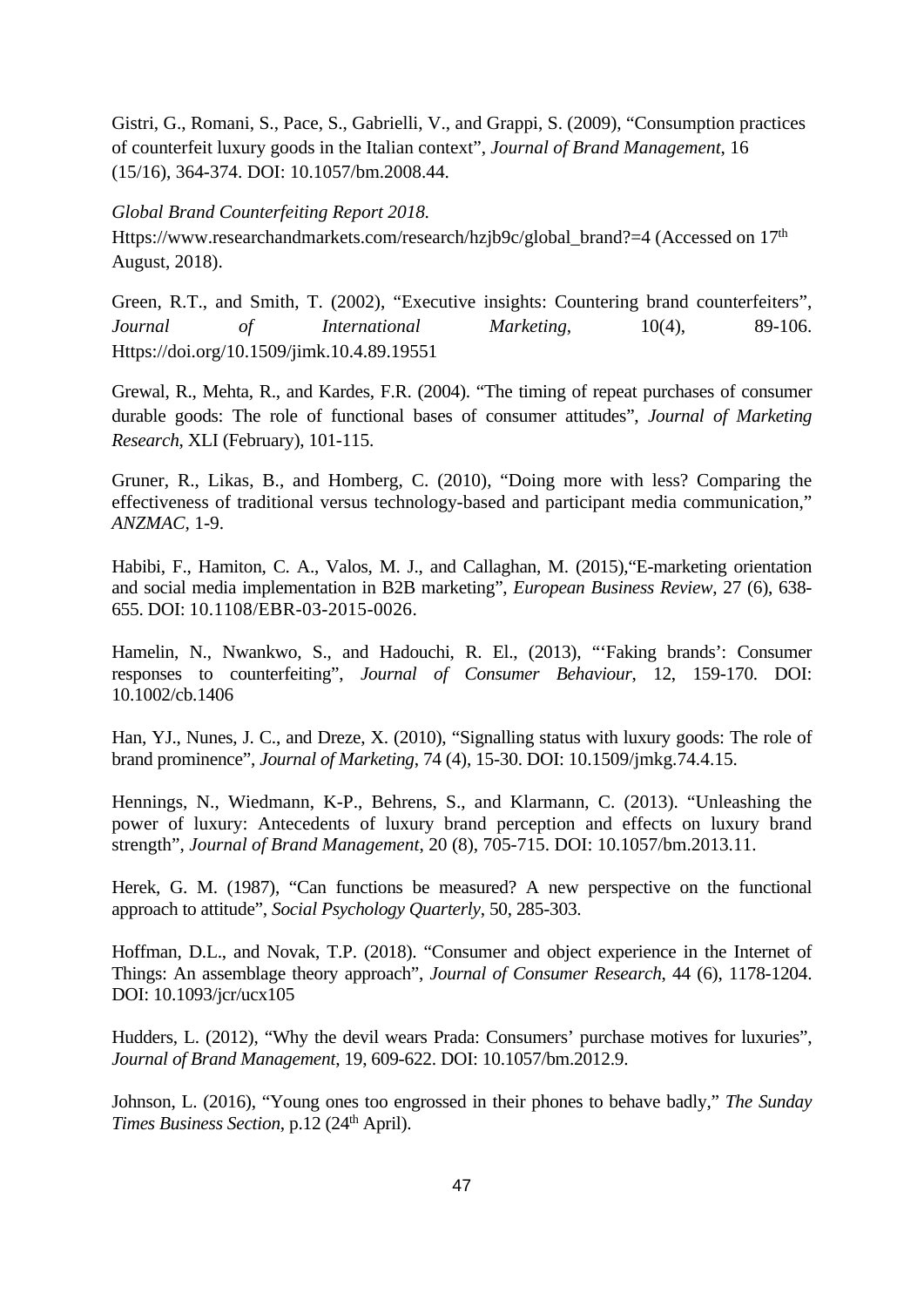Kadirov, D. (2015), "Private labels *ain't bona fide!* Perceived authenticity and willingness to pay a price premium for national brands over private labels", *Journal of Marketing Management*, 31 (17-18), 1773-1798. DOI: 10.1080/0267257X.2015.1031265

Katz, D. (1960), "The functional approach to the study of attitude," *Public Opinion Quarterly*, 24(2), 163-204.

Kaufmann, H R.,Petrovici, D A., Filho, C G., and Ayres, A. (2016), "Identifying moderators of brand attachment for driving customer purchase intention of original vs counterfeits of luxury brands", *Journal of Business Research*, 69, 5735-5747. DOI: doi.org/10.1016/j.jbusres.2016.05.003.

Keller, K.L. (2009), "Managing the growth trade-off: Challenges and opportunities in luxury branding", *Journal of Brand Management*, 16 (5/6), 290-301. DOI: 10.1057/bm.2008.47.

Kirmani, A., Hamilton, R. W., Thompson, D. V., and Lantzy, S. (2017), "Doing well versus doing good: The differential effect of underdog positioning on moral and competent service providers," *Journal of Marketing*, 81 (1), 103-117. DOI: [10.1509/jm.15.0369](https://doi.org/10.1509/jm.15.0369).

Ko, E., Costello, J.P., and Taylor, C.R. (2017), "What is a luxury brand? A new definition and review of the literature", *Journal of Business Research*, http://dx.doi.org/10.1016/j.jbusres.2017.08.023. (Published online and forthcoming).

Lai, k, K-Y., and Zaichkowsky, J.L. (1999), "Brand imitation: Do the Chinese have different views?" *Asia Pacific Journal of Management*, 16 (Issue 2), 179-192.

Leban, M., and Voyer, B. (2015), "You've got a great taste": An integration theory perspective on the specificities of online luxury brand communities," *Advances in Consumer Research*, 43, 379-383.

Leung, X. Y., Bai, B., and Stahura, K. A., (2013), "The marketing effectiveness of social media in the hotel industry: A comparison of Facebook and Twitter," *Journal of Hospitality & Tourism Research*, 39 (2), 147-169.

Liu, X., Burns, A.C., and Hou, Y. (2013), "Comparing online and in-store shopping behaviour towards luxury goods", *International Journal of Retail & Distribution Management*, 41 (11/12), 885-900. DOI: 10.1108/IJRDM-01-2013-0018.

Liu, F., Li, J., Mizerski, D., and Soh, H. (2012), "Self-congruity, brand attitude, and band loyalty: A study on luxury brand", *European Journal of Marketing*, 46 (7/8), 922-937. DOI: 10.1108/03090561211230098.

Mages, R., and Kubic, T. T. (2016), "Counterfeit medicines: Threat to patient health and safety", *Pharmaceuticals Policy and Law*, 18, 163-177. DOI: 10.3233/PPL-160441

Madden, M., and Zickuhr, K. (2011), *65% of online adults use social networking sites*. Available from: [http://pewinternet.org/~/media//Files/Reports/2011/PIP-SNSUpdate-](http://pewinternet.org/~/media//Files/Reports/2011/PIP-SNSUpdate-2011.pdf)[2011.pdf.](http://pewinternet.org/~/media//Files/Reports/2011/PIP-SNSUpdate-2011.pdf)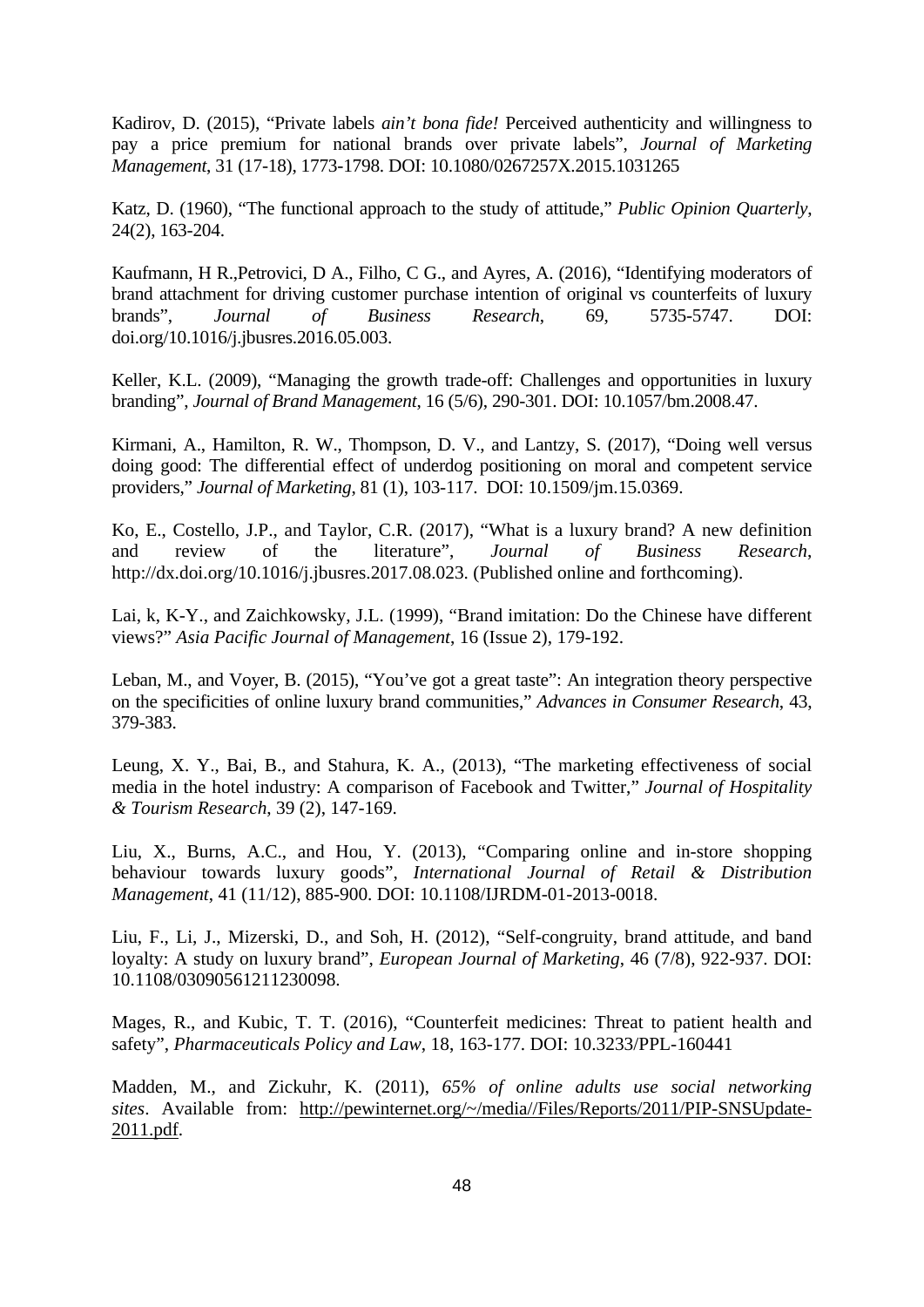Marticotte, F., and Arcand, M. (2017), "Schadenfreude, attitude and the purchase intentions of a counterfeit luxury brand", *Journal of Business Research*, 77, 175-183. DOI: doi.org/10.1016/j.jbusres.2016.12.010.

Martin, S. S., Camarero, C., and Jose, R. S. (2011), "Does involvement matter in online shopping satisfaction and trust?" *Psychology & Marketing*, 28 (2), 695-719. DOI: 10.1002/mar.20384.

Mavlanova, T., and Benbunan-Fich, R. (2010-2011). "Counterfeit products on the Internet: The role of seller-level and product-level information", *International Journal of Electronic Commerce*, 15 (2), 79-104. DOI: 10.2753/JEC1086-4415150203.

Miller, C. (2018), "A new type of criminal". *The Sunday Times Magazine* (19<sup>th</sup> August), pp.14-20.

Nia, A., and Zaichkowsky, (2000), "Do counterfeits devalue the ownership of luxury brands?", *Journal of Product and Brand Management*, 9 (7), 485-497. DOI: 10.1108/10610420010351402.

Nueno, J.L., and Quelch, J.A. (1998), "The mass marketing of luxury". *Business Horizons*, 41 (6), 61-68.

OECD. (2008), *The Economic Impact of Counterfeiting and Piracy*. Paris: Organisation for Economic Co-operation and Development.

OECD. (2016), *Trade in Counterfeit and Pirated Goods: Mapping the Economic Impact*. Paris: Organisation for Economic Co-operation and Development.

Okonkwo, U. (2009), "Sustaining the luxury brand on the Internet". *Journal of Brand Management*, 16 (5/6), 302-310.

Park, M., Im, H., and Kim, H-Y. (Forthcoming, 2018). ""You are too friendly! The negative effects of social media marketing on value perceptions of luxury fashion brands", *Journal of Business Research*, 1-13. Https//doi.org/10.1016/j.jbusres.2018.07.026.

Park, J., Lennon, S. J., and S. Leslie. (2005), "On-line product presentation: Effect on mood, perceived risk, and purchase intention," *Psychology & Marketing*, 22 (9), 695-719. DOI: 10.1002/mar.20080.

Park-Poaps, H., and Kang, J. (2018), "An experiment on non-luxury fashion counterfeit purchase: The effects of brand reputation, fashion attributes, and attitudes toward counterfeiting", *Journal of Brand Management*, 25, 185-196. Https://doi.org/10.1057/s41262-017-0077-x.

Parloff, R. (2006), "Not exactly counterfeit", *Fortune,* 153 (8), 108-112.

Patton, M. Q. (1990), *Qualitative Evaluation and Research Methods*. Newbury Park, California: Sage Publications.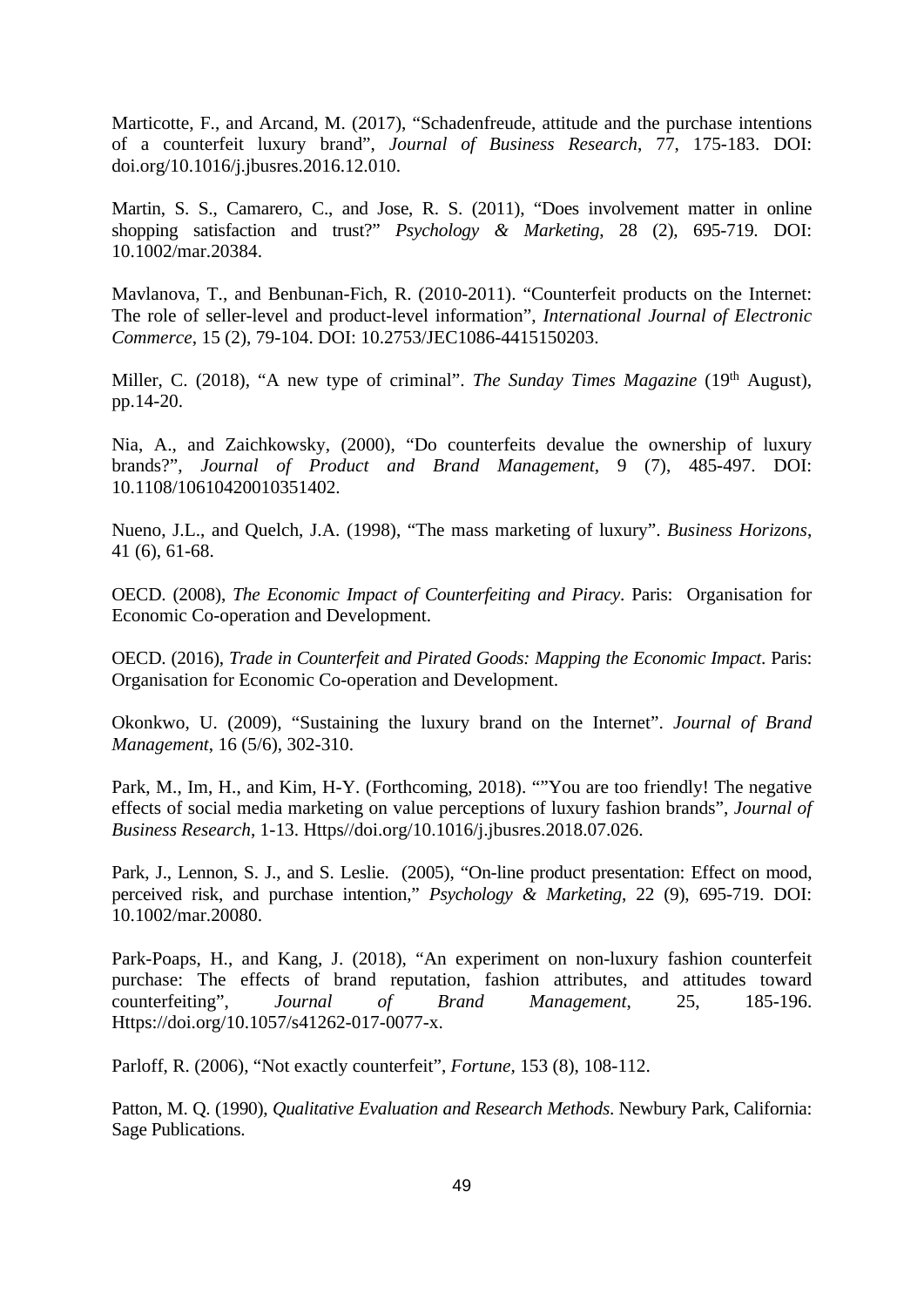Penz, E., and Stottinger, B. (2012), "A comparison of the emotional and motivational aspects in the purchase of luxury products versus counterfeits". *Journal of Brand Management*, 19 (7), 581-594. DOI: 10.1057/bm.2012.7.

Phau, I., Sequeira, M., and Dix, S. (2009), "Consumers' willingness to knowingly purchase counterfeit products", *Direct Marketing: An International Journal*, 3 (4), 262-281. DOI: 10.1108/1750590911000865.

Phau, I., and Teah, M. (2009), "Devil wears (counterfeit) Prada: A study f antecedents and outcomes of attitudes towards counterfeits of luxury brands", *Journal of Consumer Research*, 26 (1), 15-27. DOI: 10.1108/07363760910927019.

Pitta, D.A., and Fowler, D. (2005), "Online consumer communities and their value to new product developers", *Journal of Product and Brand Management*, 14 (5), 283-291. DOI: <https://doi.org/10.1108/10610420510616313>.

Priporas, C-V., Kamenidou, I., Kapoulas, I., and Papadopoulou, F.M. (2015), "Counterfeit purchase typologies during an economic crisis", *European Business Review*, 27 (1), 2-16. DOI: [10.1108/EBR-11-2013-0132.](https://doi.org/10.1108/EBR-11-2013-0132)

Pueschel, J., Chamaret, C., and Parguel, B. (2017), "Coping with copies: The influence of risk precisions in luxury counterfeit consumption in GCC countries", *Journal of Business Research*, 77, 184-194. DOI:doi.org/10.1016/j.busres.2016.11.008.

Ramaswamy, V., and Ozcan K. (2018). "Offerings as digitalized interactive platforms: A conceptual framework and implications", *Journal of Marketing*, 82 (July), 19-31. DOI: 10.1509/jm.15.0365.

Randhawa, P., Calantone, R. J., and Voorhees, C. M. (2015), "The pursuit of counterfeited luxury: An examination of the negative side effects of close consumer-brand connections", *Journal of Business Research*, 68, 2395-2403. DOI: [10.1016/j.jbusres.2015.02.022.](https://doi.org/10.1016/j.jbusres.2015.02.022)

Reeve, J. (2009), *Understanding Motivation and Emotion*. Hoboken, NJ: John Wiley & Sons.

Ringland, G. (2006), *Scenario Planning*. Chichester: John Wiley & Sons.

Rizwan, M., Ali, A., Anjum, H., Naseer, M., Majeed, Z., Ali, M. A., and Anwar, A. (2014), "Consumer's purchase intention towards counterfeit mobile phones", *Journal of Public Administration and Governance*, 4 (3), 75-89. DOI: [10.5296/jpag.v4i3.5848.](https://doi.org/10.5296/jpag.v4i3.5848)

Rose, S., Hair, N., and Clark, M. (2011), "Online customer experience: A review of the business-to-consumer online purchase context". *International Journal of Management Reviews*, 13 (1), 24-39. DOI: 10.1111/j.1468-2370.2010.00280.x.

Roy, R., and Chau, R. (2011), "Consumer-based brand equity and status-seeking motivation for a global versus local brand", *Asia Pacific Journal of Marketing and Logistics*, 23 (3), 270-284. DOI: [10.1108/13555851111143213](https://doi.org/10.1108/13555851111143213).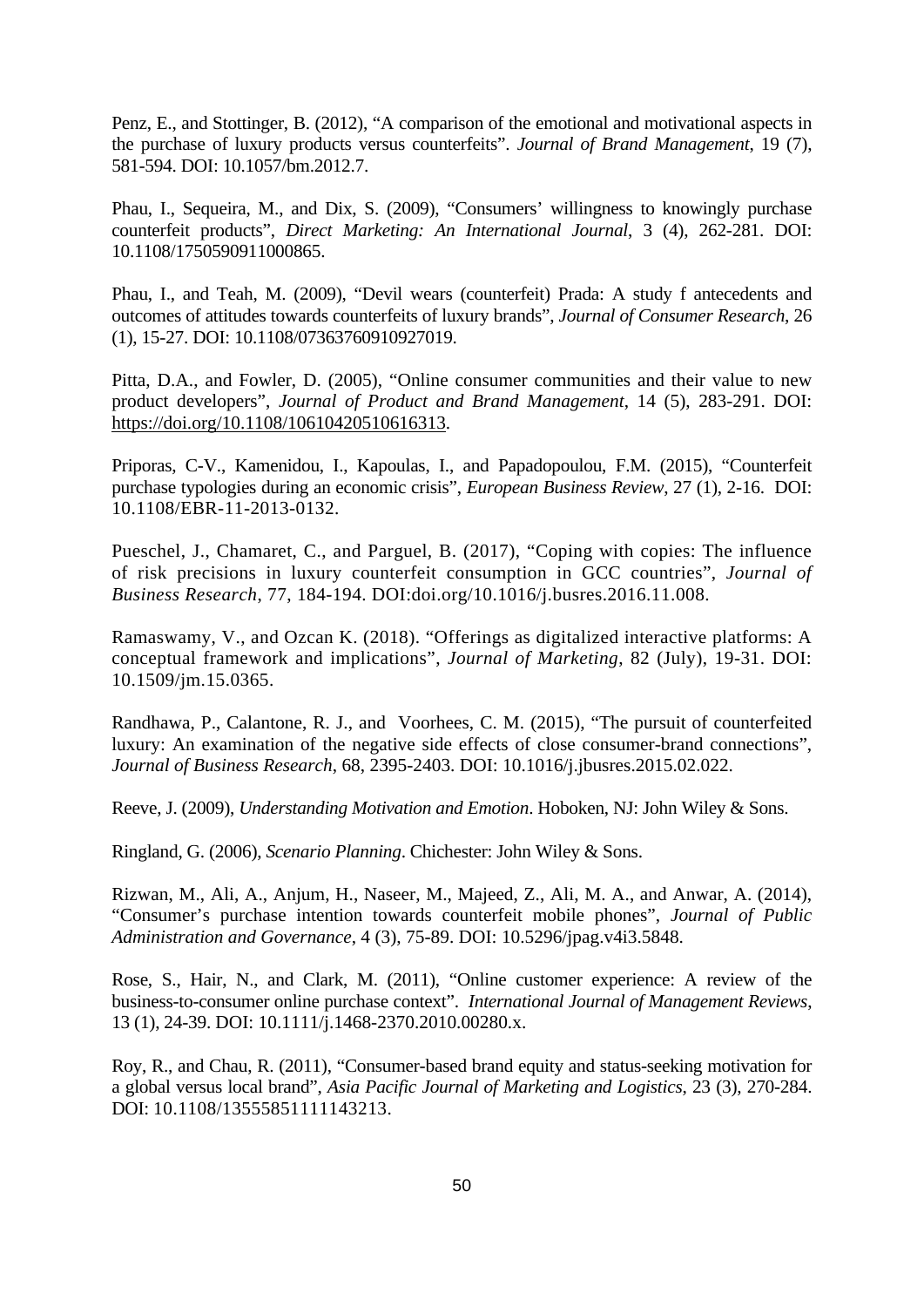[Schade, M., Hegner, S., Horstmann, F., and Brinkmann, N. \(2016\),](https://www.sciencedirect.com/science/article/abs/pii/S0148296315003409#!) "The impact of attitude functions on luxury brand consumption: An age-based group comparison". [Journal of](https://www.sciencedirect.com/science/journal/01482963)  [Business Research,](https://www.sciencedirect.com/science/journal/01482963) 69 (1), 314-322. Https://doi.org/10.1016/j.jbusres.2015.08.003.

Seyedghorban, Z., Tahernejad, H., and Matanda, M. J. (2016), "Reinquiry into advertising avoidance on the Internet: A conceptual replication and extension," *Journal of Advertising*, 45 (1), 120-129. DOI: [10.1080/00913367.2015.1085819.](http://dx.doi.org/10.1080/00913367.2015.1085819)

Shavitt, S. (1989), "Products, personalities and situations in attitude functions: Implications for consumer behaviour", in Thomas K. Srull. (Ed.,), *Advances in Consumer Research*, Volume 16, (pp.300-305). Provo, UT: Association for Consumer Research.

Sharma, P., and Chan, R. Y. K. (2011), "Counterfeit proneness: Conceptualisation and scale development", *Journal of Marketing Management*, 27 (5-6), 602-626. DOI: [10.1080/0267257X.2010.489829](http://dx.doi.org/10.1080/0267257X.2010.489829).

Sharma, P., and Chan, R. Y. K. (2017), "Exploring the role of attitudinal functions in counterfeit purchase behaviour via an extended conceptual framework", *Psychology & Marketing*, 34 (3), 294-308. DOI: 10.1002/mar.20989.

Shu-Chen, Y., Wan-Chiao, H., Sung, K., and Cheng-Kiang, F. (2006), "Investigating initial trust toward e-tailers from the Elaboration Likelihood Model perspective," *Psychology & Marketing*, 23 (5), 429-445. DOI: 10.1002/mar.20120.

Sinkovics, R. R., and Penz, E. (2011), "Multilingual elite-interviews and software-based analysis: Problems and solutions based on CAQDAS," *International Journal of Marketing Research*, 53, 705-724.

Smith, K.T. (2012), "Longitudinal study of digital marketing strategies targeting millennials", *Journal of Consumer Marketing*, 29 (2), 86-92. DOI: 10.1108/07363761211206339.

Smith, B. M., Bruner, J. S., and White, R. W. (1956), *Opinions and Personality*. New York: John Wile & Sons.

Snyder, M., and DeBono, K. G. (1989), Understanding the fuctions of attitudes: Lessons from personality and social behaviour. In A. R. Praktanis, S. J. Breckler, & A. G. Greenwald.(Eds.,), *Attitude structure and function* (pp. 339-359). Hillsdale, NJ: Lawrence Erbaum Associates.

Starr, R G., and Brodie, R J. (2016), "Certification and authentication of brand value propositions", *Journal of Brand Management*, 23 (6), 716-731. DIO:10.1057/s41262-016-0012- 6.

Steenkamp, J-B. (2014), "How global brands create firm value: the 4V model," *International Marketing Review*, 31 (1), 5-29. DOI: [10.1108/IMR-10-2013-0233](https://doi.org/10.1108/IMR-10-2013-0233)

Stottinger, B., and Penz, E. (2015), "Concurrent ownership of brands and counterfeits: Conceptualization and temporal transformation from a consumer perspective", *Psychology & Marketing*, 32(4), 373-391. DOI: 10.1002/mar.20786.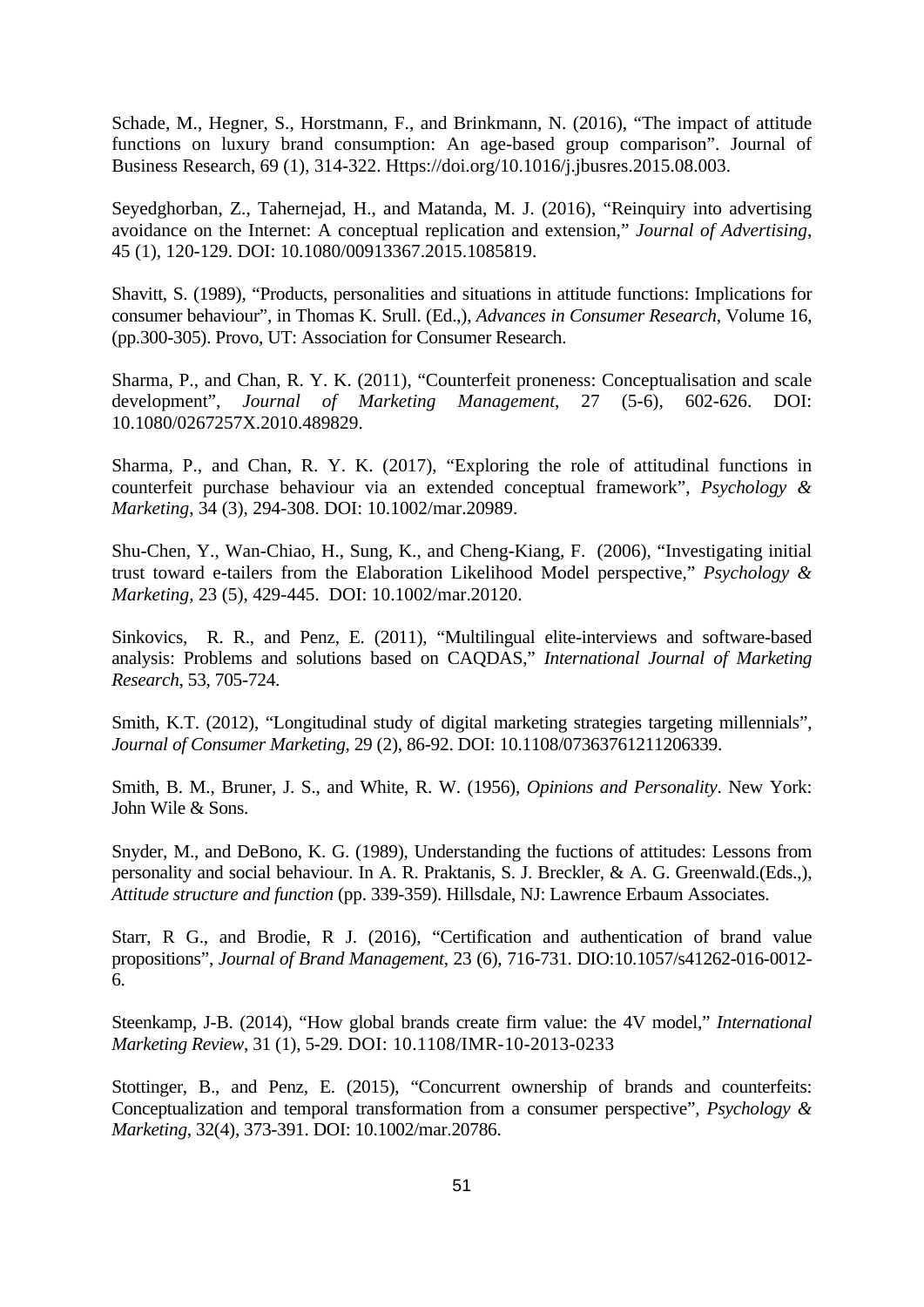Strauss, A, and Corbin, J. (1990), *Basics of Qualitative Research*. Newbury Park, California: Sage Publications.

Tang, F., Tian, V-I., and Zaichkowsky, (2014), "Understanding counterfeit consumption", *Asia Pacific Journal of Marketing and Logistics*, 26(1), 4-20. DOI: 10.1108/APJML-11-2012-0121.

Taylor, C. R. (2005), "Moving international advertising research forward," *Journal of Advertising Research*, 34 (1), 7-16.

Taylor, C. R. (2007), "Recent trends in international advertising research: current state of knowledge and where we need to go," *Proceedings of the 2007 Conference of the American Academy of Advertising*, 12-15th April. Burlington, VT.

Thomas, D.R. (2006), "A general inductive approach for analyzing qualitative evaluation data", *American Journal of Evaluation*, 27 (2), 237-246. DOI: 10.1177/1098214005283748

Tsai, S-P. (2005), "Impact of personal orientation on luxury-brand purchase value: An international investigation", *International Journal of Market Research*, 47 (4), 429-454. Https://doi.org/10.1177/147078530504700403

Van de Ven, A. H. (2007), *Engaged Scholarship: A Guide for Organizational and Social Research*. Oxford: Oxford University Press.

Veloutsou, C., and McAlonan, A. (2012), "Loyalty and or disloyalty to a search engine: The case of young millennials", *Journal of Consumer Marketing*, 29 (2), 125-135. DOI: 10.1108/07363761211206375.

Vigneron, F., and Johnson, L.W. (2004), "Measuring perceptions of brand luxury". *Journal of Brand Management*, 11 (6), 484-506.

Wiedmann, K-P., Hennings, N., and Klarmann, C. (2012), "Luxury consumption in the trade-off between genuine and counterfeit goods: What are the consumers' underlying motives and vakyue-based drivers?" *Journal of Brand Management*, 19 (7), 544-566. DOI: 10.1057/bm.2012.10.

Wilcox, K., Kim, H. M., and Sen, S. (2009), "Why do consumers buy counterfeit luxury brands?" *Journal of Marketing Research*, 46 (April), 247-259. DOI: [10.1509/jmkr.46.2.247.](https://doi.org/10.1509/jmkr.46.2.247)

Wilke, R., and Zaichkowsky, J. L. (1999), "Brand Imitation and its effects on innovation, competition, and brand equity," *Business Horizons* 42 (6), 9-18.

Wilson, J.M. (2017), "The future of brand protection: Responding to the global risk". *Journal of Brand Management*, 24 (3), pp.271-283. DOI: 10.1057/s41262-017-0032-x.

Wilson, J.M., Grammich, C., and Chan, F. (2016), "Organizing for brand protection and responding to product counterfeit risk: An analysis of global firms", *Journal of Brand Management*, 23 (3), 345-361. DOI: 10.1057/bm.2016.12.